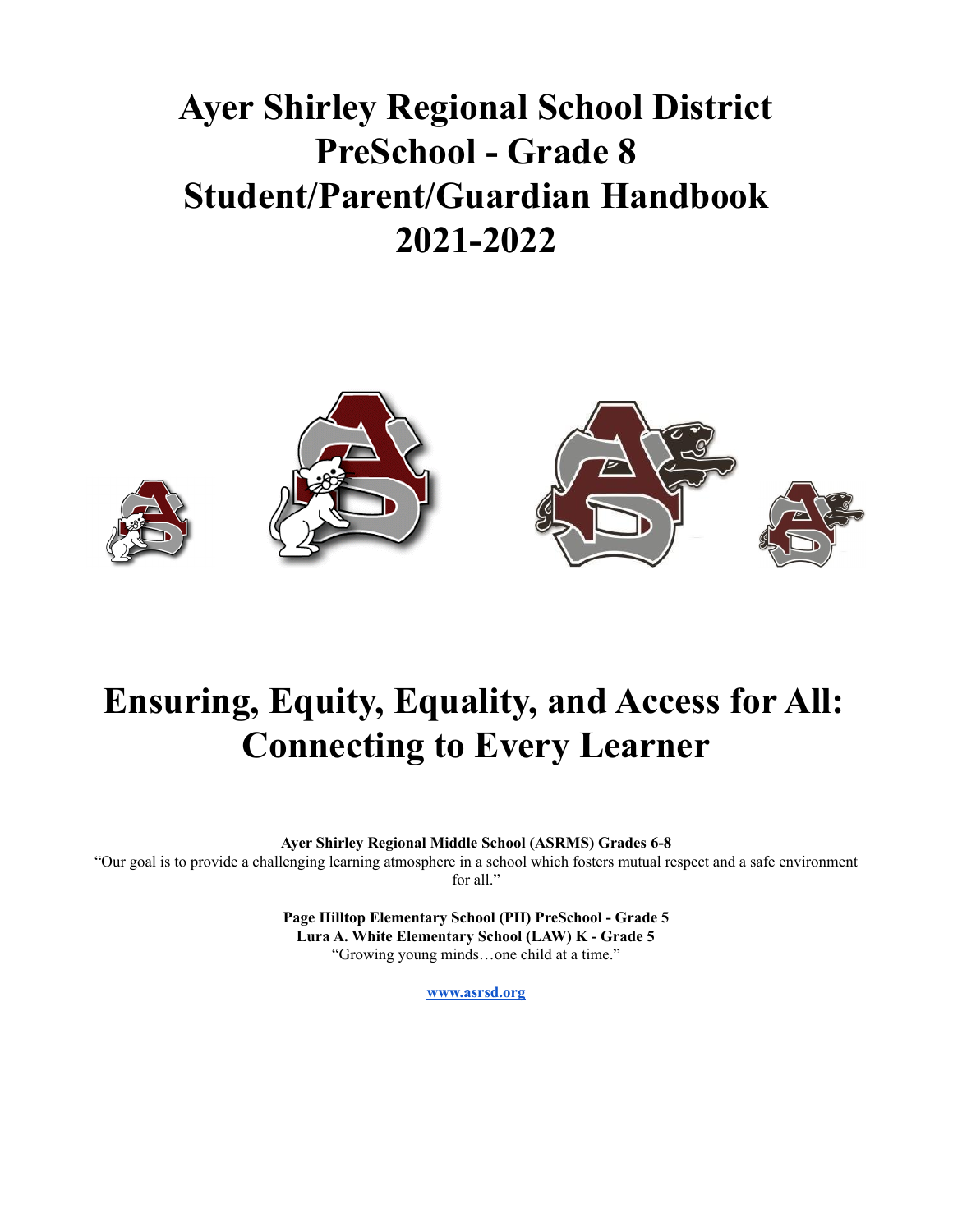### **Table of Contents**

<span id="page-1-0"></span>

| <b>A Message from Our Principals</b>             | 8         |
|--------------------------------------------------|-----------|
| <b>ASRSD Vision Statement</b>                    | 9         |
| <b>ASRSD Mission Statement</b>                   | 9         |
| <b>ASRSD Core Beliefs</b>                        | 9         |
| <b>Non-Discrimination Statement</b>              | <b>10</b> |
| <b>Contact Information</b>                       | 11        |
| <b>Home and School Communication</b>             | 13        |
| Phone                                            | 13        |
| Academic Reports and Updates                     | 13        |
| Parent Portal                                    | 13        |
| <b>Blackboard Connect</b>                        | 13        |
| Internet                                         | 13        |
| Newsletter                                       | 13        |
| <b>School Pictures</b>                           | 13        |
| <b>Non-Academic Support Services</b>             | 14        |
| <b>School Counseling Services</b>                | 14        |
| William James College INTERFACE Referral Service | 14        |
| Child Abuse                                      | 14        |
| <b>Education of Homeless Children</b>            | 14        |
| <b>Support Organizations</b>                     | 15        |
| Ayer Shirley Education Foundation (ASEF)         | 15        |
| <b>PTO</b>                                       | 15        |
| <b>SEPAC</b>                                     | 15        |
| School Council                                   | 15        |
| Diversity                                        | 16        |
| English Learner Education (ELE)                  | 16        |
| <b>Academics</b>                                 | 17        |
| <b>State and Local Assessment</b>                | 17        |
| District Curriculum Accommodation Plan           | 17        |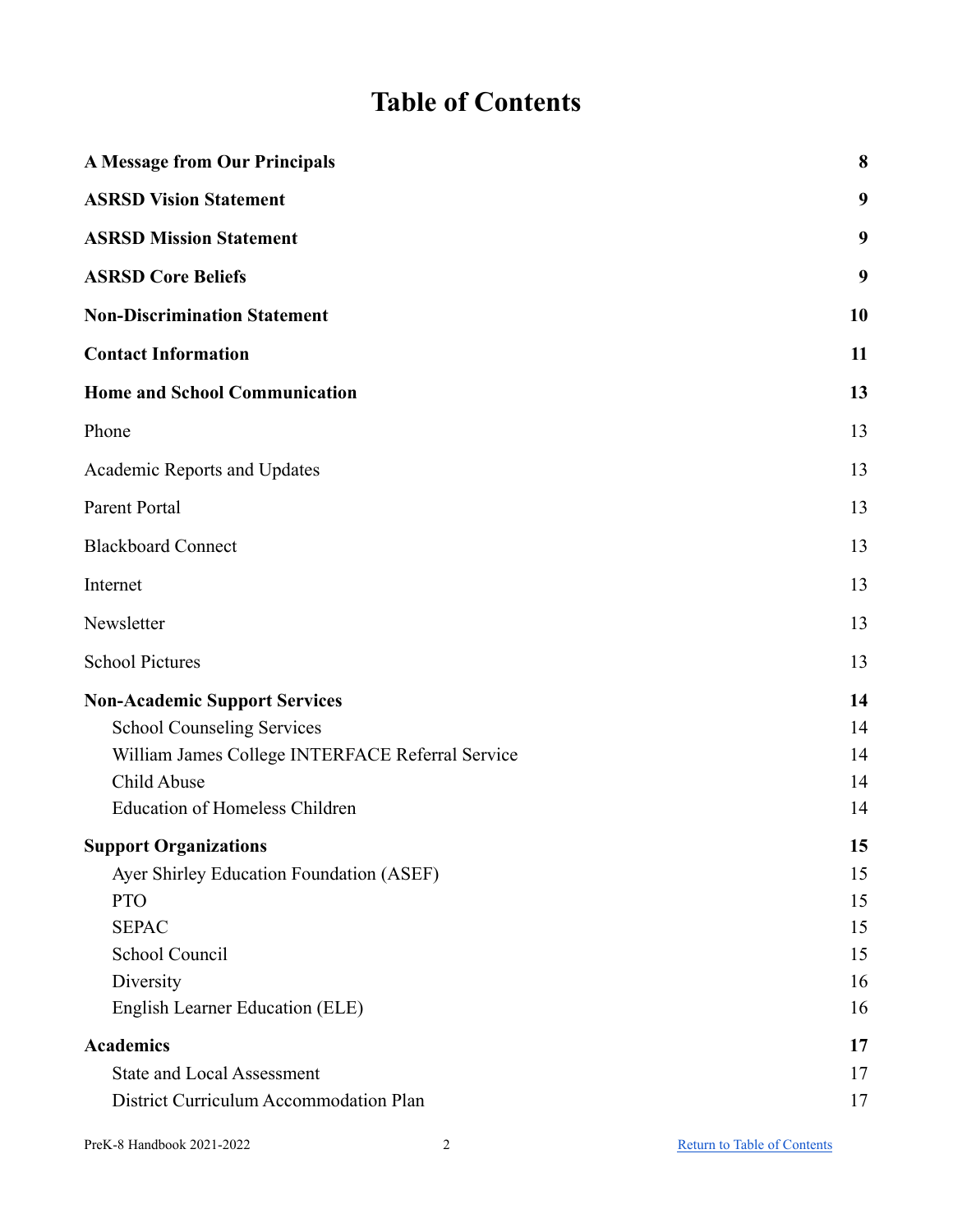| <b>Student Records</b>                                                        | 17 |
|-------------------------------------------------------------------------------|----|
| <b>Inspection of Records</b>                                                  | 17 |
| Confidentiality of Records                                                    | 18 |
| <b>Books and Homework</b>                                                     | 18 |
| <b>Books</b>                                                                  | 18 |
| Homework                                                                      | 18 |
| Homework/Make-up Work Due to Extended Absence                                 | 19 |
| <b>School Cancellations, Delayed Openings, and Emergency Early Dismissals</b> | 19 |
| Other Important Reminders                                                     | 19 |
| <b>Early Dismissal</b>                                                        | 19 |
| <b>Daily Schedules</b>                                                        | 20 |
| <b>Attendance, Tardiness and Truancy</b>                                      | 20 |
| Attendance                                                                    | 20 |
| Tardiness                                                                     | 21 |
| Absences                                                                      | 21 |
| Parent/Guardian or Physician's Notes                                          | 21 |
| Physical Education (PE) Health Concerns                                       | 22 |
| Truancy                                                                       | 22 |
| Consequences of Truancy through Excessive Absenteeism and Tardiness           | 22 |
| Missing School for Family Trips                                               | 22 |
| <b>Other Important Information</b>                                            | 23 |
| Invitations                                                                   | 23 |
| Valuable Possessions/Cell Phones                                              | 23 |
| <b>Field Trips</b>                                                            | 23 |
| Volunteers                                                                    | 23 |
| <b>Visitor Procedure</b>                                                      | 23 |
| <b>Food Services</b>                                                          | 24 |
| 2021 - 2022 School Meal Prices                                                | 24 |
| Free or Reduced Fee Meals                                                     | 24 |
| Food Services                                                                 | 24 |
| Allergies                                                                     | 24 |
| <b>Breakfast</b>                                                              | 24 |
| Lunch                                                                         | 24 |
| Milk                                                                          | 24 |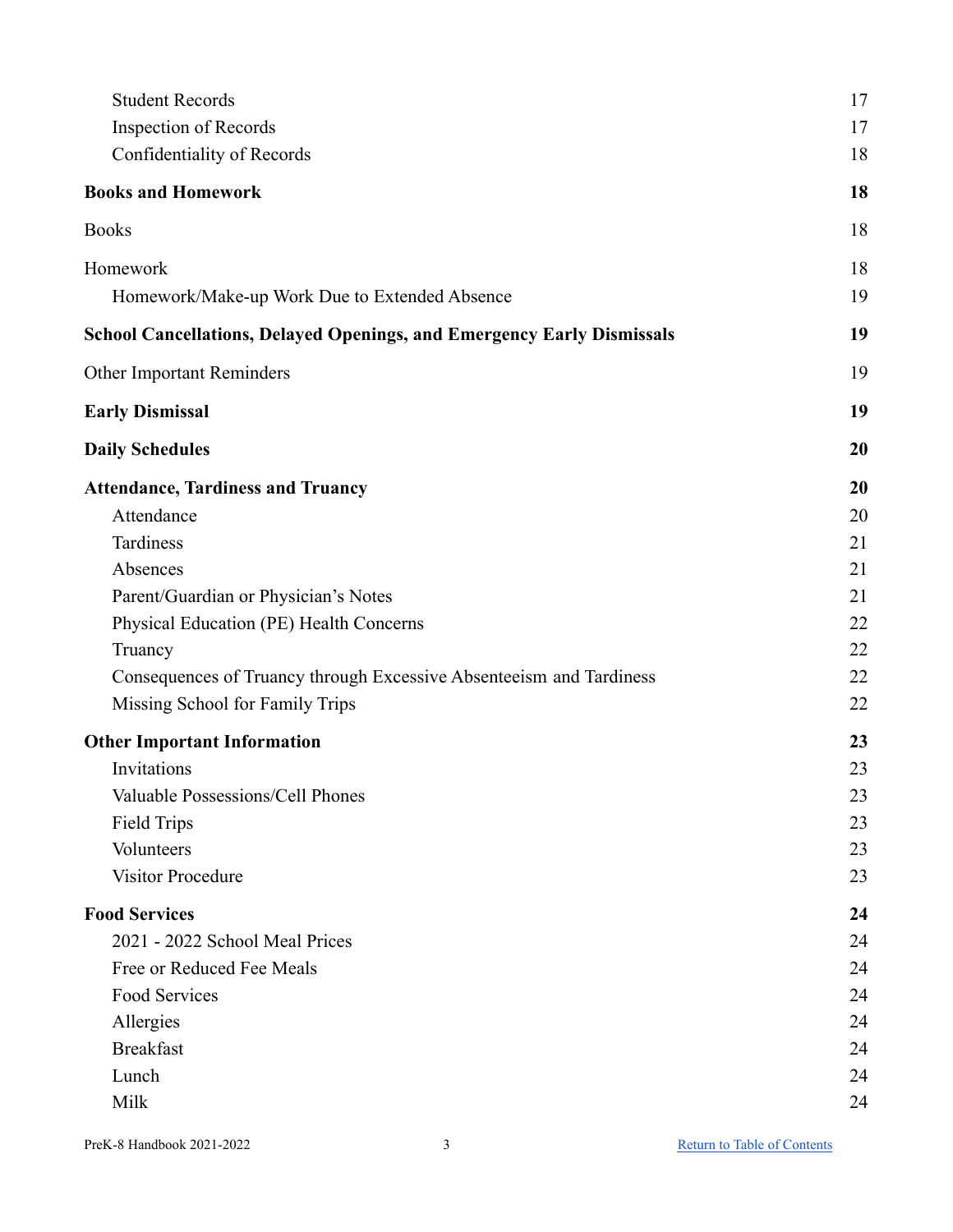| <b>Students with Disabilities Services and Accommodations</b> |                                                                                                | 25                                 |
|---------------------------------------------------------------|------------------------------------------------------------------------------------------------|------------------------------------|
| Rights of Parents/Guardians of Students with Disabilities     |                                                                                                | 25                                 |
| Students with Disabilities (Americans with Disabilities Act): |                                                                                                | 25                                 |
| <b>Health and Wellness</b>                                    |                                                                                                | 25                                 |
| Masks/Face Coverings                                          |                                                                                                | 25                                 |
| Health and Wellness Philosophy                                |                                                                                                | 26                                 |
| First Aid                                                     |                                                                                                | 26                                 |
| <b>Emergency Information</b>                                  |                                                                                                | 26                                 |
| <b>Immunization Requirements</b>                              |                                                                                                | 26                                 |
| Childcare/Preschool                                           |                                                                                                | 27                                 |
| Grades Kindergarten - 6                                       |                                                                                                | 27                                 |
| Grades $7 - 12$                                               |                                                                                                | 28                                 |
| Meningococcal Requirements                                    |                                                                                                | 29                                 |
| Physical Examinations                                         |                                                                                                | 29                                 |
| <b>Medication Policies</b>                                    |                                                                                                | 29                                 |
| <b>Health Screening</b>                                       |                                                                                                | 30                                 |
| School Attendance - Health Dismissal                          |                                                                                                | 31                                 |
| Using Crutches in School                                      |                                                                                                | 31                                 |
| <b>Blood-Borne Pathogens</b>                                  |                                                                                                | 31                                 |
| Children with Acquired Immune Deficiency Syndrome             |                                                                                                | 31                                 |
| <b>School Health Services</b>                                 |                                                                                                | 31                                 |
| <b>Safety Procedures</b>                                      |                                                                                                | 32                                 |
| <b>Code of Behavior</b>                                       |                                                                                                | 32                                 |
| A Guide to Mutual Respect                                     |                                                                                                | 32                                 |
| Code of Discipline                                            |                                                                                                | 32                                 |
| Discipline                                                    |                                                                                                | 33                                 |
| Infractions                                                   |                                                                                                | 33                                 |
| <b>Potential Consequences</b>                                 |                                                                                                | 34                                 |
|                                                               | Chapter 222 of the Acts of 2012, An Act Relative to Student Access to Educational Services and |                                    |
| <b>Exclusion from School</b>                                  |                                                                                                | 35                                 |
| Due Process Procedures in the Case of Suspension or Expulsion |                                                                                                | 35                                 |
|                                                               | Procedures When Suspension May Be a Consequence of Behavior                                    | 35                                 |
|                                                               | Procedures When Expulsion may be a Consequence of Behavior                                     | 36                                 |
| <b>Expectations for Student Dress</b>                         |                                                                                                | 36                                 |
| <b>Elementary School - Student Dress Expectation</b>          |                                                                                                | 37                                 |
| <b>General Guidelines</b>                                     |                                                                                                | 37                                 |
| PreK-8 Handbook 2021-2022                                     | 4                                                                                              | <b>Return to Table of Contents</b> |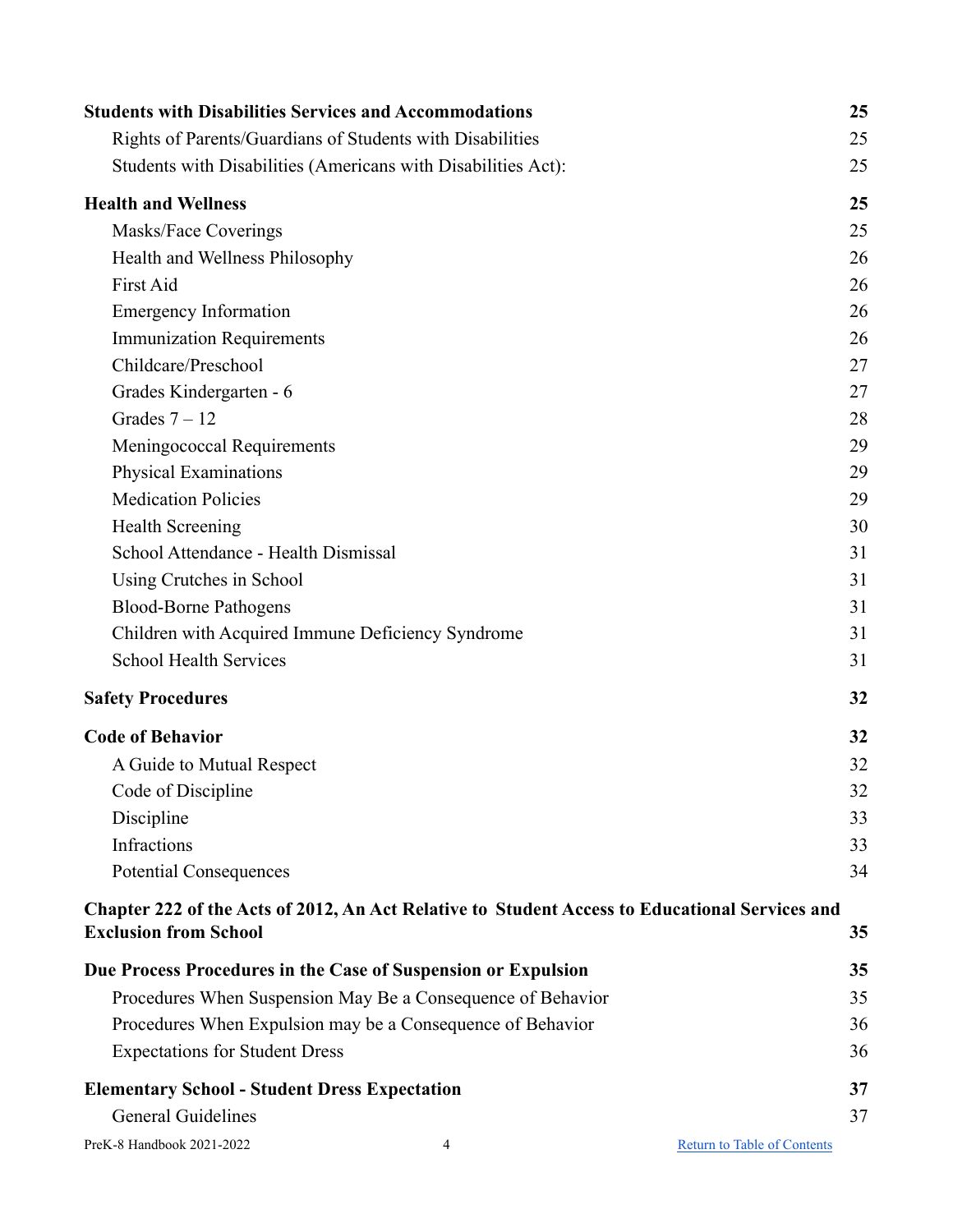| <b>Middle School - Student Dress Expectations</b>       | 37                                 |
|---------------------------------------------------------|------------------------------------|
| <b>General Guidelines</b>                               | 37                                 |
| <b>Electronic Devices</b>                               | 37                                 |
| <b>Discipline of Students with Disabilities</b>         | 38                                 |
| Procedures for Suspension of Students with Disabilities | 38                                 |
| <b>School Bus Rules/Discipline</b>                      | 39                                 |
| Protocols                                               | 40                                 |
| <b>Bus Stops</b>                                        | 40                                 |
| <b>Embarking the Bus</b>                                | 40                                 |
| The Ride to School                                      | 40                                 |
| School Arrival                                          | 40                                 |
| Loading and Unloading at Bus Stop                       | 40                                 |
| <b>Physical Restraint</b>                               | 41                                 |
| <b>Legal and Other Procedural Matters</b>               | 41                                 |
| <b>Updating Student Information</b>                     | 41                                 |
| <b>Custodial Orders</b>                                 | 41                                 |
| Distribution of Materials                               | 41                                 |
| Fundraising                                             | 41                                 |
| <b>Student Fundraising Activities</b>                   | 42                                 |
| Volunteering/Chaperoning                                | 42                                 |
| <b>Registration Procedures</b>                          | 42                                 |
| Withdrawal Procedures                                   | 42                                 |
| <b>Regulations Reference</b>                            | 42                                 |
| <b>Technology and Responsible Use Policy</b>            | 48                                 |
| Disclaimer                                              | 49                                 |
| <b>Norms</b>                                            | 49                                 |
| <b>Middle School Daily Life</b>                         | 51                                 |
| <b>Arrival and Dismissal Procedures</b>                 | 51                                 |
| <b>Before School Student Locations</b>                  | 51                                 |
| <b>Student Athletes and Band Members</b>                | 51                                 |
| Backpacks                                               | 51                                 |
| Lockers                                                 | 51                                 |
| Lost or Stolen Items                                    | 51                                 |
| PreK-8 Handbook 2021-2022<br>5                          | <b>Return to Table of Contents</b> |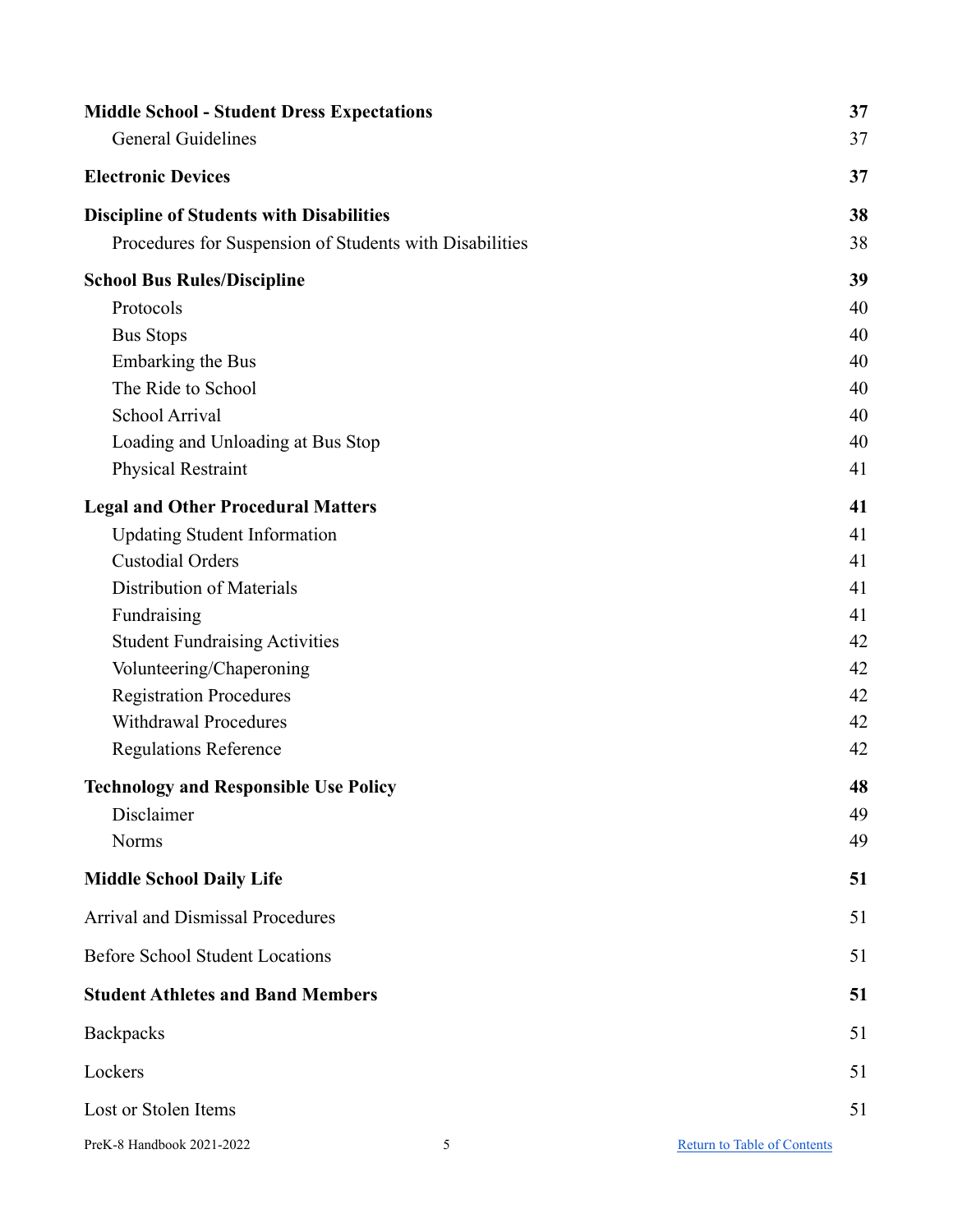| Telephone                                                    | 51 |
|--------------------------------------------------------------|----|
| <b>Water Bottles</b>                                         | 51 |
| <b>Hall Passes</b>                                           | 52 |
| Make-up Work                                                 | 52 |
| Tardy to School                                              | 52 |
| <b>Student Athletes</b>                                      | 52 |
| <b>Class Changes</b>                                         | 52 |
| <b>Grading System</b>                                        | 52 |
| Honor Roll                                                   | 53 |
| Parent Conferences                                           | 53 |
| Incomplete Grade Policy                                      | 53 |
| <b>Extracurricular Activities</b>                            | 53 |
| Eligibility                                                  | 53 |
| Daily Participation                                          | 53 |
| Academic Probation                                           | 54 |
| <b>Appeals Process</b>                                       | 54 |
| <b>National Junior Honor Society</b>                         | 54 |
| <b>Dances</b>                                                | 54 |
| <b>Student Expectations</b>                                  | 55 |
| <b>Cafeteria Guidelines</b>                                  | 56 |
| <b>Guideline for Disciplinary Incidents and Consequences</b> | 56 |
| Assault                                                      | 56 |
| Cell Phone and Electronic Device Violations                  | 56 |
| Cheating                                                     | 57 |
| Controlled/Illegal Substances                                | 57 |
| Discrimination, Violation of Civil Rights                    | 57 |
| Disruption and/or Disturbance of School Assembly             | 57 |
| Fighting on School Property                                  | 58 |
| Fire Safety Infractions                                      | 58 |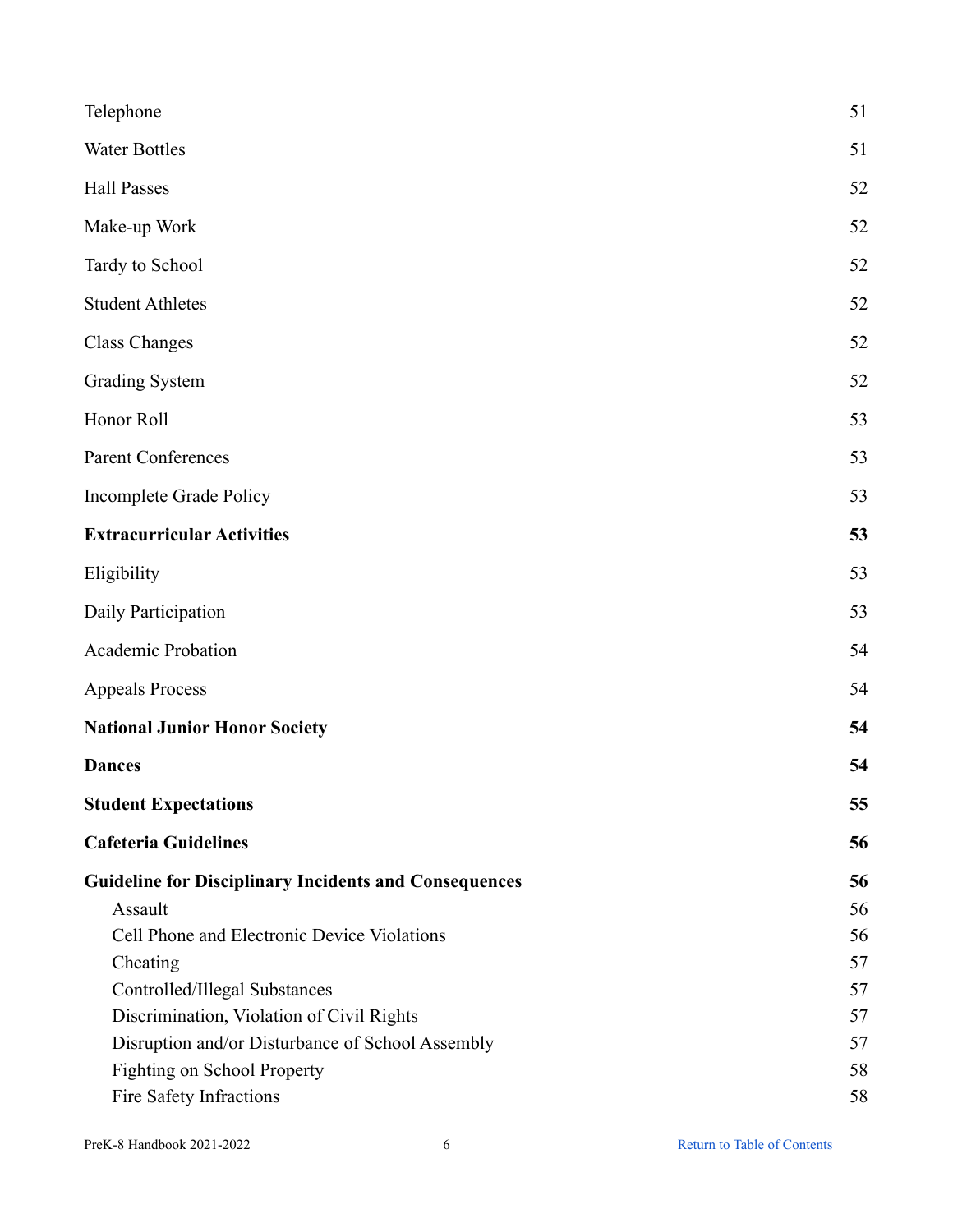| <b>Harassment Policy</b>                      | 58 |
|-----------------------------------------------|----|
| Internet Use Policy                           | 58 |
| Non-compliance with Staff                     | 58 |
| Profanity, Vulgarity, Obscenity               | 59 |
| <b>School Bus Violations</b>                  | 59 |
| Truancy                                       | 59 |
| Theft                                         | 59 |
| <b>Unsafe Behavior</b>                        | 59 |
| Vandalism                                     | 59 |
| Weapon/Unsafe Object Possession               | 59 |
| Written or Verbal Threats to School Community | 60 |
| Parent/Guardian K-8 Handbook Signature Page   | 62 |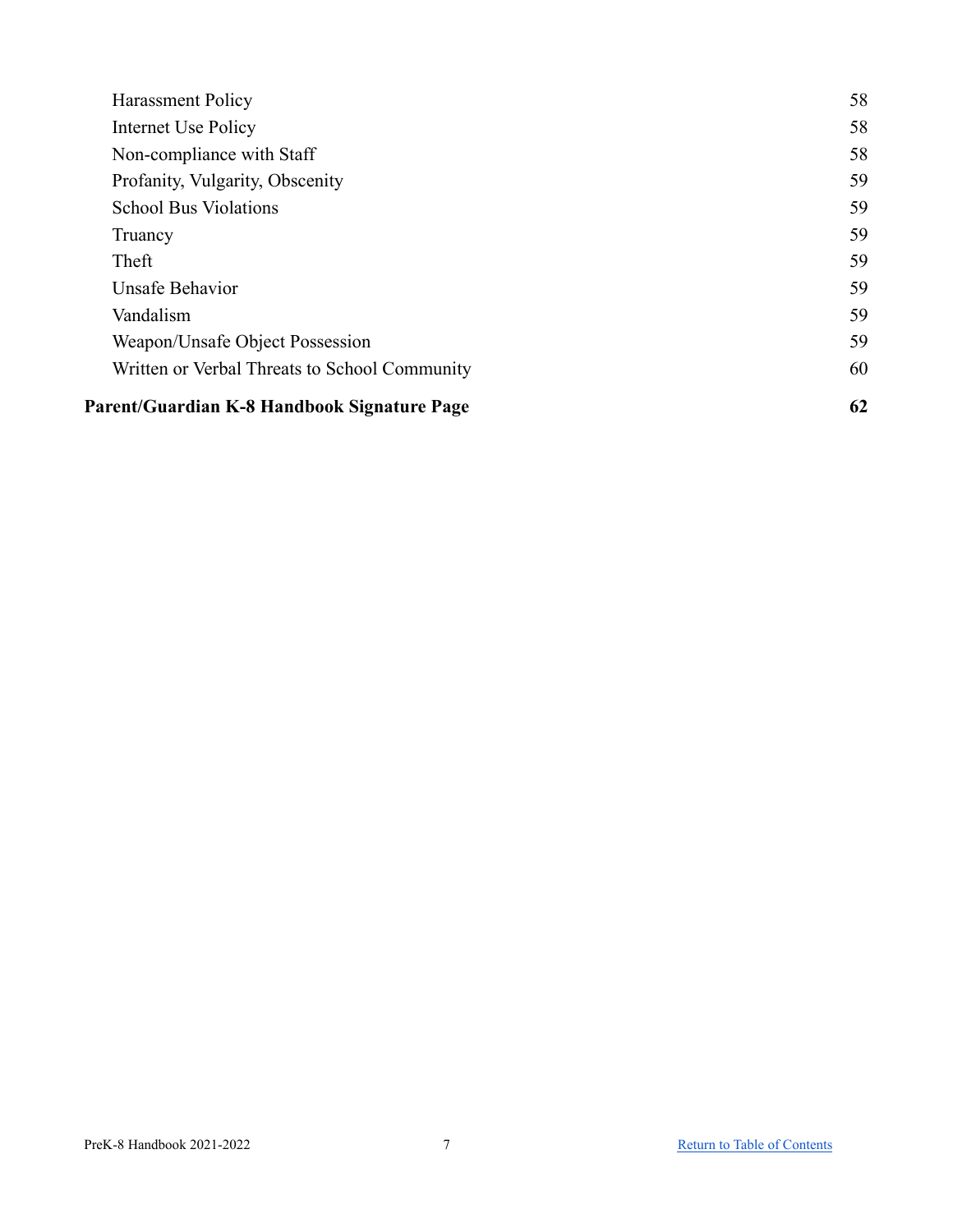

### **A Message from Our Principals**

### *"Doing your best is more important than always being the best"*

<span id="page-7-0"></span>Dear Student and Parents/Guardian:

On behalf of the faculty and staff we would like to welcome you to the 2021-2022 school year.

Our schools take pride in being inclusive schools, built upon a safe and caring learning environment. We will offer each and every student an opportunity to realize academic success as well as social-emotional growth. As we expect the best from all of our students, we must also expect the best from ourselves. As school communities, we will continually strive to improve in all aspects of the educational process. Our school goals are outlined in the School Strategy Plans which can be accessed from our District Website or in hard copy from our school offices.

The support of our parents and community is vital to the success of our schools. There will be many opportunities for parents to volunteer, visit, and share in the "highlights" of the school year. Let your child know how important his/her education is to you. They are our students and your children, which makes them special to all of us. Please feel free to stop by the main school offices, at any time, to share ideas or voice concerns. Please review this handbook with your child and complete the electronic signature page as soon as possible, but no later than September 10, 2021. Please keep this handbook in your home for quick and easy reference, or note its location on the District webpage.

At the time of the draft of this handbook, we are still awaiting formal guidance regarding Covid from the Department of Elementary and Secondary Education and the Department of Public Health. As such, our previous Covid information will be archived in an appendix of this handbook. In the event that changes need to be made, students and parents/guardians will be updated through frequent communication, and handbook materials will be updated as necessary.

We welcome you back and look forward to a wonderful school year with our ASRSD students and families.

Sincerely,

**Frederick C. Deppe,** Principal, Page Hilltop Elementary School **Elizabeth C. Lewis,** Principal, Lura A. White Elementary School **Bryan E. Oelerich,** Principal, Ayer Shirley Regional Middle School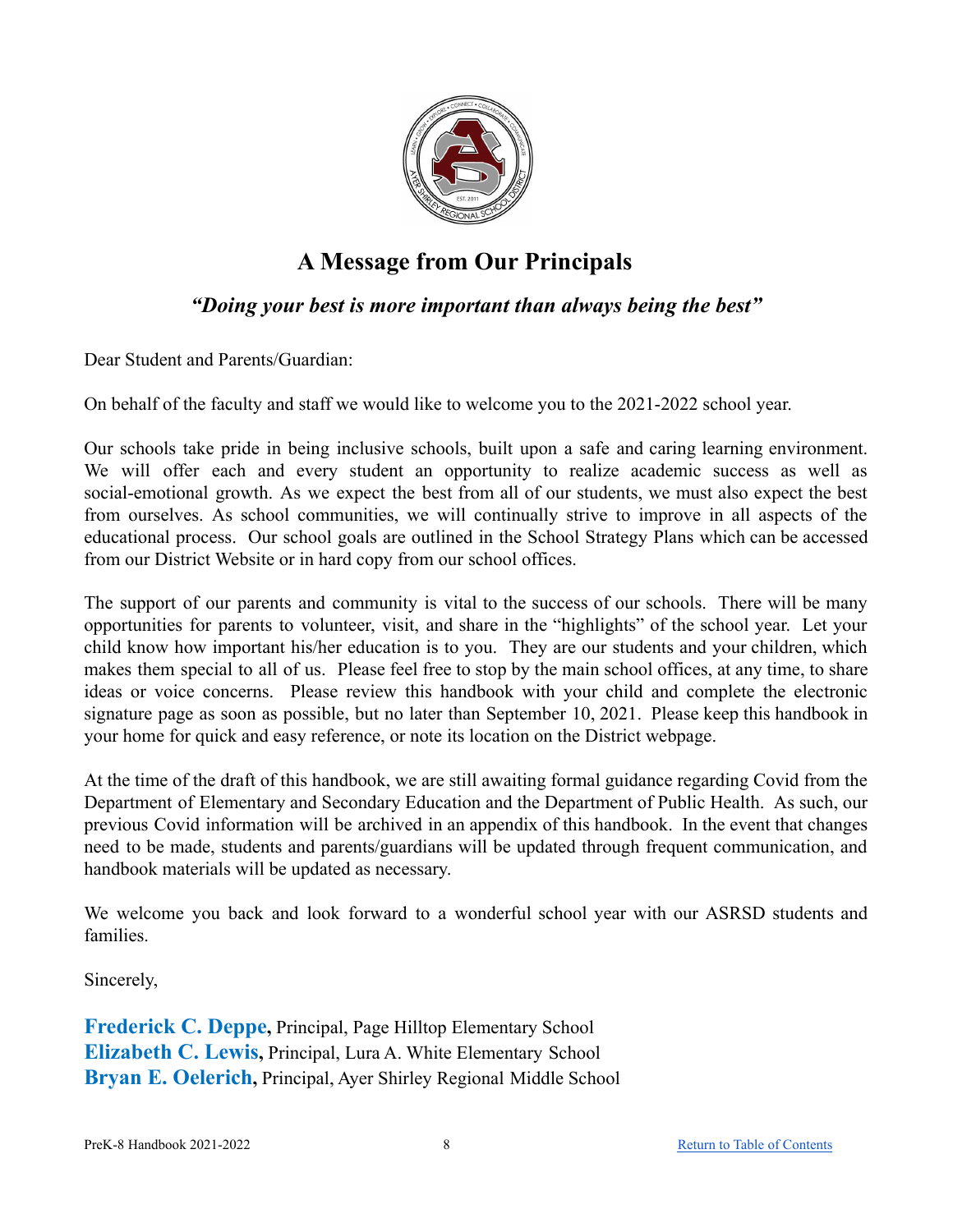

### **ASRSD Vision Statement**

<span id="page-8-0"></span>Our vision is to connect, engage, and inspire every student to reach academic excellence. The educators of the Ayer Shirley Regional School District will instill habits of reflection and inquiry that challenge our students to set ambitious academic and personal goals. Students will develop a strong voice to express thoughts and ideas in the community, the confidence to showcase their talents, and academic and personal successes in preparation for entry into college and the world of work.

### **ASRSD Mission Statement**

<span id="page-8-1"></span>Our mission is to provide a high-quality education in a safe, respectful, and inclusive environment where every student develops the skills, character, and core values needed to graduate and become a productive member of global society.

### **ASRSD Core Beliefs**

<span id="page-8-2"></span>We believe in

- **●** high expectations for every student.
- an inclusive, personalized learning environment.
- fostering critical thinking and problem solving.
- encouraging students to persevere in finding solutions to problems.
- collaboration among educators, students, families, and community.
- making connections and applications from the classroom to the real world.
- educating the whole child academic, social, emotional, personal, and cultural domains.
- practicing reflection and goal setting.
- respect for self, property, and others.
- civic engagement, community connections, and service to others.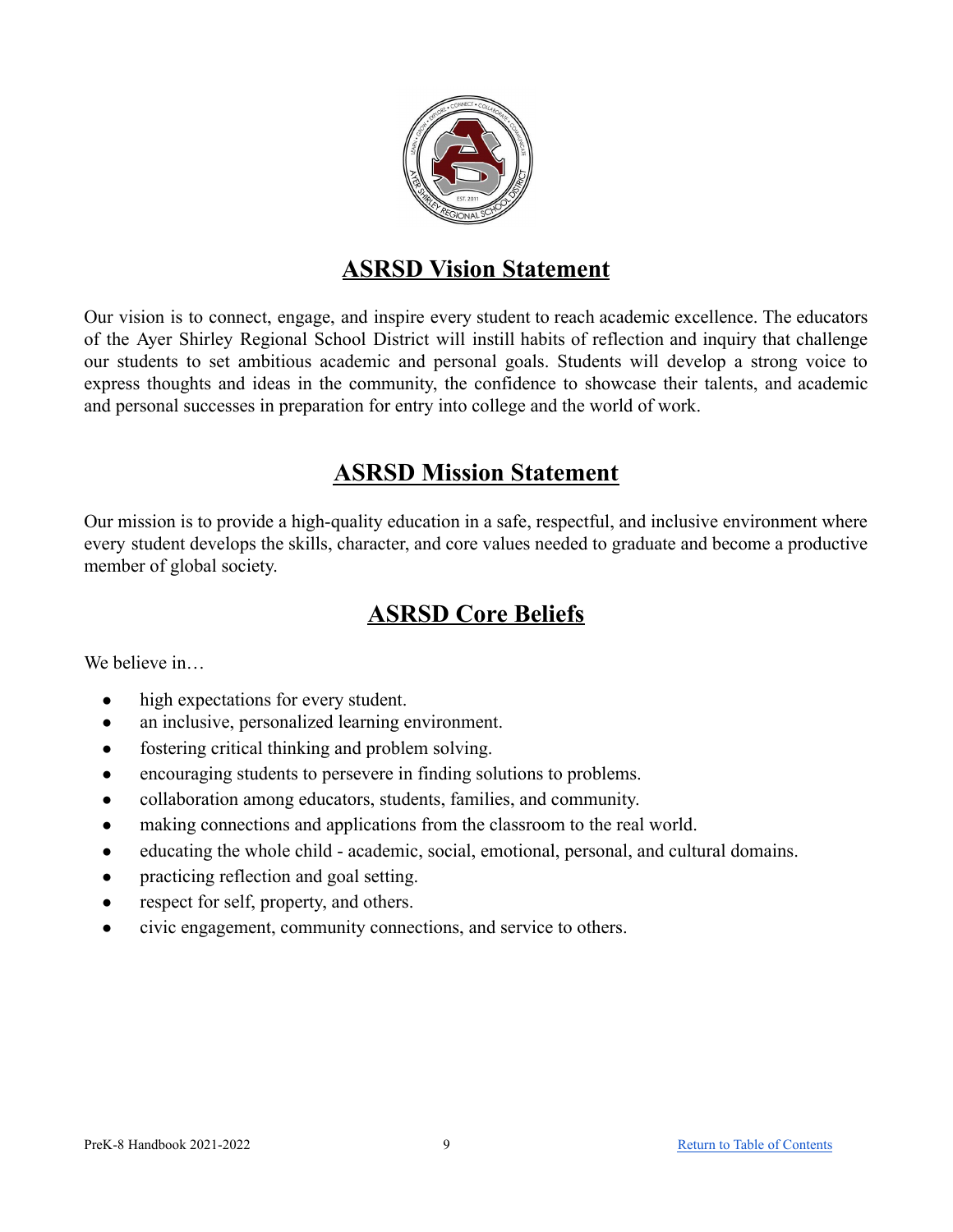### **Non-Discrimination Statement**

<span id="page-9-0"></span>The Ayer Shirley Regional School District does not discriminate in its programs and activities and follows Massachusetts General Law-Chapter 622 which states that no person shall be excluded from or discriminated against in admission to a public school, or in obtaining the advantages, privileges and courses of study of such public school on account of race, color, religion, sex, gender identity, sexual orientation, national origin, age, disability, housing status or limited English speaking ability.

Mr. William Plunkett, Title IX Coordinator for staff and students, is vested with the authority and responsibility of processing all complaints of discrimination brought under the provisions of the statutes listed below. Any student or staff member who feels that he/she has been harassed or discriminated against because of his/her race, color, national origin, age, gender, sexual orientation or disability should contact Mr. Plunkett whose office is located in the Page Hilltop School at 115 Washington Street, Ayer MA 01432, 978-772-8600 ext. 1510. If the student prefers, he/she may file a complaint with any teacher or counselor, who will then bring the complaint to the attention of the Title IX Coordinator. This filing must be within thirty (30) business days of the event or events giving rise to the grievance or within thirty (30) business days from the date the aggrieved party had knowledge or reasonably should have had knowledge of the event or events giving rise to the grievance.

It is the policy of the Ayer Shirley Regional School District to deal with discrimination complaints at the individual school level whenever possible. However, if a satisfactory resolution cannot be achieved, a student may file a written complaint with the Superintendent of Schools or his/her designee. The Superintendent or his/her designee shall respond in writing within thirty (30) days. If the individual is not satisfied with the response, he/she may take the complaint to Massachusetts Department of Education, Program Quality Assurance, 350 Main Street, Malden, MA 02148-5023 or other appropriate federal or state agency. The Section 504 Coordinator for the Ayer Shirley Regional School District is Larainne Wilson, Director of Equity and School Counseling, (978) 772-8600 x1693. The Title VI Coordinator for Ayer Shirley Regional School District is Mary Beth Hamel, Director of Student Services, (978) 772-8600 x1509.

Please reference ASRSD School Committee Policies: Non-Discrimination File: AC and Sexual Harassment File: ACAB

#### Legal Refs:

Rehabilitation Act of 1973, Section 504 Title IX of the Education Amendments of 1972 Education for All Handicapped Children Act of 1975 Civil Rights Restoration Act 1988 M.G.L. 7B: et seq. Chapter 766 & Acts of 1972 Age Discrimination of Employment Act (ADEA) Title II, Americans with Disabilities Act of 1964 Equal Pay Act

Title VII of the Civil Rights Act of 1964 Individuals with Disabilities Education Act (IDEA 2004)

#### State and Federal Remedies

In addition to the above, if you believe that you have been subject to sexual harassment, you may file a complaint with either of the government agencies set forth below. Using the complaint process of the ASRSD Public Schools does not prohibit the filing of a complaint with these agencies. Each of the agencies has a short time period for filing a claim (EEOC - 180 days and MCAD - 6 months).

U.S. Equal Employment Opportunity Commission John F. Kennedy Federal Building 475 Government Center Boston, MA 02203

PreK-8 Handbook 2021-2022 10 10 [Return to Table of Contents](#page-1-0)

Massachusetts Commission Against Discrimination - Boston Office The John McCormack Building One Ashburton Place - Room 601 Boston, MA 02108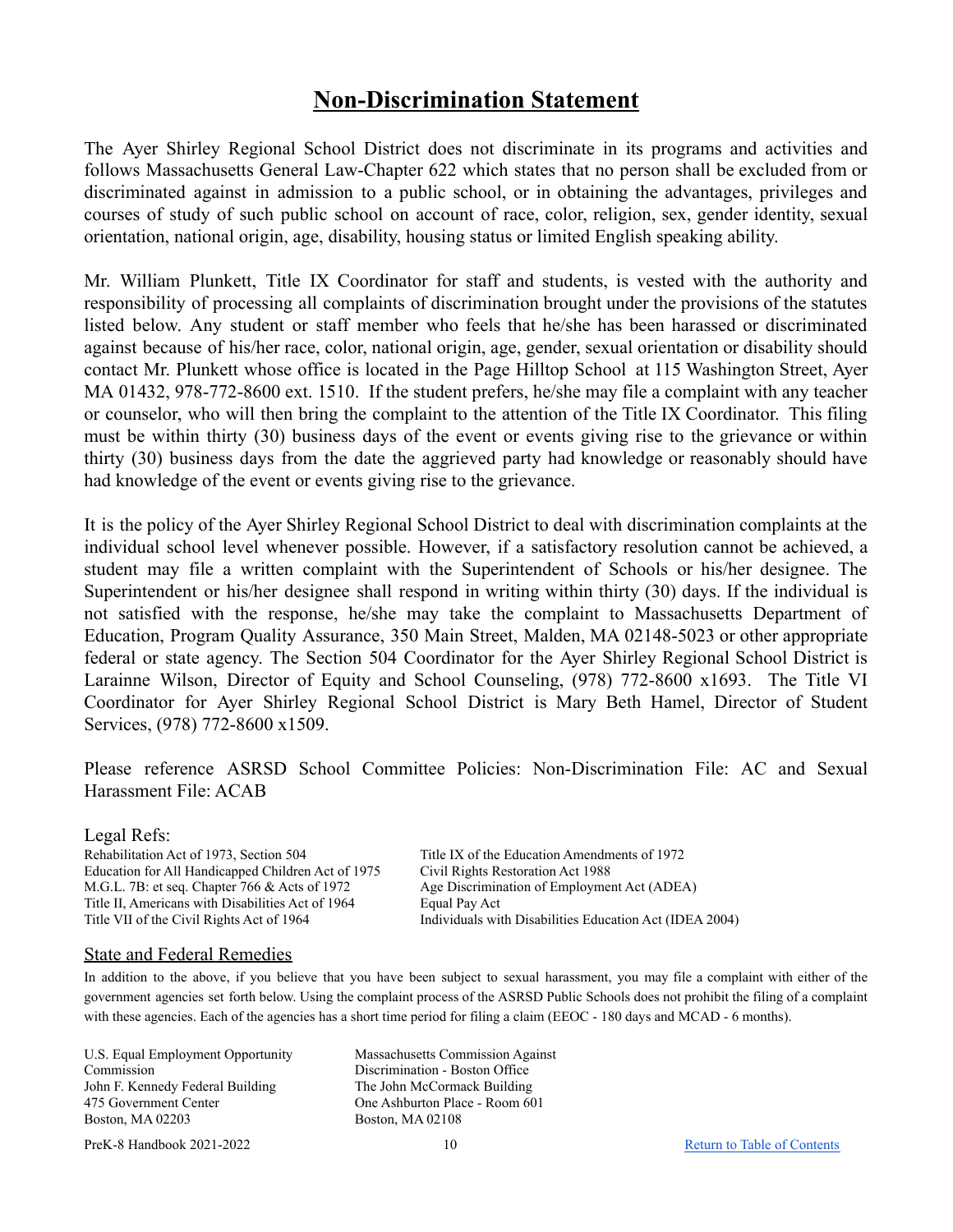<span id="page-10-0"></span>800-669-4000 617-994-6000

### **Contact Information**

**Ayer Shirley Regional School District Main Number - 978-772-8600 Dial 411 for the directory look up Email any staff member: (first initial)(last name)@asrsd.org (i.e., Jane Doe, jdoe@asrsd.org)**

**Ayer Shirley Regional Middle School (ASRMS) 1 Hospital Road Shirley, MA 01464 978-772-8600 978-425-0474 (fax)**

| Principal Bryan E. Oelerich                      | boelerich@asrsd.org          | x1201 |
|--------------------------------------------------|------------------------------|-------|
| <b>Assistant Principal Danielle Scicutella</b>   | <u>dscicutella@asrsd.org</u> | x1202 |
| <b>Administrative Assistant Bettina M. Libby</b> | blibby@asrsd.org             | x1200 |
| <b>Clerical Assistant Tracey Sargent</b>         | tsargent@asrsd.org           | x1279 |
| MS/HS School Psychologist Johanna Thieme         | jthieme@asrsd.org            | x1208 |
| School Counselor Jessa Brine                     | jbrine@asrsd.org             | x1209 |
| School Counselor Cynthia Esielionis              | cesielionis@asrsd.org        | x1205 |
| <b>Nurse Heather Stuart RN</b>                   | hstuart@asrsd.org            | x1207 |
| Attendance Line                                  |                              | x1297 |
|                                                  |                              |       |

**Page Hilltop Elementary School (PH) 115 Washington Street Ayer, MA 01432 978-772-8600 978-772-8631(fax)**

Principal Frederick C. Deppe Assistant Principal Matthew Lutinski Administrative Assistant Gail A. Januskiewicz Administrative Assistant Margaret J. Carlson School Counselor Jenny Ahlquist (Preschool - Gr 2) School Counselor Rachel Savoie (Grades 3 - 5) ELEM School Psychologist Rachael Fusco Nurse Tiffany Naugton Attendance Line

**Lura A. White Elementary School (LAW) 34 Lancaster Road Shirley, MA 01464 978-772-8600 978-425-2639 (fax)**

Principal Elizabeth C. Lewis elewis elewis elewis elewis eleminosity of the state of the state of the state of the state of the state of the state of the state of the state of the state of the state of the state of the sta

| fdeppe@asrsd.org                  | x1400 |
|-----------------------------------|-------|
| mlutinski@asrsd.org               | x1426 |
| gjanuskiewicz@asrsd.org           | x1401 |
| pcarlson@asrsd.org                | x1402 |
| $jahlquist$ ( $Q$ ) assets or $g$ | x1489 |
| rsavoie@asrsd.org                 | x1424 |
| rfusco@asrsd.org                  | x1436 |
| tnaugton@asrsd.org                | x1406 |
| pcarlson@asrsd.org                | x1497 |
|                                   |       |

PreK-8 Handbook 2021-2022 11 2022 12:00 11 [Return to Table of Contents](#page-1-0)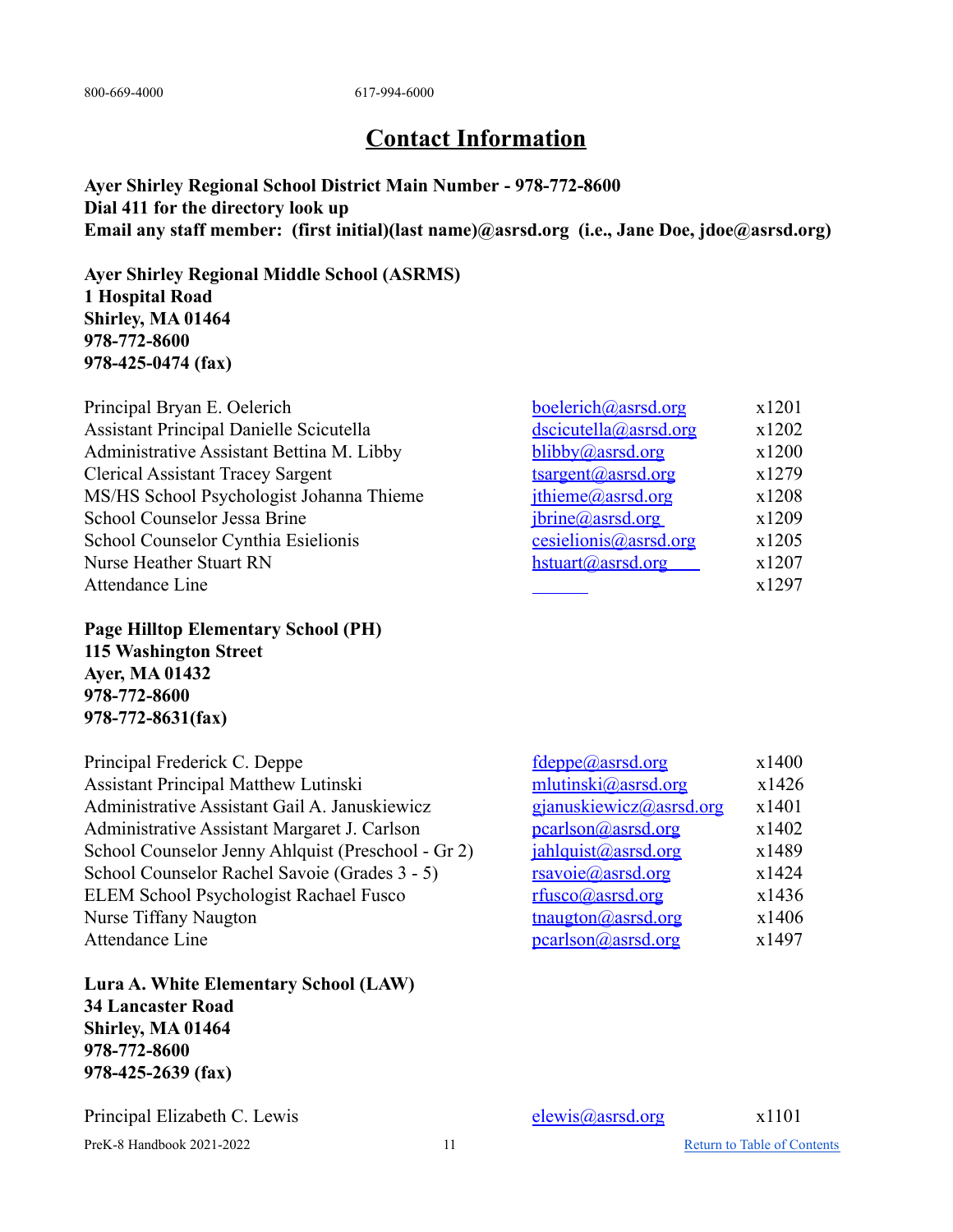| <b>Assistant Principal Courtney Noll</b> | cnoll@asrsd.org     | x1105 |
|------------------------------------------|---------------------|-------|
| Administrative Assistant Sandra Ferguson | sferguson@asrsd.org | x1100 |
| Clerical Assistant, Tracey Sargent       | tsargent@asrsd.org  | x1160 |
| School Counselor Dr. Jayne L. Garrett    | jgarrett@asrsd.org  | x1104 |
| ELEM School Psychologist Rachel Fusco    | rfusco@asrsd.org    | x1436 |
| Nurse Patricia A. Langston, RN           | plangston@assrd.org | x1103 |
| Attendance Line                          | sferguson@asrsd.org | x1100 |

### **Ayer Shirley Regional School District Offices 115 Washington Street (located at Page Hilltop Elementary School) Ayer, MA 01432 978-772-8600 978-772-1863 (fax)**

| Superintendent Adam Renda, Ed.D.                     | $\frac{\text{arenda}(a) \text{assrd.org}}{a}$ | x1507 |
|------------------------------------------------------|-----------------------------------------------|-------|
| Assistant Superintendent Charlie Caliri              | ccaliri@assrd.org                             | x1447 |
| Director of Student Services Mary Beth Hamel         | $mhamel$ ( $Q$ ) asset or $q$                 | x1509 |
| Executive Administrative Assistant Michelle C. Towne | $mtowne(a)$ asrsd.org                         | x1508 |
| Title IX Coordinator William J. Plunkett             | wplunkett@asrsd.org                           | x1510 |
| Food Service Coordinator Susan A. Parker             | $sparker(a)$ asrsd.org                        | x1512 |
| Nurse Leader Rene Paine                              | rpaine@asrsd.org                              | x1515 |
| Director of Equity and School Counseling,            | lwilson@assrd.org                             | x1693 |
| Larainne Wilson                                      |                                               |       |

### **Special Education Office 115 Washington Street (located at Page Hilltop Elementary School) Ayer, MA 01432 978-772-8600 978-772-8609 (fax)** Special Education Director Tara A. Bozek tbozek tbozek alassad.org x1407 Administrative Assistant Linda M. Harrington *Iharrington @asrsd.org* x1408 Administrative Assistant Doreen L. Mahoney *[dmahoney@asrsd.org](mailto:dmahoney@asrsd.org)* x1480<br>Educational Team Leader K-5, Linda Brownell *brownell@asrsd.org* x1483 Educational Team Leader K-5, Linda Brownell  $\omega$ asrsd.org x1483 Educational Team Leader 6-12, Jennifer Kifers  $\frac{1}{\text{kifers}(a) \cdot \text{abs} \cdot \text{arg}}$  x1482

| Ayer Child Care Program Director Patricia A. Russell           | prussell@asrsd.org       | x1467 |
|----------------------------------------------------------------|--------------------------|-------|
| Shirley Extended Day Program Director Susan E. Noll            | snoll@asrsd.org          | x1128 |
| Family Partnership and Schools of the 21 <sup>st</sup> Century |                          |       |
| Director Deanna M. Christie                                    | $dchristie(a)$ asrsd.org | x1428 |
| Homeless Coordinator Frederick C. Deppe                        | fdeppe@asrsd.org         | x1400 |
| Title I Coordinator Mary Beth Hamel                            | mhamel@asrsd.org         | x1509 |
| EL Co-Coordinator Emily Babineau                               | ebabineau@asrsd.org      | x1216 |
| EL Co-Coordinator Liz Hoeske                                   | ehoeske@asrsd.org        | x1409 |
|                                                                |                          |       |

**Dee Bus Company** Sandra Martin - Manager 978-425-4706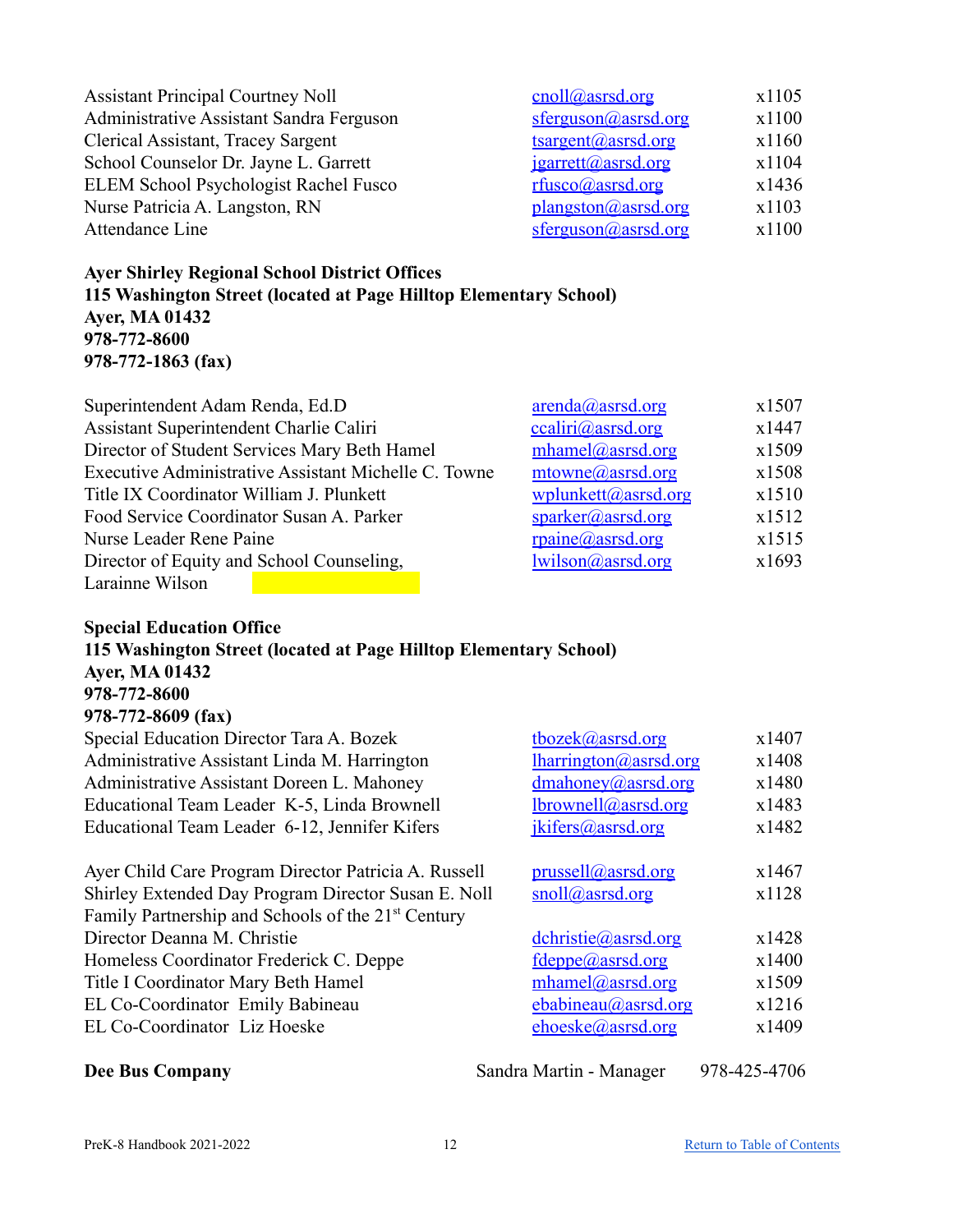### **Home and School Communication**

<span id="page-12-0"></span>The family and school partnership is an essential element of the successful educational experience. A strong partnership provides opportunities to organize and sustain excellent programs and strengthen the type of communication that will increase student success in school. In an effort to foster increased home/school communication, the ASRSD uses a variety of communicative approaches. It is important for all families to be certain that all contact information is accurate and up to date with the school.

### <span id="page-12-1"></span>**Phone**

Each of the schools is accessible via the district phone number, 978-772-8600.

### <span id="page-12-2"></span>**Academic Reports and Updates**

Please refer to the ASRSD [calendar](https://www.asrsd.org/files/3515/5421/3885/2019_2020_Calendar_RCSApproved_3252019.pdf) for important dates such as open house, parent conferences, progress reports, and report cards. Progress reports and report cards will be sent home with the students directly, and are also available via the Parent Portal. Parent conferences can be scheduled at any time. Please contact your child's teacher or counselor directly to schedule these meetings.

### <span id="page-12-3"></span>**Parent Portal**

This allows parents/guardians to view their child's performance through each teacher's Parent Portal. Instructions for creating an account for each child are distributed at the beginning of each school year. In order to receive instructions at any other time during the school year, parents/guardians can contact the school office.

### <span id="page-12-4"></span>**Blackboard Connect**

The district and each school in the district has the capability to call and email each household to communicate important information to the members of the school community. These messages are always pre-recorded. It is essential that we have a current phone number and email address for all households in order for this method of communication to be effective. Updates to student demographic information should be provided directly to the main office.

### <span id="page-12-5"></span>**Internet**

Each school's website is accessible from the district webpage - <https://www.asrsd.org/>. The link on the top of the page entitled "SCHOOLS" will allow you to select your child's school.

### <span id="page-12-6"></span>**Newsletter**

A weekly district update is distributed electronically, and a parent newsletter is sent by email monthly. These updates typically include a calendar of events and key information/announcements regarding current events in the schools and the district.

### <span id="page-12-7"></span>**School Pictures**

Student photos will be taken twice a year. Notification will be provided prior to picture day.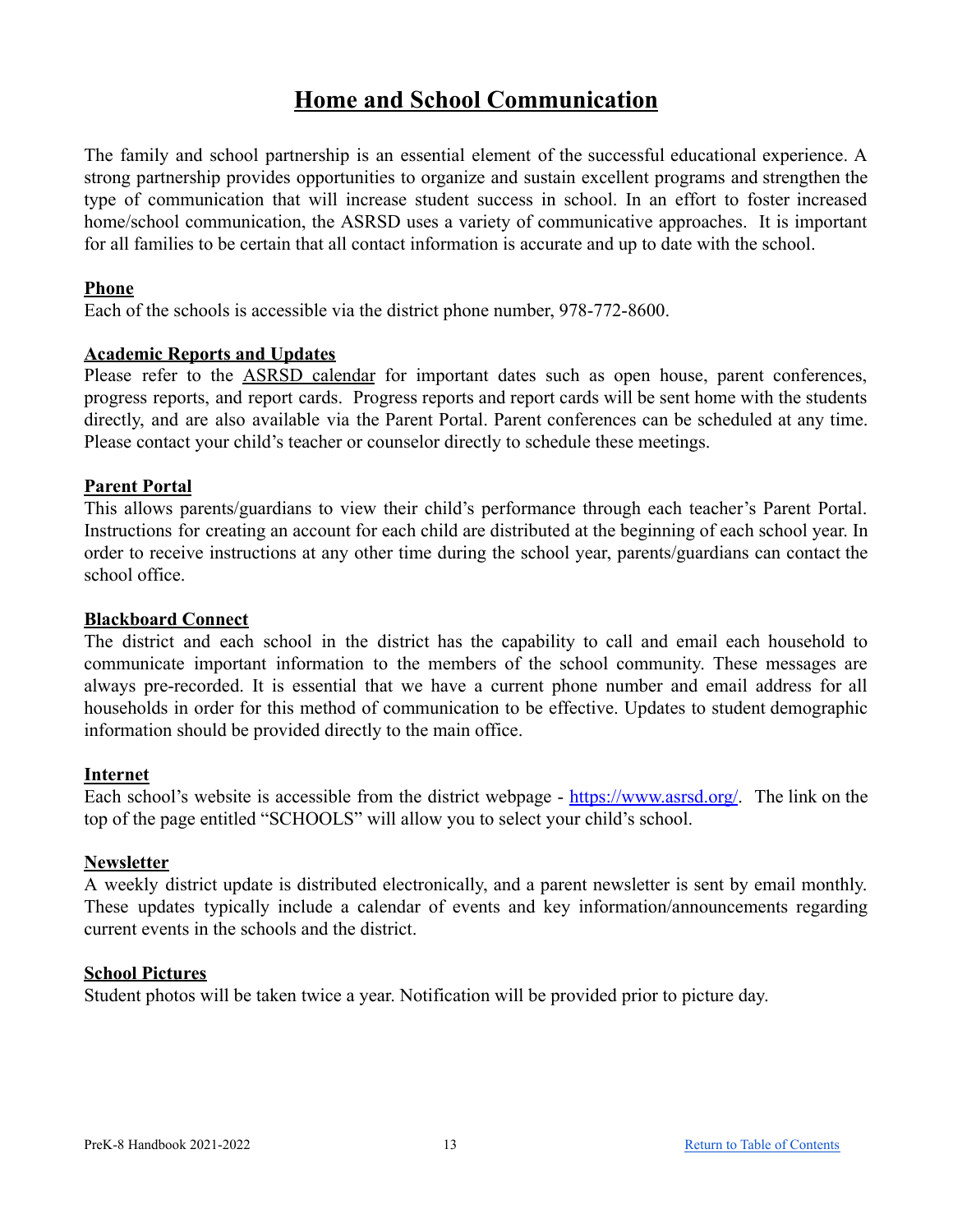### **Non-Academic Support Services**

### <span id="page-13-1"></span><span id="page-13-0"></span>**School Counseling Services**

All of our schools have school counselors. They assist students in acquiring the knowledge, skills, and positive attitude necessary to enhance attendance, school behavior, and academic achievement. They use a developmental model, emphasizing prevention and early identification. Much of this work takes place during lessons in the classroom, during consultations with parents, teachers, and other professionals, or during collaborative meetings. The school counselors contribute to the safe school climate through school-wide programming addressing issues such as bullying prevention. Crisis intervention and related services are provided as needed. Parents and teachers are welcome to contact the counselors to discuss any school related concerns. The guidance counselors are also happy to share information about community resources such as support groups, therapists, and financial support for families experiencing difficulties.

### <span id="page-13-2"></span>**William James College INTERFACE Referral Service**

INTERFACE is a mental health counseling resource and referral Helpline that our communities of Ayer and Shirley have contracted with to help children, adults and families when in need of a mental health counseling resource. This service is available at no cost to residents of Ayer and Shirley. If you need a mental health referral for your child or anyone in your family who resides in Ayer or Shirley, call the helpline at 617-332-3666 x 1411 or 888-244-6843 x 1411 between the hours of 9:00 am-5:00 pm, Monday through Friday. A case referral specialist will make every effort to find a mental health specialist who has an opening matched with your insurance carrier within 2 weeks. You can see a complete listing of towns with this referral service as well as read the latest articles and advice on childhood and teen mental health topics at [www.msppinterface.org.](http://www.msppinterface.org/) For more information, contact your child's ASRSD school counselor.

### <span id="page-13-3"></span>**Child Abuse**

Under Massachusetts General Law, Chapter 51, Section A, all professional school employees, are required to report suspected instances of child abuse and neglect of any child under eighteen (18) years of age to the Department of Children and Families, Leominster, MA 01453, (978) 353-3600

### <span id="page-13-4"></span>**Education of Homeless Children**

The Ayer Shirley Regional School District complies with all requirements of the McKinney-Vento Homeless Assistance Act (Subtitled B-Education for Homeless Children and Youth) reauthorized in January 2002. In keeping with these requirements:

- Children who become homeless have the right to continue attending their school of origin, or enroll in the school of the district in which they are residing.
- Transportation will be provided for students in order to maintain continuity of their attendance in a single school over the course of the year.
- When a student is residing outside of the town due to circumstances related to homelessness (in accordance with the statutory definition of "homeless") transportation will be coordinated with the District where the student is temporarily residing to provide transportation to the school of origin if this is the preference of the parent and student.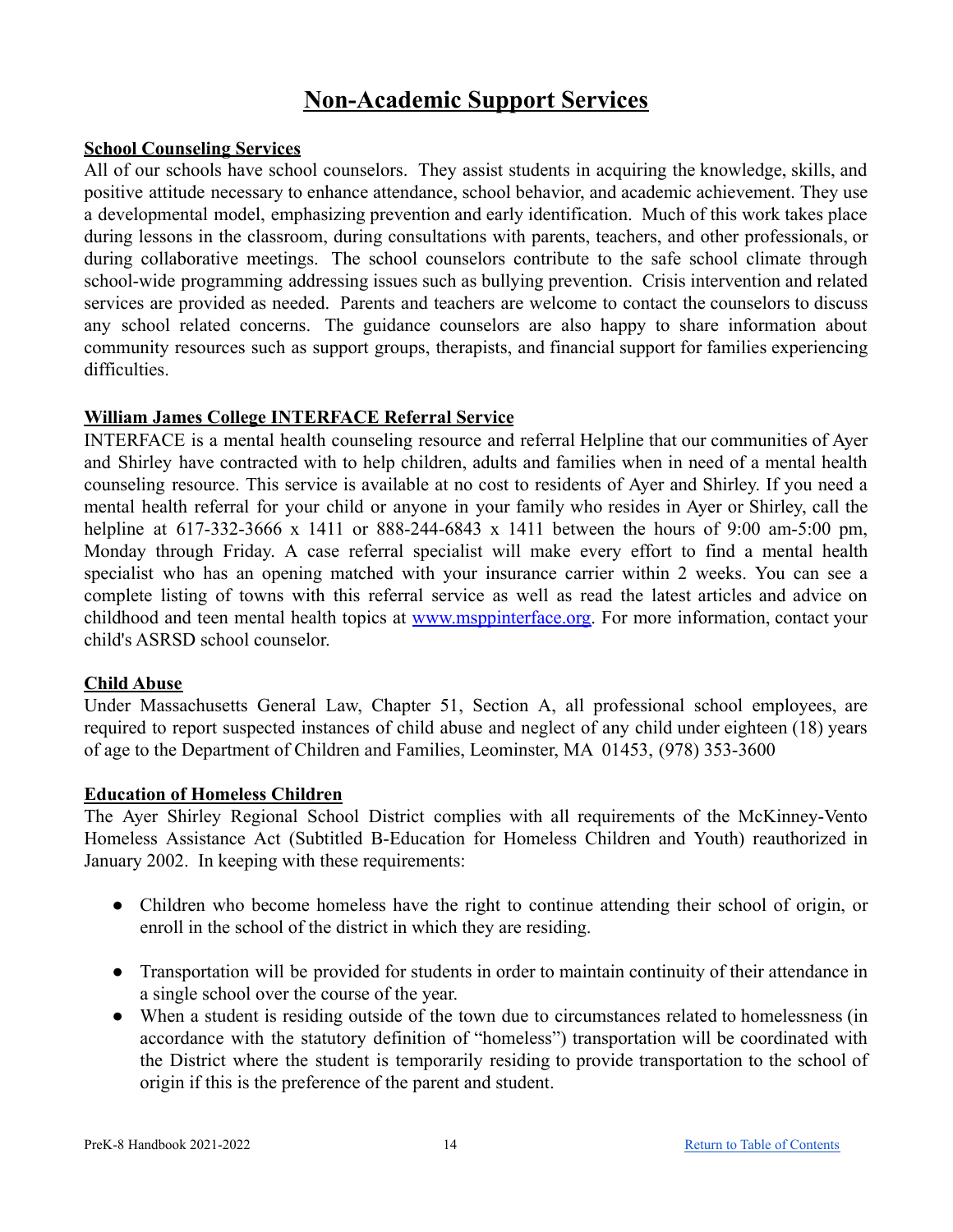- The parents of a homeless child have the right to decide which one of the two (2) schools their child will attend. The options are:
	- The school in which the child was last enrolled, or
	- The school in the District in which the child is temporarily living.
- Women living in a battered women's shelter can give school officials the Post Office Box or mailing address of the shelter office, along with verification from the shelter director in which the children are residing in lieu of the street address. Transportation arrangements will be made in a manner that seeks not to disclose such shelter addresses.
- Questions or concerns regarding issues pertaining to homeless students should be referred to the District ASRSD Homeless Liaison, Fred Deppe, x1400.

### **Support Organizations**

### <span id="page-14-1"></span><span id="page-14-0"></span>**Ayer Shirley Education Foundation (ASEF)**

The Ayer Shirley Education Foundation, Inc. is a 501(c) (3) charitable organization that is supported by donations from individuals, businesses and organizations committed to improving the quality of education in the Ayer Shirley Regional School District. Through a granting process, the Ayer Shirley Education Foundation disperses the tax-deductible donations to create specific new programs and professional training aimed at enriching the education of the students in the region. The Ayer Shirley Education Foundation may be contacted at [info@ayershirleyeducationfoundation.org](mailto:info@ayershirleyeducationfoundation.or) or ayershirleyeducationfoundation.org

### <span id="page-14-2"></span>**PTO**

The Parent Teacher Organizations are vital and active in Page Hilltop, Lura A White and the Ayer Shirley Middle School. They provide benefits to the students of each school. It is the hope of each PTO to expose all children to as many enriching experiences throughout the school year as possible. Membership drives are held in the spring and fall. Please check the Ayer Shirley Regional School District Website for more information.

### <span id="page-14-3"></span>**SEPAC**

The Ayer Shirley Regional School District supports a Parent Advisory Council for Special Education. This council is mandated by regulation and serves in an advisory capacity to the Director of Special Education and School Committee.

### <span id="page-14-4"></span>**School Council**

A school council is a representative, school based committee that is composed of the principal, parents, teachers and community members. Each school is required to establish a school council pursuant to Section 59C of the Massachusetts Education Reform Act of 1993.

The purpose of a school council is to provide a broad base of educational shareholders the opportunity to combine resources for the purpose of improving the mission and achievements of each school. The school council works collectively with the school principal for the purpose to:

a) Assist and advise the principal in adopting educational goals for the school;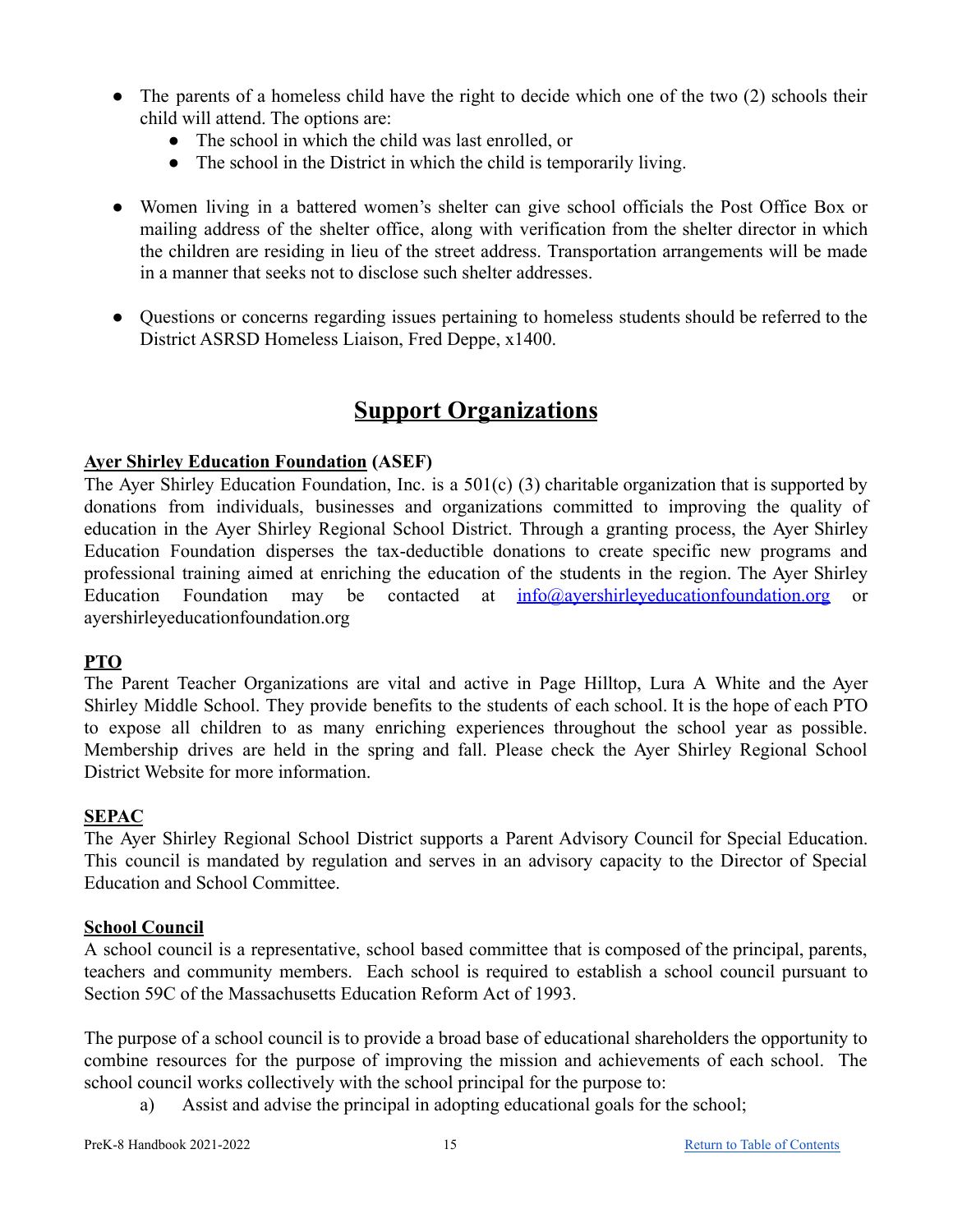- b) Assist and advise the principal in the identification of students' educational needs;
- c) Assist and advise the principal in the formulation of a School Improvement Plan.

It is important to emphasize school councils serve in an advisory capacity. Parents/Guardians interested in serving on school council should contact the building principal early in the fall.

### <span id="page-15-0"></span>**Diversity**

"Schools reflect the diversity of their communities and the increasing diversity of our society." School communities should respect and celebrate these differences. Schools should both honor the individual differences among their members and respect the diverse cultures and backgrounds, which they represent. In dealing with prejudice and stereotypes all types of diversity must be considered, including: age, appearance, culture, ethnicity, gender, gender identity, language, physical ability, race, religion, sexual orientation and socioeconomic status.

Ayer Shirley Regional District Schools acknowledge the responsibility to provide a safe, respectful and conducive learning environment for all of our students. Parents are encouraged to work with us to promote equality and understanding.

Anyone who exhibits prejudice and stereotyping in any form will face disciplinary action. This is considered a serious offense and will not be tolerated.

### <span id="page-15-1"></span>**English Learner Education (ELE)**

In accordance with state laws and regulations, Ayer Shirley Regional provides instruction in the language of English for students whose English language proficiency level is limited. English Learners (ELs) are identified through screening tools administered to those whose home language is not English and who demonstrate a language need. This program provides instruction for students according to the intensity of their need as learners of English.

Students who speak no English or limited English receive specialized instruction from licensed English as a Second Language (ESL) educators for part of the day with the remainder of their day in classes taught by Sheltered English Instruction (SEI) endorsed teachers. Sheltered English Instruction means that instruction is "sheltered" (or adjusted) in order to help students learn skills and knowledge in the core content areas—English language arts, math, science, social studies. English learners study the same subjects as their peers, but with simplified language and visual material presented in a comprehensible manner, to make information clearer and more understandable. The material used includes, but is not limited to pictures, graphs, videos, computer programs, and manipulatives. Lessons and activities are designed so that the English language development of the student is addressed.

Information about services or eligibility can be obtained by contacting the building principal or either EL Co-Coordinator, Emily Babineau, [ebabineau@asrsd.org](mailto:ebabineau@asrsd.org), x 1216, or Liz Hoeske, [ehoeske@asrsd.org](mailto:ehoeske@asrsd.org), 978-772-8600 x1409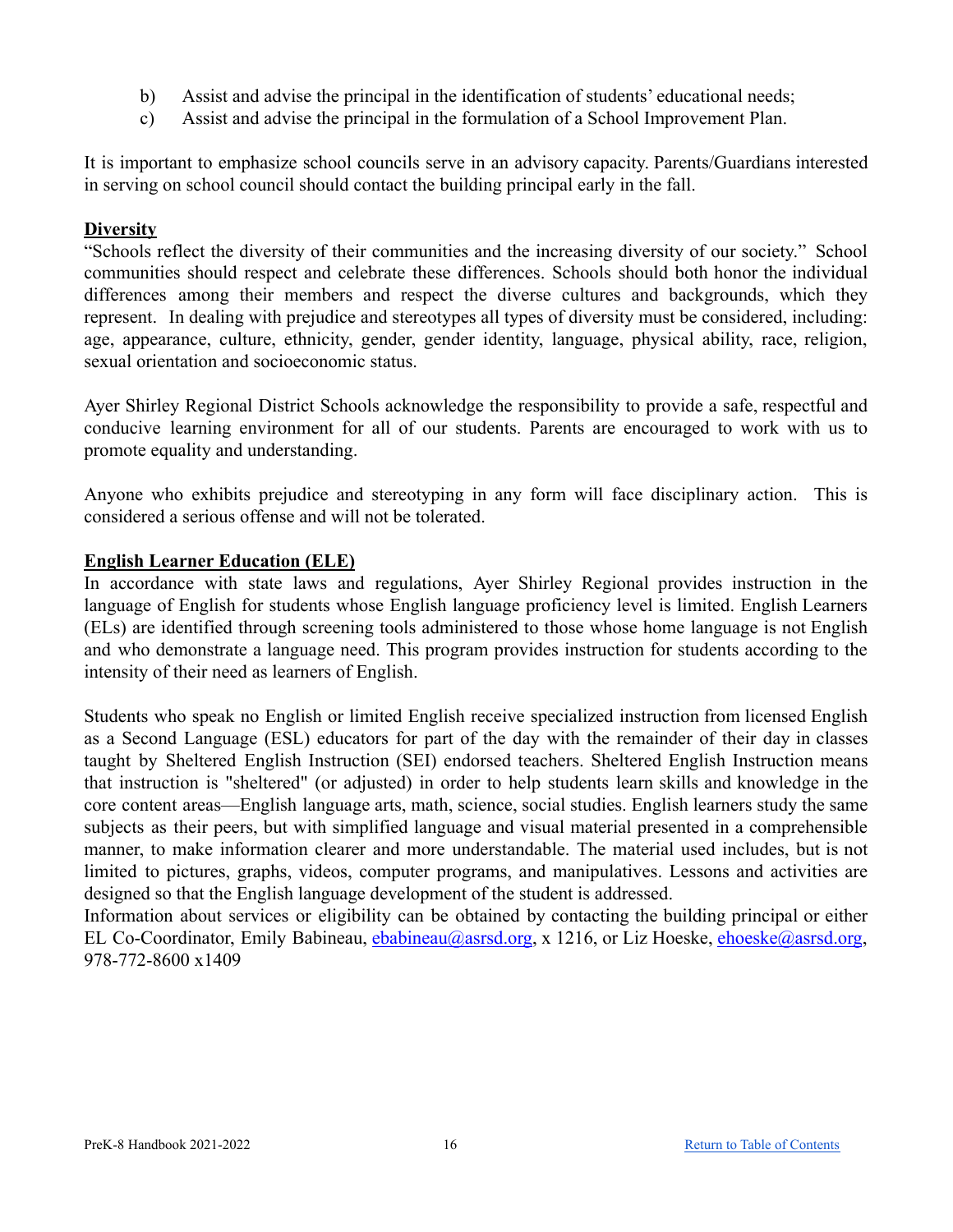### **Academics**

### <span id="page-16-1"></span><span id="page-16-0"></span>**State and Local Assessment**

The Massachusetts Department of Elementary and Secondary Education (DESE) and the federal government require assessments be administered to students on a yearly basis to measure their continued progress (i.e., "Massachusetts Comprehensive Assessment System (MCAS)" for students in grades 3 - 10, and the "Assessing Comprehension and Communication in English State-to-State (ACCESS)" for English Learners). In addition, the Ayer Shirley Regional School District may administer nationally normed standardized tests. These scores are used to determine individual, school, and district progress. Some assessments are administered to all students, while others are administered only to English language learners.

Academic life is at the heart of Ayer Shirley Regional Schools. Our goal is to support our students' academic development and foster learning across a spectrum of disciplines.

### <span id="page-16-2"></span>**District Curriculum Accommodation Plan**

Massachusetts General Laws require the adoption and implementation of a District [Curriculum](https://www.asrsd.org/files/7915/4281/4862/ASRSD_DCAP.pdf) [Accommodation](https://www.asrsd.org/files/7915/4281/4862/ASRSD_DCAP.pdf) Plan (DCAP). This plan is intended to guide principals and teachers in ensuring that all possible efforts are made to meet student needs in general education classrooms and to support teachers in analyzing and accommodating the wide range of student learning styles and needs that exist in any school. By describing in a document the accommodations, instructional supports and strategies that are available in general education, and the process for determining effective interventions for struggling learners, it is hoped that this DCAP will help support diverse learners in our schools.

*Massachusetts General Laws, Chapter 71, Section 38Q1/2 "A school district shall adopt and implement a curriculum accommodation plan to assist principals in ensuring that all efforts have been made to meet the students' needs in regular education. The plan shall be designed to assist the regular classroom teacher in analyzing and accommodating diverse learning styles of all children in the regular classroom and in providing appropriate services and support within the regular education programming, including, but not limited to, direct and systematic instruction in reading and provision of services to address the needs of children whose behavior may interfere with learning, or who do not qualify for special education services under chapter 71B. The curriculum accommodation plan shall include provisions encouraging teacher mentoring and collaboration and parental involvement."*

### <span id="page-16-3"></span>**Student Records**

The following is a summary of the major parent and student rights regarding their student records, as provided by the Regulations pertaining to student records.

### <span id="page-16-4"></span>**Inspection of Records**

A parent/guardian has the right to inspect all portions of the student record upon request. The record must be available to the parent/guardian no later than two (2) days after the request, unless the parent or student consents to a delay. The parent/guardian has the right to receive copies of any part of the record interpreted by a qualified professional of the school, or may invite anyone else of their choosing to inspect or interpret the record with them.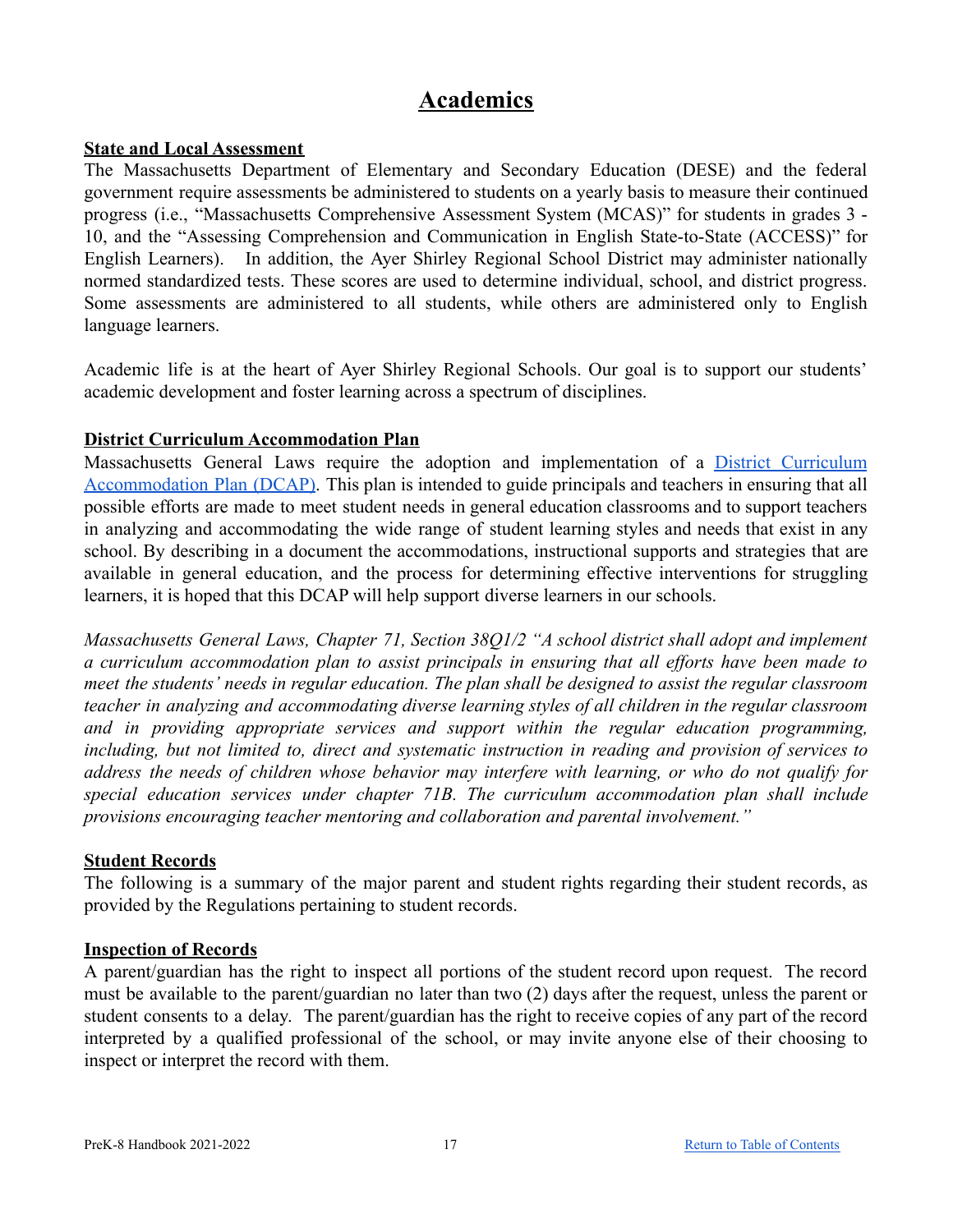### <span id="page-17-0"></span>**Confidentiality of Records**

With a few exceptions, no individuals or organizations but the parent and school personnel working directly with the student are allowed to have access to information in the student record without specific, informed, written consent of the parent/guardian. In addition, any person inspecting or releasing information in the temporary record must note which portion was inspected or released and for what purpose, in a log that is kept as a part of the temporary record.

Authorized school personnel of the school to which a student seeks or intends to transfer may have access to such student's records without the consent of the eligible student or parent, provided that the school the student is leaving, or has left, gives notice that it forwards student records to schools in which the student seeks or intends to enroll. Such notice may be included in the routine information letter required under 603 CMR 23.10.

As of 1998 Massachusetts General Laws, Chapter 71, Section 34H specifies detailed procedures that govern access to student records by parents who do not have physical custody of their children. For more information, please contact the school principal.

### **Books and Homework**

### <span id="page-17-2"></span><span id="page-17-1"></span>**Books**

Students are responsible for the care and return of all books, materials, and/or equipment issued by the school. Charges will be assessed for the replacement cost of lost, damaged, or destroyed materials. All textbooks should be covered to avoid damage to them.

### <span id="page-17-3"></span>**Homework**

At all levels, homework is an integral part of a student's education. To be truly effective, homework must include active participation and cooperation on the part of the students, teachers, and parents. Homework provides the student an opportunity to work independently, to develop study skills, to enrich the total learning process, and to expand experiences that enhance class instruction.

Teachers will assign homework on a regular basis. Homework assignments may include writing, reading, or studying assignments. Teachers will collect and review, check, or grade assignments and return them to students as soon as possible to preserve effectiveness. Homework assignments may be part of the student's grade.

The student's responsibility is to complete all homework assignments promptly and thoroughly. Students must understand the assignment, its purpose, how it should be completed, and when it is due. A guideline for teachers is to assign approximately ten (10) minutes of homework per grade. For example, a student in grade three might expect to have 30 minutes of homework in a given evening. In addition, students are asked to read nightly.

Parents should provide an environment conducive to effective home study, encourage their children to complete all homework assignments, encourage them to properly prepare for tests and quizzes, and assist when necessary.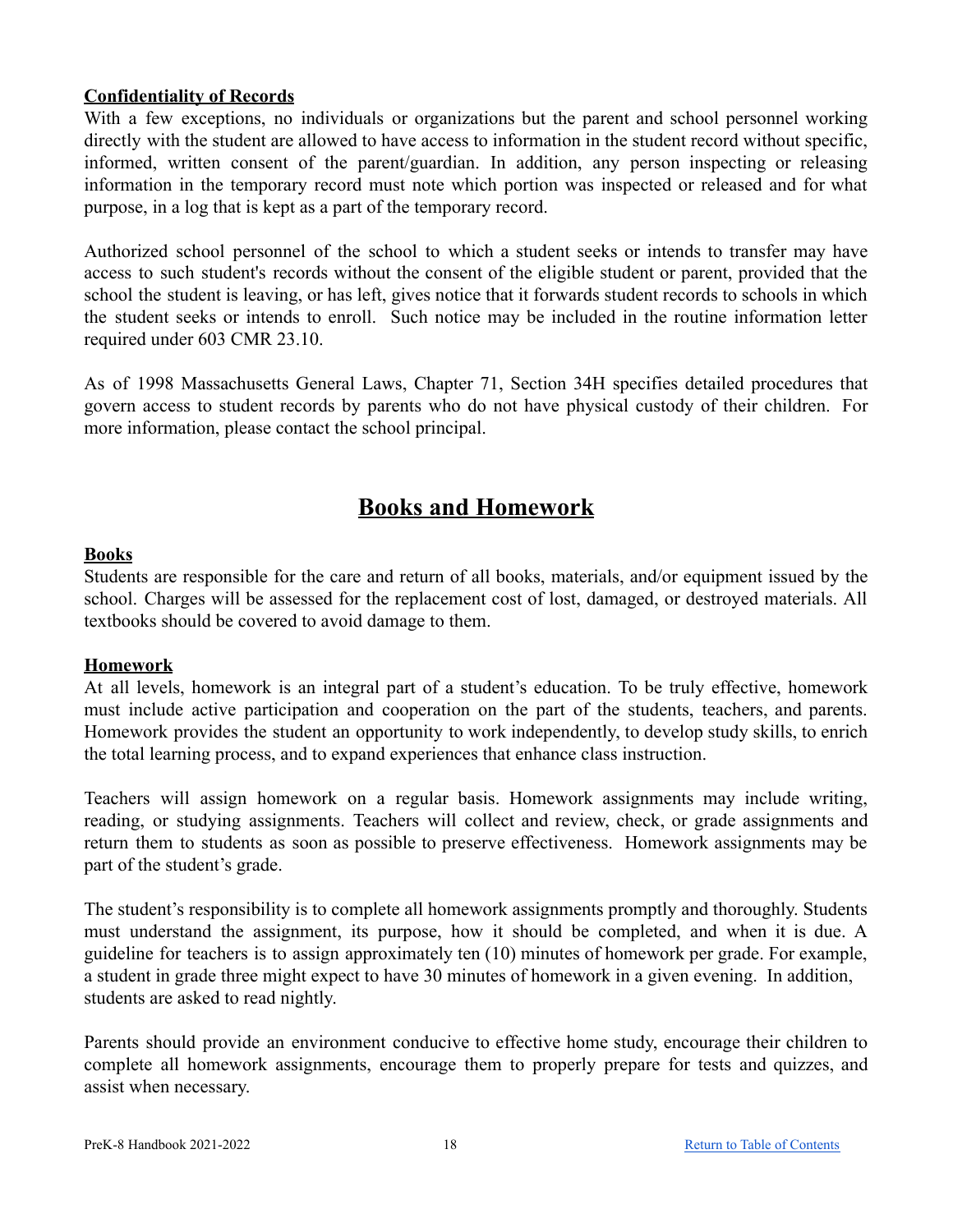### <span id="page-18-0"></span>**Homework/Make-up Work Due to Extended Absence**

If necessary because of an extended excused absence, parents may request homework by adding this to the attendance line message. Students have the commensurate amount of days to make up work missed. For example, if a student is absent for three days, the student has three days to make-up missed work.

When the student returns to school, it is the student's responsibility to contact the teacher(s) to discuss missed assignments and make-up procedures. It is neither beneficial nor realistic to recreate the entire missed learning experience for every missed assignment. The teacher will determine what studies missed during an absence need to be completed. The determination of make-up assignments will be made upon the student's return to school.

### **School Cancellations, Delayed Openings, and Emergency Early Dismissals**

<span id="page-18-1"></span>The following procedures will be followed for a school closing/school delay/early dismissal:

- 1. A decision on no school or school delay will be made as early as possible, preferably between 5:00-5:30 am.
- 2. Please note that a delay may be for 1 hour or 2 hours.
- 3. Families will receive a telephone call and email through Blackboard Connect.
- 4. School closing/delay will be announced on Channels 4, 5, 7, & Fox 25.
- 5. The no school/delay announcement will be posted on Facebook, the District Website [www.asrsd.org.](http://www.asrsd.org)

#### <span id="page-18-2"></span>**Other Important Reminders**

- The Ayer Childcare Program & Shirley extended day will both be closed when the schools are closed.
- AM pre-school sessions are cancelled in the event of a delayed opening.
- School start times for a delayed opening:

|               | 1 hour delay | 2 hour delay |  |
|---------------|--------------|--------------|--|
| Middle School | 8:50         | 9.50         |  |
| Page Hilltop  | 9.45         | 10.45        |  |
| Lura A. White | 9.45         | 10.45        |  |

### <span id="page-18-3"></span>**Early Dismissal**

It may become necessary to close schools early due to an emergency. In the event of an early or emergency dismissal, all afterschool and evening activities will be cancelled. In the event of an early or emergency dismissal, it is the responsibility of the parent to have a plan for parent pickup and/or childcare for their child.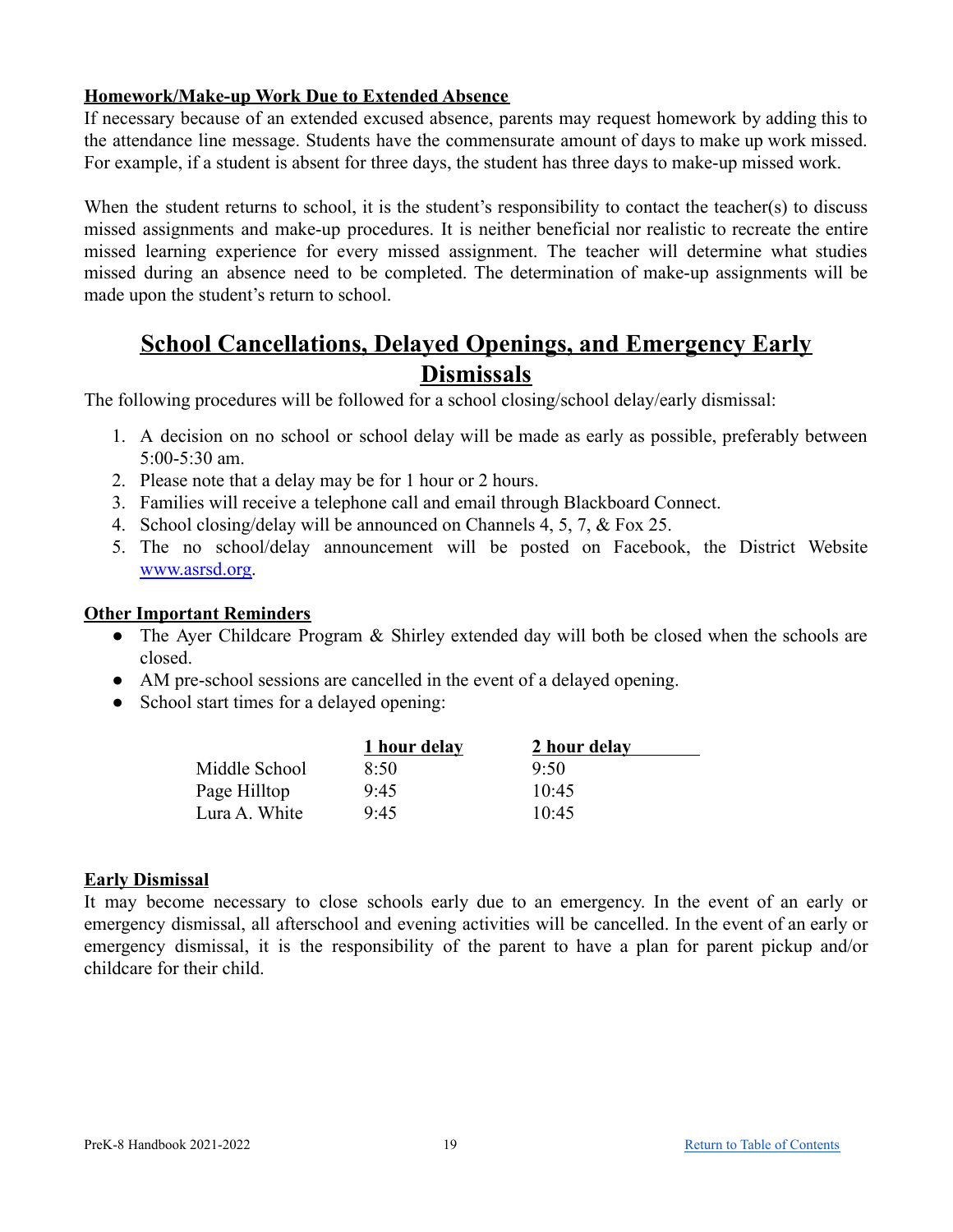<span id="page-19-0"></span>

|               | Drop Off | <b>Breakfast</b> | <b>Class Start</b> | Regular<br><b>Dismissal</b> | <b>Half Day</b><br><b>Dismissal</b><br>(no lunch) | <b>90 Min</b><br><b>Early Release</b><br>(lunch served) |
|---------------|----------|------------------|--------------------|-----------------------------|---------------------------------------------------|---------------------------------------------------------|
| <b>ASRMS</b>  | 7:30     | 7:30             | 7:50               | 2:20                        | 11:20                                             | 12:50                                                   |
| Page Hilltop  | 8:25     | 8:25             | 8:45               | 3:15                        | 12:15                                             | 1:45                                                    |
| Lura A. White | 8:25     | 8:25             | 8:45               | 3:15                        | 12:15                                             | 1:45                                                    |

### **Daily Schedules**

### **Attendance, Tardiness and Truancy**

### <span id="page-19-2"></span><span id="page-19-1"></span>**Attendance**

The Ayer Shirley Regional School District has adopted an Attendance Policy. A student shall not be repeatedly absent from school without legitimate cause. A student enrolled is expected to be present and punctual each day that school is in session.

We believe that consistent attendance and punctuality by ASRSD students are necessary practices that empower their success and pursuit of the core value of academic excellence as stated in our mission statement. Regular attendance not only improves a student's opportunity to be successful, but also allows for a richer experience with the subject matter and teacher. Disruptions to this practice compromise a student's success and quality of engagement with the class content and activities.

Family vacations taken during school time are absences. Families should plan their vacations during the regularly scheduled school vacations and make appointments after school hours.

Regular attendance and on-time arrival are essential to sequential learning and necessary for satisfactory student progress. It is important that students are punctual and attend school each day. When an absence is unavoidable due to illness, bereavement, or other family emergency, the parent is expected to inform the school by phone, the morning of the absence. If parents are unable to make phone contact, a written note or email from a parent or guardian must be brought to school on the first day of the student's return to school. It is the student's responsibility to make up all assignments, projects, and tests missed during the absence. We do not assign homework to be completed while a student is absent from school due to a family vacation since we believe homework supports daily classroom instruction. We do suggest that you ask your child to read daily or write in a journal about their vacation. Teachers may assign appropriate make-up work when students return to school.

Students cannot participate in school-sponsored afternoon or evening activities on the day of an absence unless approved beforehand by the principal.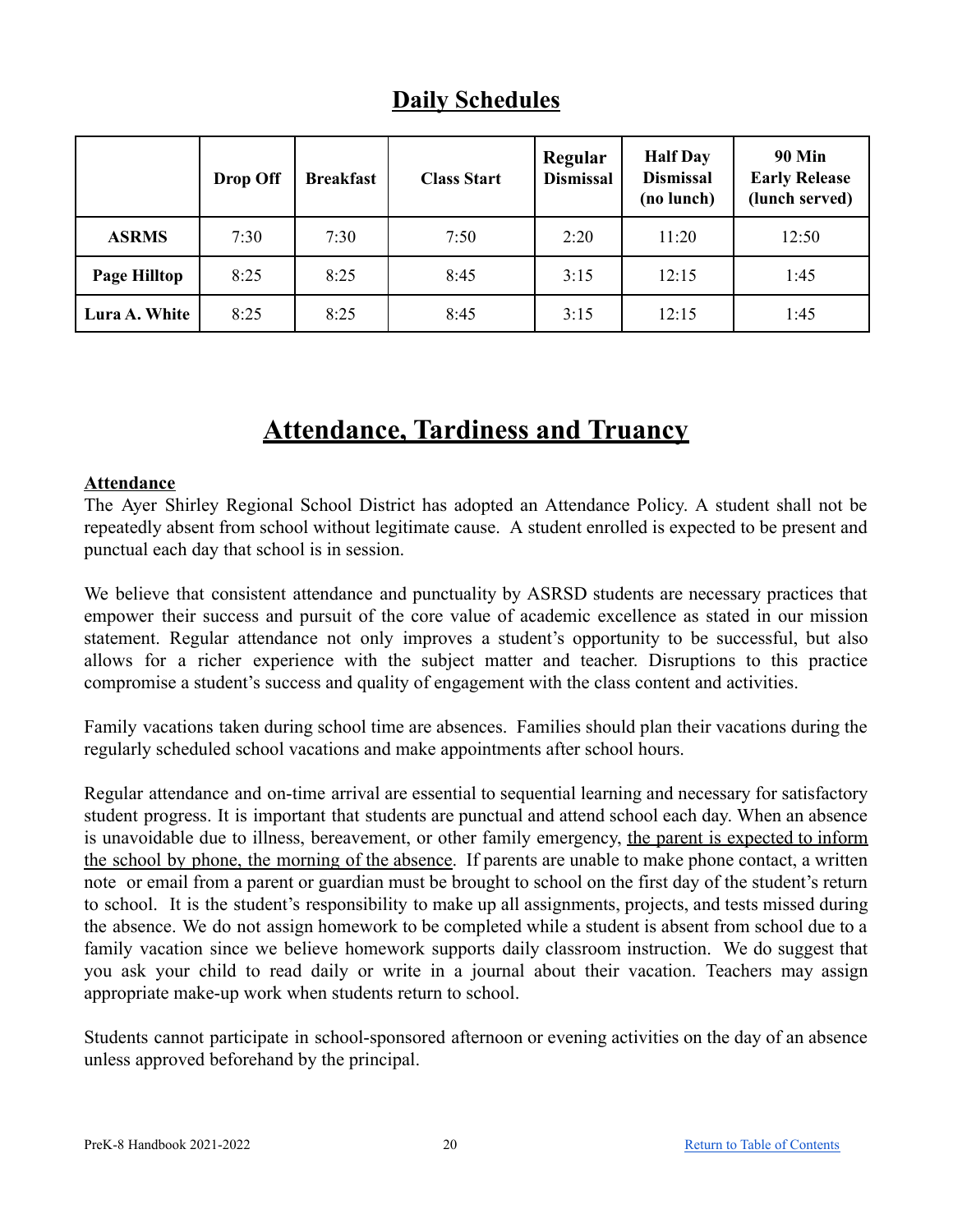### <span id="page-20-0"></span>**Tardiness**

If a student is tardy (late for school), he/she must report to the office (preferably accompanied by their parent/guardian) before going to class. Students who are habitually tardy or absent without an adequate excuse are considered truant.

### <span id="page-20-1"></span>**Absences**

All student absences are to be reported to the school's main office by the start of the school day. If the school does not receive a call, the parent/guardian will receive an automated call from the school to notify you that your child is not in school.

Regular and punctual school attendance is essential for success in school. A student's understanding of the importance of day-to-day schoolwork is an important factor in the shaping of his or her character. Parents can help their children by refusing to allow them to miss school needlessly. The Ayer Shirley Regional School Committee does recognize that parents of children attending our schools have special rights as well as responsibilities, one of which is to ensure that their children attend school regularly, in accordance with state law.

A student's absence will be excused, with proper documentation within 72 hours, for the following reasons:

- Bereavement or serious illness in family
- Illness (with medical documentation if 3 or more consecutive days)
- Professional health appointment
- School related field trips
- Observance of major religious holidays
- Legal/court appointments
- Registry of Motor Vehicles appointments; with prior approval from the administration

A child may also be excused for other exceptional reasons with approval of the school principal. Absences not outlined above are considered unexcused.

In instances of chronic or irregular absence reportedly due to illness, the school administration may request a physician's statement certifying such absences to be justifiable.

### <span id="page-20-2"></span>**Parent/Guardian or Physician's Notes**

A parent/guardian call, email, or note (or a physician's note) is required whenever a student has been absent, tardy, or dismissed early. Each note should be provided the day immediately following an absence, or the day of tardiness or an early dismissal, and should include:

- The student's name
- The student's grade level
- The date(s) the student was absent or tardy, or is to be dismissed early
- Whether he/she was absent or tardy or is to be dismissed, and the reason
- If your student is to be dismissed, please also state the time he/she will leave school, and whether he/she will return that day.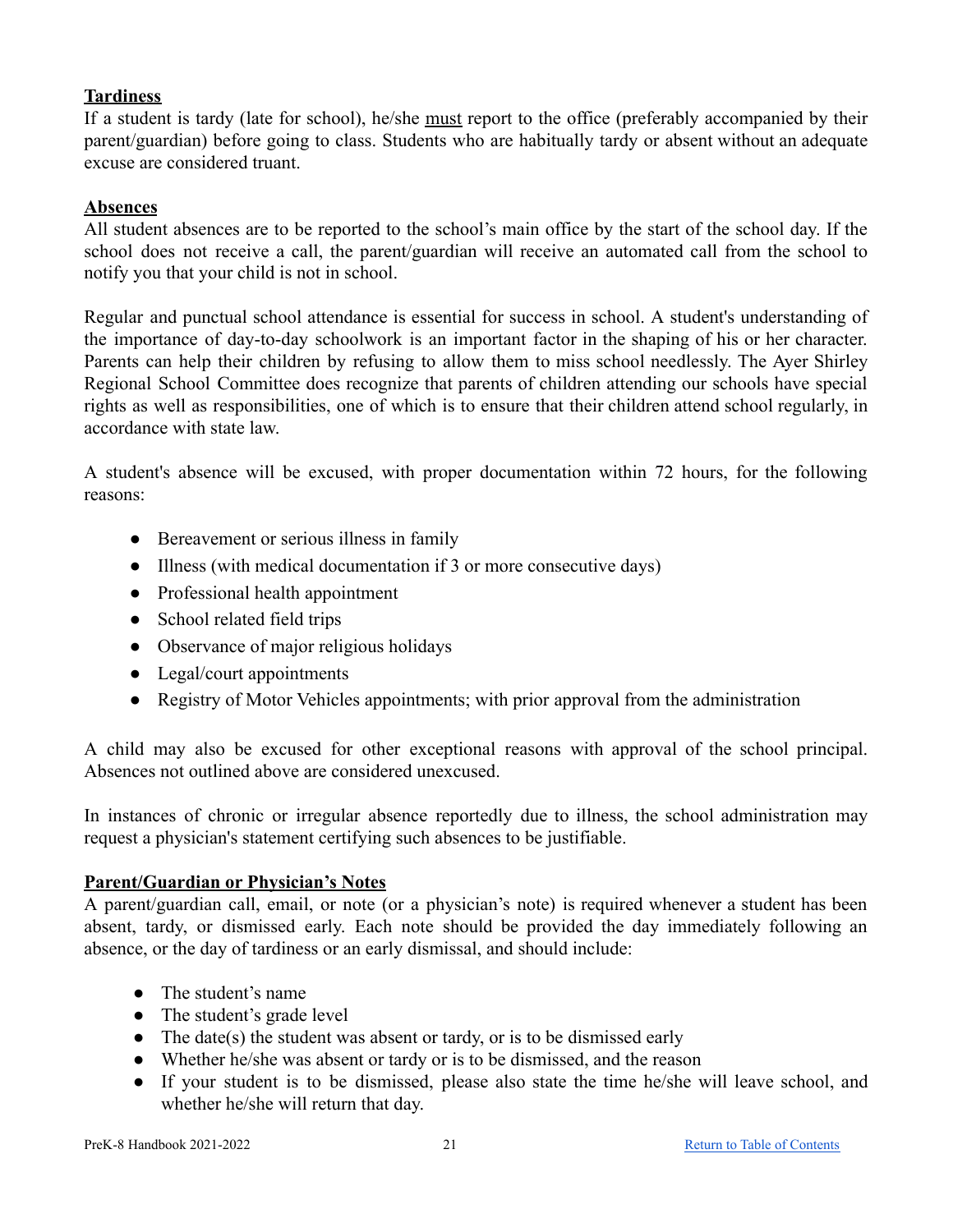• If your student is to be dismissed, the parent/guardian must sign the student out in the main office when they leave, and sign back in at the main office if they return that same day.

### <span id="page-21-0"></span>**Physical Education (PE) Health Concerns**

Students expecting exclusion from PE class for a medical reason must provide the teacher and the nurse with a note from the physician. Parent notes are not adequate unless the requested time of exemption is for one lesson. If a child has specific physical limitation, the parent/guardian should contact the school nurse and the PE teacher.

### <span id="page-21-1"></span>**Truancy**

The Massachusetts Department of Elementary and Secondary Education (DESE) defines truancy as: "an absence that is not excused by school district policy." Numerous unexplained absences and excessive tardiness will be referred to the principal for investigation and may result in truancy action outlined below.

Missing school without a legitimate reason is considered truancy and is a violation of state law. (MGL 76:20) When a student is truant, the principal and/or his/her designee will assume responsibility for contacting parents at once. The state law defines truancy as unexcused absences totaling more than seven full days or fourteen half days in a six month period (MGL 76:1-2). However, it can also be interpreted as a loss of more than forty-two (42) hours of school.

### <span id="page-21-2"></span>**Consequences of Truancy through Excessive Absenteeism and Tardiness**

Many steps will be taken by the teachers and administration to reduce a student's truancy. Student conferences, warning letters, and parent conferences will occur as first intervention steps. There is a direct impact on student achievement when students repeatedly miss school or are tardy. Thus, students who have excessive absences and/or late arrivals to school most likely have significant gaps in their skills and content knowledge. Since these gaps will increasingly impair a student as he/she progresses through the grades, retention may be considered for students who are truant due to absences.

Additionally, the school may choose to file a CRA petition (Child Requiring Assistance) with the Middlesex Juvenile Court and/or the filing of a 51A with the Department of Children and Families (DCF).

### <span id="page-21-3"></span>**Missing School for Family Trips**

The School administration and staff remind parents and students that students who take vacations while school is in session disrupt not only their education but the education of their classmates because the class is altered for that period of time. We ask that parents make every effort to avoid taking students out of school while school is in session. If students do miss school, you must notify the school via the attendance line. The school cannot provide advance homework when students and their families vacation during times when school is in session. While the school does advocate quality family time together, the school cannot assume the responsibility of attempting to compensate a student's lost time in classes by advance homework assignments or duplicate instructional information because of a trip.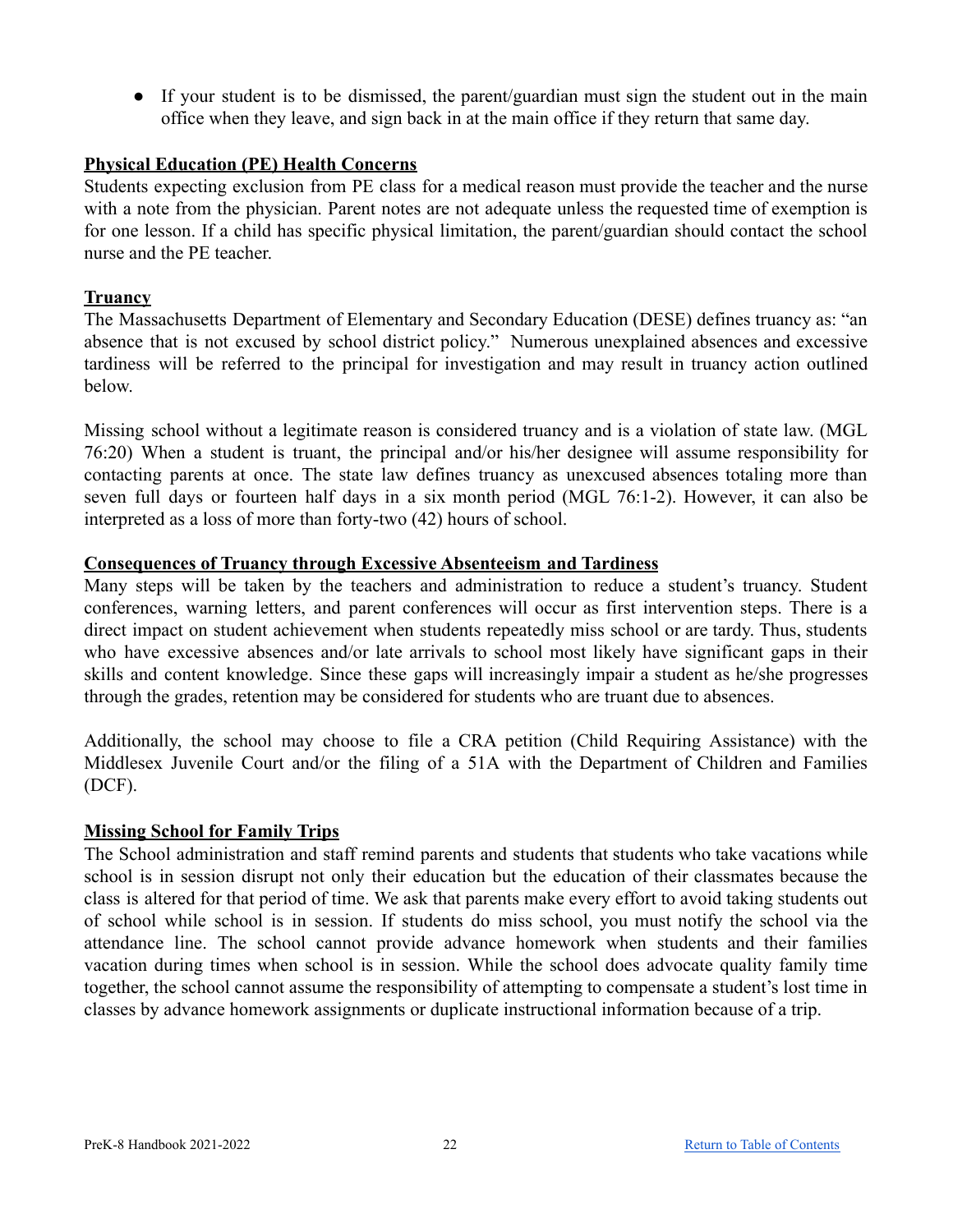### **Other Important Information**

### <span id="page-22-1"></span><span id="page-22-0"></span>**Invitations**

Birthday or any other invitation may not be distributed in school or on the school bus. Confidential information regarding students may not be distributed to the public.

### <span id="page-22-2"></span>**Valuable Possessions/Cell Phones**

Students are not allowed to bring toys to school unless requested by the teacher. Students should not bring electronic devices or valuable items to school. We are not responsible for lost or stolen possessions.

### <span id="page-22-3"></span>**Field Trips**

Field trips are planned educational experiences correlating closely with grade level curricula. Since these lessons occur away from the school grounds, permission slips signed by a parent/guardian must be returned prior to the student's participation. Some field trips may require families to make a financial contribution to support the student's attendance on the trip. It is also important to note that students may be excluded from participating in a field trip due to safety concerns.

### <span id="page-22-4"></span>**Volunteers**

Some volunteer opportunities include: assisting in the cafeteria and /or recess, shelving books in the library, helping in the classroom, reading with students, and after school activities. To avoid unnecessary distractions in the classroom, volunteers are not allowed to bring siblings during volunteer duty.

### <span id="page-22-5"></span>**Visitor Procedure**

Parents and other persons with valid reason to visit the Ayer Shirley Regional School District will be welcome according to the following procedures.

- Visitors must sign in upon entering at the main office and sign out when leaving. Visitors must wear a Visitor's badge at all times.
- Before and after school hours, parents and/or students may not enter a classroom unless accompanied by school personnel. Visitors require authorization to move beyond designated areas of the building.
- It is critical to maintain momentum of instruction in the classroom. Visitors disrupting any aspect of the educational process will be asked to leave the building.
- Parents do not need a visitor's badge to pick up a child. However, they will need to check in at the office, be prepared to provide identification and will be asked to remain in the office area.

Teachers must be notified ahead of time if a parent wishes to speak to them or visit during the school day. For the safety and supervision of all students, cafeteria and playground visits are discouraged. A strict adherence to these requirements is in the best interest of the safety and well-being of all our students.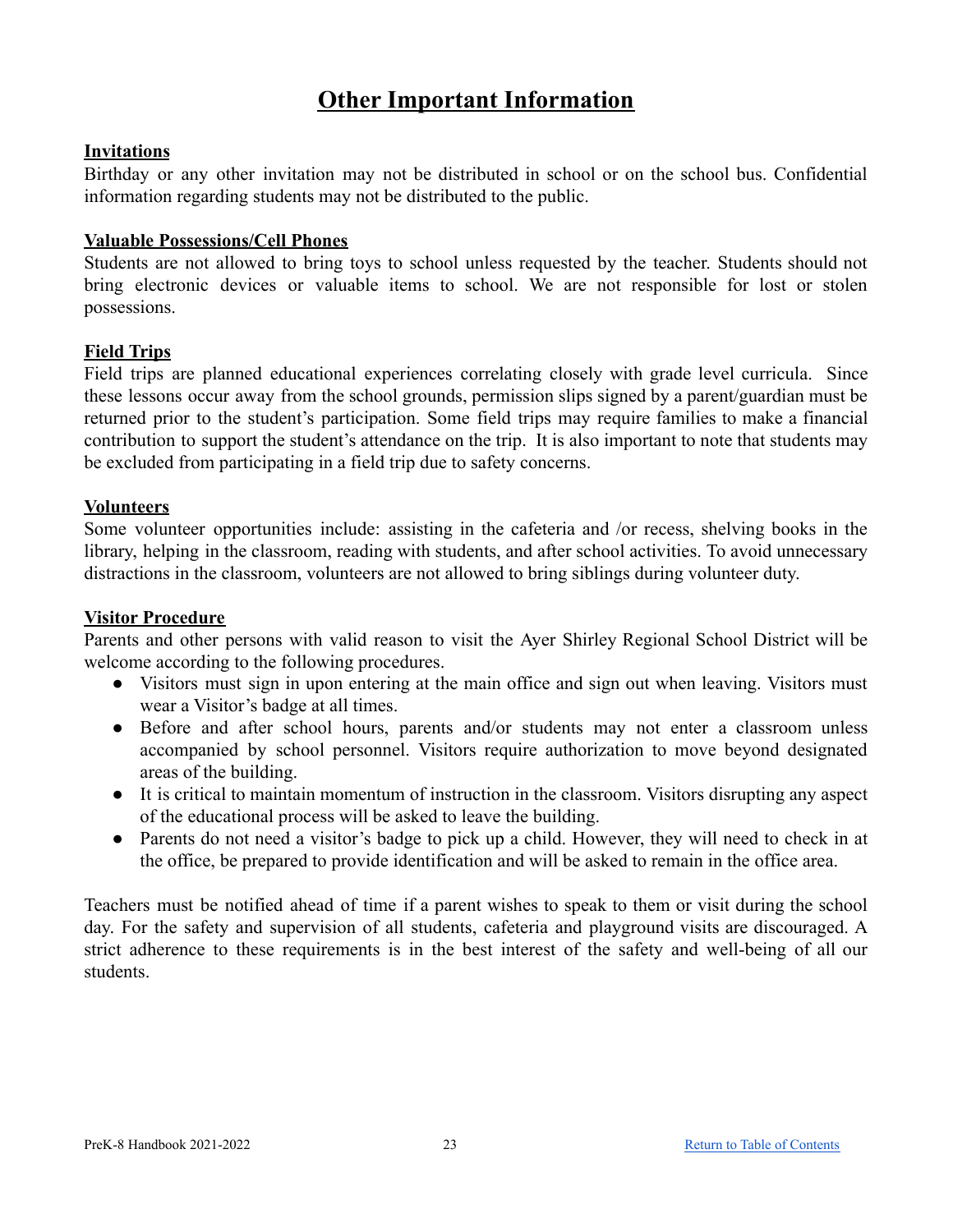### **Food Services**

<span id="page-23-0"></span>The cost for student lunch will be determined prior to the start of the school year.

### <span id="page-23-1"></span>**2021 - 2022 School Meal Prices**

All meals for the 2021-2022 school year are FREE. This does not include a la carte items such as snacks, water, or milk, purchased separately in the cafeteria. A la carte items may not be charged. Students must have funds in their account or pay cash for a la carte items.

A la carte items: We encourage families to use the on-line pre-payment system at [myschoolbucks.com](https://www.myschoolbucks.com/). Students can also pre-pay their <del>lunches</del> a la carte items by bringing a check (preferred) or cash to the cafeteria manager preferably on Monday morning. Checks should be made payable to "Ayer Shirley Regional School District" or "ASRSD" with the student's name written on the memo line.

### <span id="page-23-2"></span>**Free or Reduced Fee Meals**

The DESE requires free and reduced price applications to be sent home this year. Students that are newly qualified may be able to collect P-EBT funds. Applications for the Free or Reduced Fee Meals Program are sent home with students at the beginning of the academic year. Applications are also available throughout the year in the front office, or by contacting the Coordinator of Food Services, Susan Parker, at 978-772-8600 x1167

### <span id="page-23-3"></span>**Food Services**

- Offers breakfast and lunch to all of its students on a daily basis.
- All meals meet or exceed the USDA, National School Standards.
- Menus are posted monthly on the school website and sent home either by e-copy or hard copy.
- Menus are subject to change without notice.
- Middle School Only-A la carte snacks are offered daily. Tap water is available to all students or bottled water may be purchased at all schools.

The Food Service Department applies a **No Charge Policy**. All meals, food, and drinks must be paid for at the time of purchase by cash or check or through MySchoolBucks.

### <span id="page-23-4"></span>**Allergies**

The Ayer Shirley Regional School Food Service makes every effort to provide reasonable accommodations to those with related food allergies. Our cafeteria staff works closely with the school's nurse to ensure the safety of all students. Specific circumstances may be referred to the school nurse.

### <span id="page-23-5"></span>**Breakfast**

All students may participate in the morning breakfast program. Breakfast consists of minimally 3 basic components: Milk, Fruit or Vegetable and Grain or Cereal.

### <span id="page-23-6"></span>**Lunch**

All students may participate in the school lunch program. Lunch consists of the five (5) basic components: Milk, Meat/Alternate, Fruits, Vegetables and Grain/Alternate.

### <span id="page-23-7"></span>**Milk**

 $\frac{1}{2}$  pints of milk are included with every meal or may be purchased separately.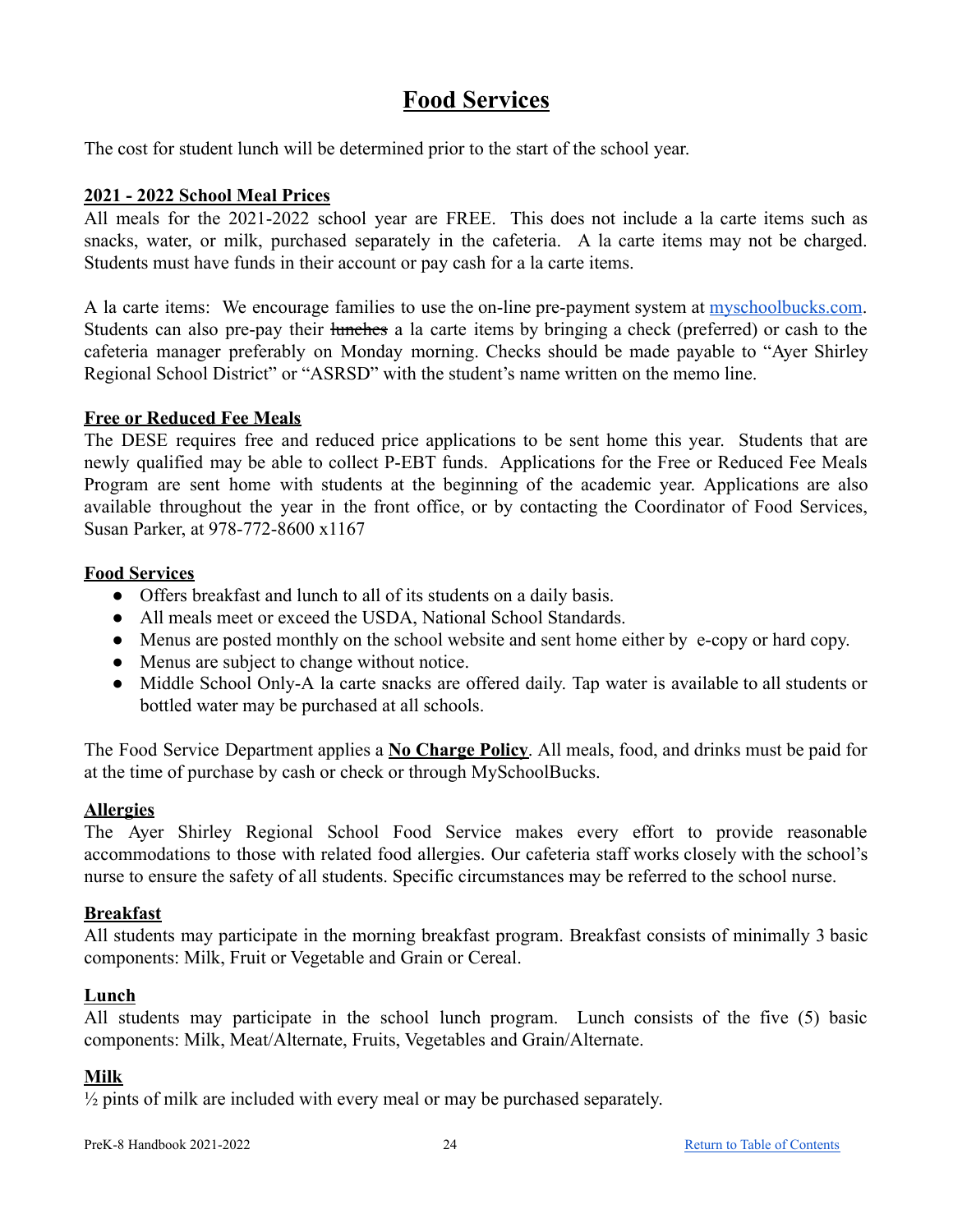### **Students with Disabilities Services and Accommodations**

### <span id="page-24-1"></span><span id="page-24-0"></span>**Rights of Parents/Guardians of Students with Disabilities**

Section 504 of the Rehabilitation Act of 1973 is a federal law designed to protect the rights of individuals with disabilities. Section 504 states in part: "No otherwise qualified individual with a disability in the United States, as defined in section 705(20) of this title, shall, solely by reason of her or his disability, be excluded from the participation in, be denied the benefits of, or be subjected to discrimination under any program or activity receiving federal financial assistance…"

The Section 504 regulations require a school district to provide a "free and appropriate public education" (FAPE) to each qualified student with a disability who is in the school district's jurisdiction, regardless of the nature or severity of the disability.

Some students with disabilities require specialized instruction to aid in effective progress in school. These services can include, but are not limited to, occupational therapy, physical therapy, speech and language therapy, or specialized instruction. Parents or teachers may refer students they are concerned about to the Special Education Department. Within five (5) school days of such a referral, a consent form authorizing an evaluation of the student will be forwarded to the parent/guardian. Upon receipt of the parent/guardian's consent an evaluation will be conducted and a Team meeting will be held to determine if the student is eligible for special education services. If a student is found eligible for special education services the Team will develop an Individualized Education Program (IEP) identifying the necessary services and supports.

### <span id="page-24-2"></span>**Students with Disabilities (Americans with Disabilities Act)**:

The Ayer Shirley Regional School District complies with ADA policy concerning participation of students with disabilities. All reasonable accommodations will be made to allow students with disabilities to participate. Our Special Education Director Tara Bozek, is the School District's ADA Coordinator and can be contacted at 978-772-8600 extension ext. 1407.

### **Health and Wellness**

### <span id="page-24-4"></span><span id="page-24-3"></span>**Masks/Face Coverings**

During this time of the pandemic, all students in grades PreK-12 who come to school are required to wear a mask.

- Masks must be worn by all staff and students in Grades PreK-12 that covers the nose and mouth at all times, with the exception of mask breaks, lunch and when outdoors.
- All students are required to wear a mask while riding the bus.

There are several contributing factors to the effectiveness of cloth face masks. These include the number of cloth layers, material used, design and fit, as well as the frequency of washing. Typical cloth masks can range from 1-ply to 3-ply (ply refers to the number of cloth layers). Studies have shown that cloth masks likely need a minimum of 2 layers to prevent the disposal of viral droplets from the nose and mouth associated with the spread of COVID-19. Masks with exhalation valves or vents are shown not to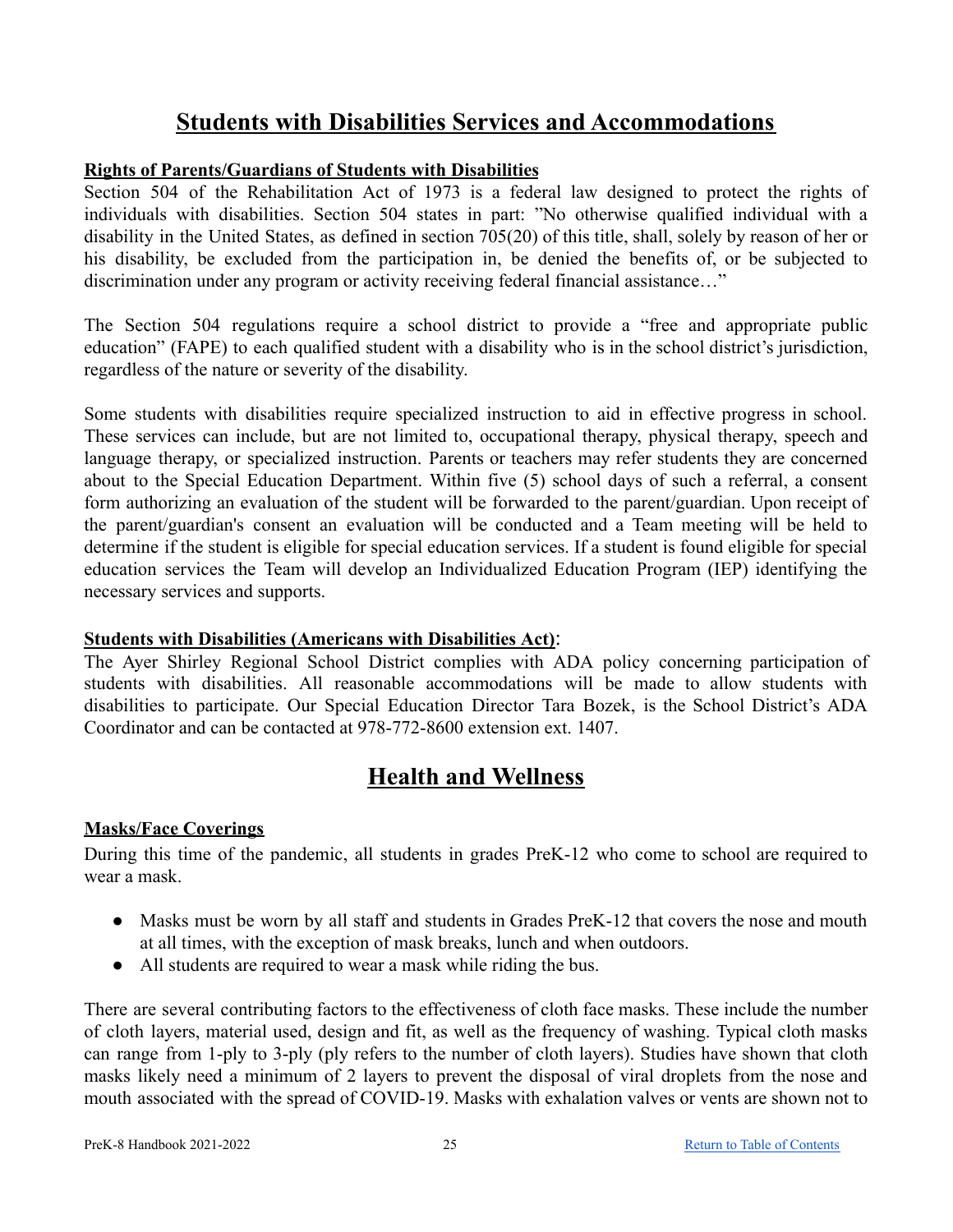prevent the spreading COVID-19 to others. Neck gaiters have also shown to allow more respiratory droplets to pass through the thinner polyester/spandex blend material. Our goal at ASRSD is to keep everyone safe.

Therefore, masks or face coverings must meet the following guidelines:

- $\bullet$  2-ply minimum
- Completely cover the mouth and nose
- They must contain no exhalation valves or vents
- Neck gaiters are not allowed

For a student who refuses to wear a mask, the district will follow a progressive process with the student.

- Teacher will redirect student to wear mask
- School counselor and/or school nurse will counsel student on the importance and requirement to wear a mask and involve the family if needed
- Building administration will direct the student to put mask on and involve the family of the student
- If student still refuses to wear mask, parent will be contacted to take student home
- There are exemptions on mask wearing due to medical and/or behavioral reasons

### <span id="page-25-0"></span>**Health and Wellness Philosophy**

Effective management of health care needs requires a partnership among the student, the parent(s) or guardian(s), the primary care provider, and the adults who work with the student at school. The school nurse works closely with all disciplines to coordinate the resources of school, home, and community as they pertain to the total health of individual students.

### <span id="page-25-1"></span>**First Aid**

Treatment will be administered for minor injuries during the school day. When a student becomes seriously injured, the parent is notified immediately. If the parent cannot be reached in an emergency, a person designated on the child's emergency card will be notified. If needed, the child will be transported to the nearest hospital. The school assumes no financial responsibility for ambulance transport or emergency room care. **It is essential that changes in emergency numbers be provided to the school promptly**.

### <span id="page-25-2"></span>**Emergency Information**

In the event of a student's illness, injury or school emergency we make every effort to contact parents quickly. However it is important to have current emergency numbers and clear instructions about the people to whom your child may be released in case a parent cannot be reached.

Emergency information forms were mailed home prior to the start of school. The front side contains information regarding release of children; the back of the form requests medical information. Please fill out both sides. Emergency release information and medical information with parental permission will be shared with the main office or necessary personnel.

### <span id="page-25-3"></span>**Immunization Requirements**

The Massachusetts Department of Public Health requires that all school children be properly immunized. All students must comply with this requirement. The only exceptions are for religious or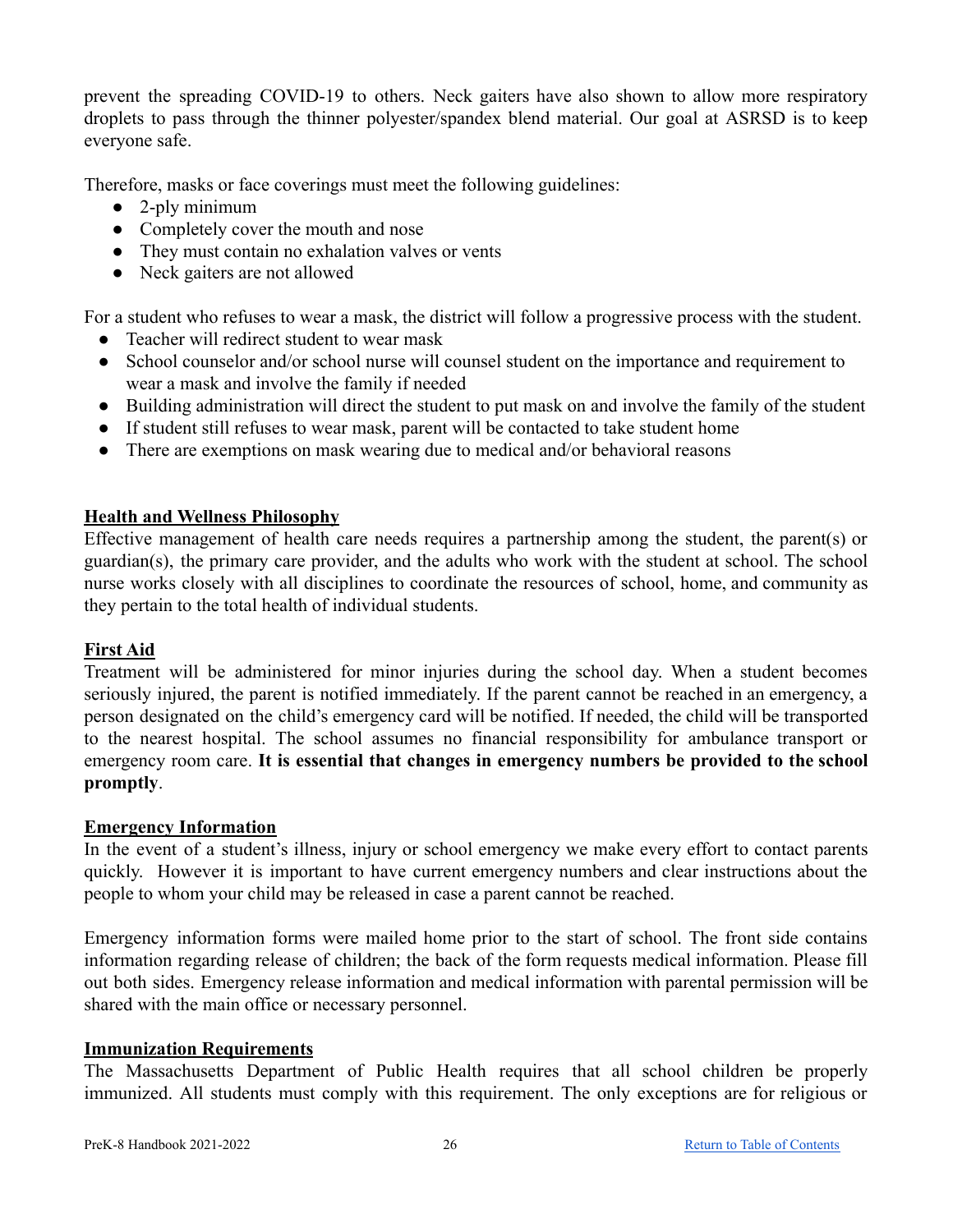medical reasons, and a signed statement by the parent/guardian or health care provider must be kept on file in the school nurse's office and renewed each year.

The school nurses will notify parents/guardians of students with incomplete immunization records. Immunizations must be completed or students will be subject to exclusion. The following immunizations are required for school entry and according to Massachusetts Department of Public Health:

### <span id="page-26-0"></span>**Childcare/Preschool**

Requirements listed in the table below apply to all attendees  $\geq$ 2 years.

| Hib         | 1-4 doses; the number of doses is determined by vaccine product and age<br>the series begins                                                         |
|-------------|------------------------------------------------------------------------------------------------------------------------------------------------------|
| <b>DTaP</b> | 4 doses                                                                                                                                              |
| Polio       | 3 doses                                                                                                                                              |
| Hepatitis B | 3 doses; laboratory evidence of immunity acceptable                                                                                                  |
| <b>MMR</b>  | <b>1 dose;</b> must be given on or after the $1st$ birthday; laboratory evidence of<br>immunity acceptable                                           |
| Varicella   | 1 dose; must be given on or after the $1st$ birthday; a reliable history of<br>chickenpox <sup>*</sup> or laboratory evidence of immunity acceptable |

### **Students entering Pre-K and Kindergarten are required to provide proof of a lead screening test.**

### <span id="page-26-1"></span>**Grades Kindergarten - 6**

In ungraded classrooms, Kindergarten requirements apply to all students ≥5 years.

| <b>DTaP</b> | 5 doses; 4 doses are acceptable if the fourth dose is given on or after the $4th$<br>birthday. DT is only acceptable with a letter stating a medical<br>contraindication to DTaP                                                                                                            |  |
|-------------|---------------------------------------------------------------------------------------------------------------------------------------------------------------------------------------------------------------------------------------------------------------------------------------------|--|
| Polio       | 4 doses; fourth dose must be given on or after the $4th$ birthday and $\geq 6$ months<br>after the previous dose, or a fifth dose is required. 3 doses are acceptable if the<br>third dose is given on or after the 4 <sup>th</sup> birthday and $\geq 6$ months after the previous<br>dose |  |
| Hepatitis B | 3 doses; laboratory evidence of immunity acceptable                                                                                                                                                                                                                                         |  |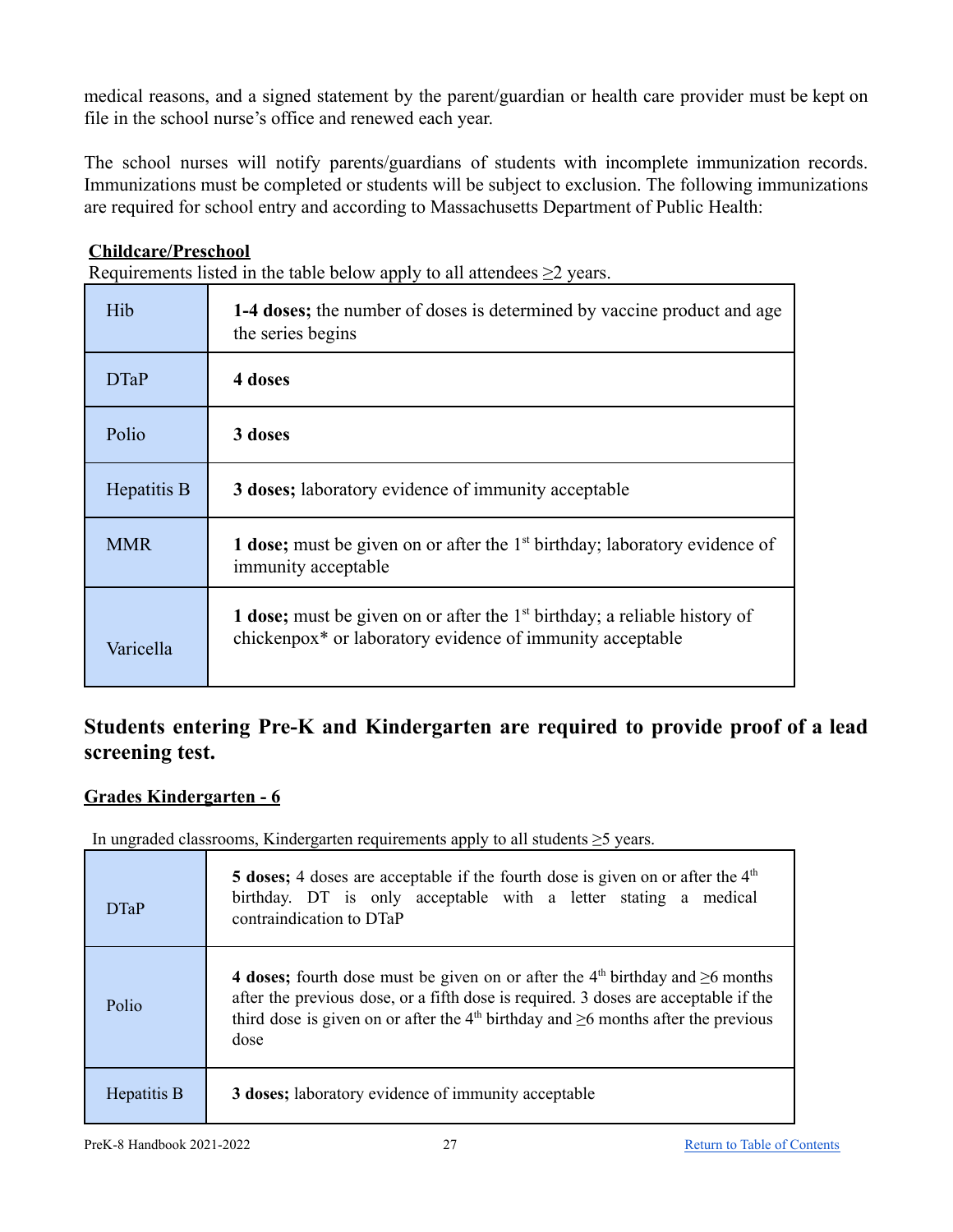| <b>MMR</b> | 2 doses; first dose must be given on or after the $1st$ birthday and second dose<br>must be given $\geq$ 28 days after first dose; laboratory evidence of immunity<br>acceptable                                                  |
|------------|-----------------------------------------------------------------------------------------------------------------------------------------------------------------------------------------------------------------------------------|
| Varicella  | 2 doses; first dose must be given on or after the $1st$ birthday and second dose<br>must be given $\geq$ 28 days after first dose; a reliable history of chickenpox <sup>*</sup> or<br>laboratory evidence of immunity acceptable |

### **Students entering Pre-K and Kindergarten are required to provide proof of a lead screening test.**

### <span id="page-27-0"></span>**Grades 7 – 12**

In ungraded classrooms, Grade 7 requirements apply to all students ≥12 years.

| Tdap        | 1 dose; and history of DTaP primary series or age appropriate catch-up vaccination. Tdap<br>given at $\geq$ 7 years may be counted, but a dose at age 11-12 is recommended if Tdap was<br>given earlier as part of a catch-up schedule. Td or Tdap should be given if it has been $\geq 10$<br>years since last Tdap |
|-------------|----------------------------------------------------------------------------------------------------------------------------------------------------------------------------------------------------------------------------------------------------------------------------------------------------------------------|
| Polio       | 4 doses; fourth dose must be given on or after the 4 <sup>th</sup> birthday and $\geq$ 6 months after the<br>previous dose, or a fifth dose is required. 3 doses are acceptable if the third dose is given<br>on or after the 4 <sup>th</sup> birthday and $\geq 6$ months after the previous dose                   |
| Hepatitis B | <b>3 doses;</b> laboratory evidence of immunity acceptable. 2 doses of Heplisav-B given on or<br>after 18 years of age are acceptable                                                                                                                                                                                |
| <b>MMR</b>  | 2 doses; first dose must be given on or after the $1st$ birthday and second dose must be<br>given $\geq$ 28 days after first dose; laboratory evidence of immunity acceptable                                                                                                                                        |
| Varicella   | <b>2 doses;</b> first dose must be given on or after the 1 <sup>st</sup> birthday and second dose must be<br>given $\geq$ 28 days after first dose; a reliable history of chickenpox <sup>*</sup> or laboratory<br>evidence of immunity acceptable                                                                   |

### <span id="page-27-1"></span>**Meningococcal Requirements**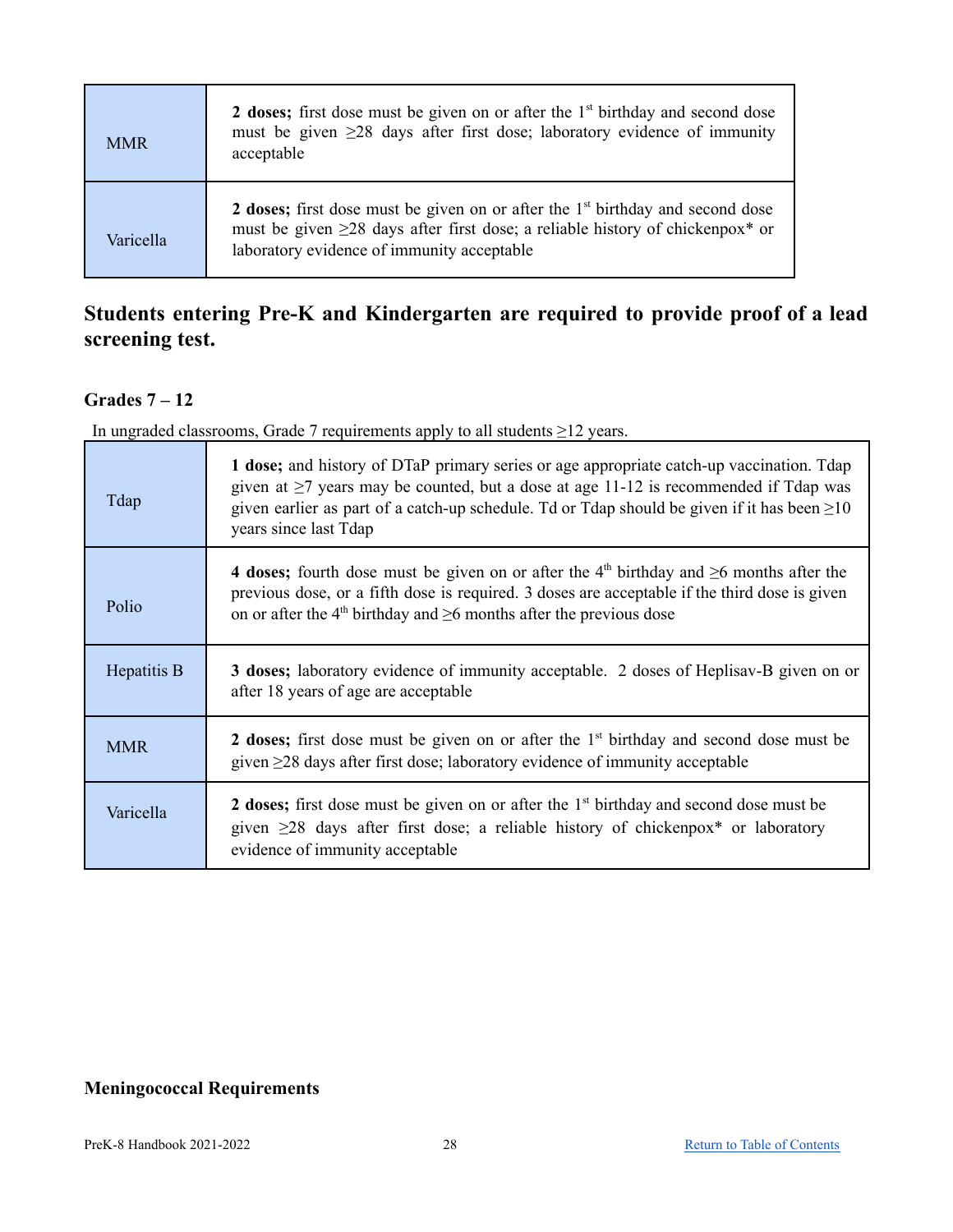| Grade 7      | 1 dose; 1 dose MenACWY (formerly MCV4) required. Meningococcal B vaccine is<br>not required and does not meet this requirement.                                                                                                                                                               |
|--------------|-----------------------------------------------------------------------------------------------------------------------------------------------------------------------------------------------------------------------------------------------------------------------------------------------|
| Grade $11^*$ | 2 doses; second dose MenACWY (formerly MCV4) must be given on or after the 16th<br>birthday and $\geq 8$ weeks after the previous dose. 1 dose is acceptable if it was given on<br>or after the 16th birthday. Meningococcal B vaccine is not required and does not meet<br>this requirement. |

### <span id="page-28-0"></span>**Physical Examinations**

The Massachusetts Department of Public Health requires an in-person physical examination for students entering school for the first time (typically pre-kindergarten, kindergarten or new students) within one year prior to entrance to school or within 90 days after school entry and at intervals of four years thereafter. All students that have transferred from another school should have health records transferred. Students must have a current yearly in-person physical examination on file in the Health Office or an updated physical must be on file **at least** every four (4) years:

• Physical exams (in-person) for interscholastic sports are required and valid for thirteen (13) months after the date of the examination. There will be no doctor extension letters allowed per M.I.A.A. (Massachusetts Interscholastic Athletic Association) regulations. A physical that is valid on the first day of the sport's season is now valid for the remainder of that sport's season. For example: Fall sports begin on September 10. If a student's physical is dated August 15 of the previous year, it will expire on September 15. The student will now be eligible to try out and participate in the complete fall sport season. He/she will need to get a new physical to participate in a winter sport. Students must have a physical on file with the school nurse that meets the above requirements prior to tryouts. The nurse must sign the student's Scholastic Permission Slip.

Mass General Law c71, s57 also requires physical examinations for:

- 1. Children referred because of frequent absences due to unexplained illness or physical defects that require repeated appraisal.
- 2. Children referred for a teacher-nurse conference because the child is not making expected progress in school or because of signs of illness noted by the teacher or nurse.
- 3. Children under 16 and over 14 requesting employment certificates.

### <span id="page-28-1"></span>**Medication Policies**

Prescription medications are administered by the nurse on a daily or as needed basis. A signed physician's Medication Order Form with parent/guardian signature is required in order to dispense medication. All medication orders must be renewed at the beginning of each school year, or when there is a change in dosage. Medications must be in a labeled pharmacy container and delivered to the nurse by an adult. Nurses can accept no more than a 30 day supply at a time.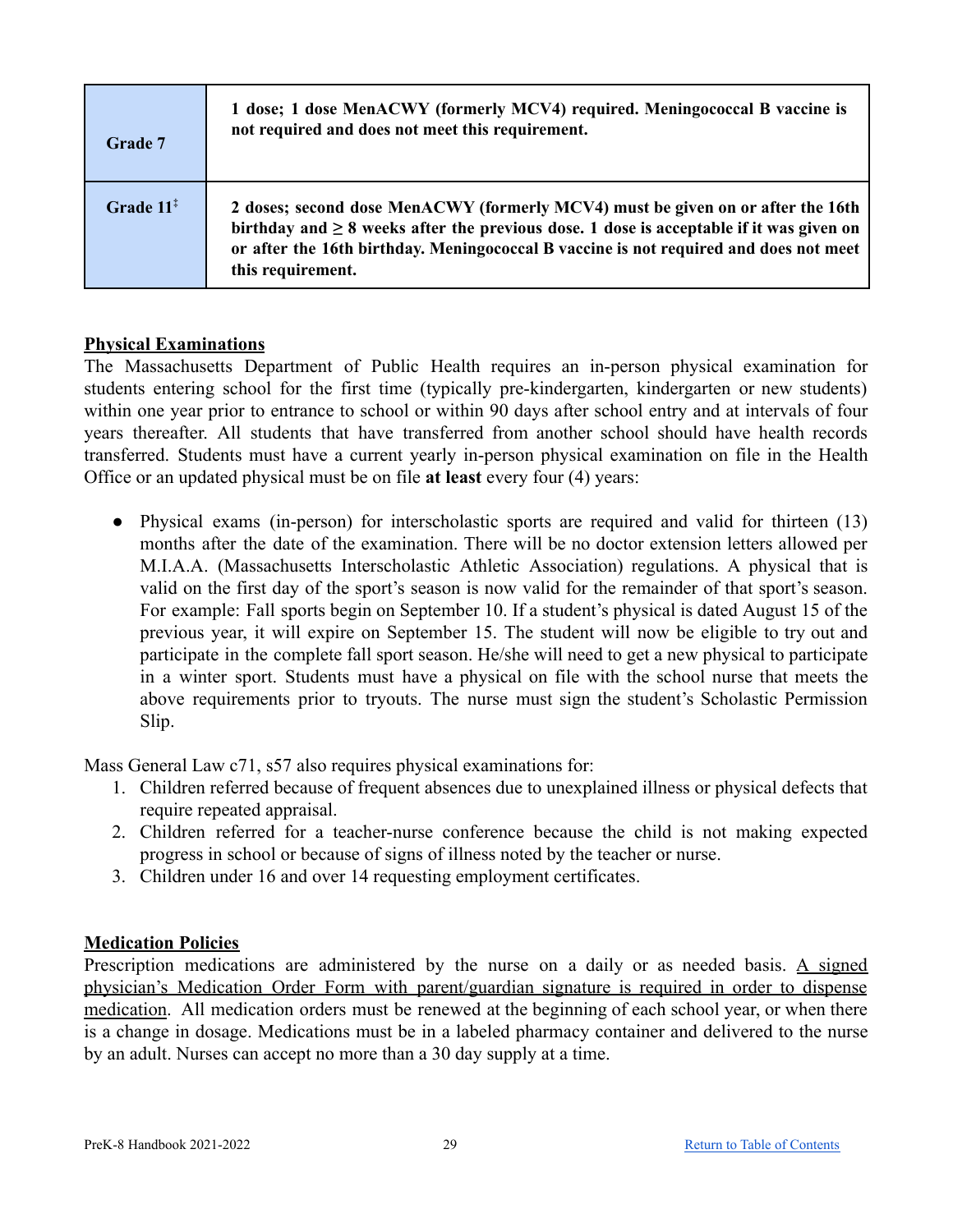A limited number of over-the-counter medications are available only with written parental permission documented on the annually updated Emergency Contact Form. All other over-the-counter medications in the original container may be supplied by the parent/guardian for the student's use at school as needed, and require a physician's medication order and written parental/guardian consent.

Students may not carry any medication on their person in school or on the bus. However, students may carry medications such as inhalers, EpiPens and insulin for self-administration at school once prior approval has been received from the physician, the parent/guardian and the nurse.

### A student who carries an EpiPen on their person must still supply the nurse with an additional pen.

Students who do not have an EpiPen stored at the health office with a physician's medication order on file may not participate in any activity outside of the building during the school day. Students must also carry their insulin, inhaler and/or EpiPen while participating in after school sports or activities.

Narcotics will not be kept in school. Since narcotics alter consciousness, any student requiring narcotics should remain at home. The only exception applies to those students whose CHRONIC illness requires narcotic medication be given during the school day as prescribed by their physician.

### <span id="page-29-0"></span>**Health Screening**

In compliance with the Massachusetts Department of Public Health, school health screenings are done annually as required by the state. Below is the following schedule for health screenings:

| <b>Screening Category</b>                                            | <b>Frequency</b>                | <b>Grade Level or</b><br><b>School</b>  |
|----------------------------------------------------------------------|---------------------------------|-----------------------------------------|
| Height and Weight                                                    | Annually                        | $1, 4, 7, \& 10$                        |
| Hearing                                                              | Annually<br>Once<br>Once        | $K - 3$<br>Middle School<br>High School |
| <b>Vision</b>                                                        | Annually<br>Once<br><b>Once</b> | $K - 5$<br>Middle School<br>High School |
| Postural                                                             | Annually                        | $5 - 9$                                 |
| Substance, Brief Intervention, and Referral for Treatment<br>(SBIRT) | Yearly                          | Grades $7 & 10$                         |

If a parent chooses to opt-out of the postural screening and/or the SBIRT, then an updated physical examination from the child's primary care physician must be submitted.

Parents will be notified of any significant findings, except for SBIRT, with a recommendation for medical follow-up if appropriate.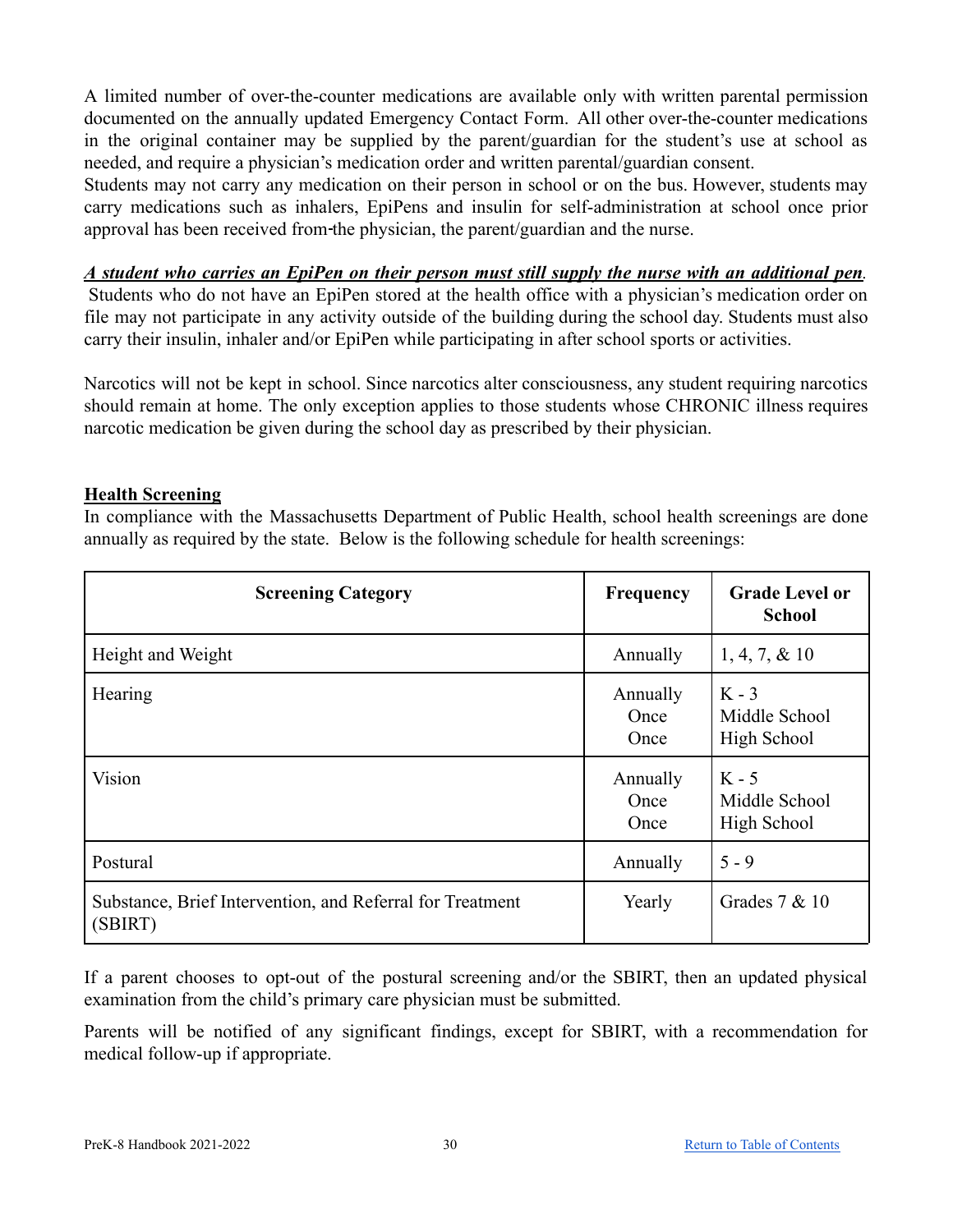### <span id="page-30-0"></span>**School Attendance - Health Dismissal**

The following guidelines are used to determine dismissals and may be helpful for parents to determine appropriate attendance.

These are guidelines and are not all-inclusive. The nurse reserves the right to dismiss a student who, in her opinion, is contagious or too ill to remain in school. Please report all illnesses to the school office before the start of the school day. Parents will be called if students are absent on the daily attendance without notification. Please notify the nurse via phone call, email, or note of any illness or condition that will require care during the school day or throughout the year.

Any student who becomes ill or is injured during the school day **must** report to the Nurse's Office.

### <span id="page-30-1"></span>**Using Crutches in School**

A child who needs to use crutches at any time during the school year **must** notify the nurse. The nurse will show him/her how to use the elevator and how to follow evacuation procedures, should they be needed.

### <span id="page-30-2"></span>**Blood-Borne Pathogens**

As part of the Ayer Shirley Regional School District's Exposure Control Plan, administration and staff, with the advice of the school nurse, Centers for Disease Control Guidelines, and Massachusetts State Department of Health adhere to OSHA's guidelines in handling blood-borne pathogens.

### <span id="page-30-3"></span>**Children with Acquired Immune Deficiency Syndrome**

Students with HIV or AIDS are entitled to full protection and rights under IDEA. The Ayer Shirley Regional School District complies with those protections.

### <span id="page-30-4"></span>**School Health Services**

The nurse is available to provide first aid to the sick and injured and promote an optimum level of wellness for students and staff. Please inform the nurse when there is a change in your child's health status or if your child has a chronic illness and requires specific medical consideration. If your child has a confirmed diagnosis of a contagious illness (strep throat, conjunctivitis, etc.) please notify the school. If emergency contact numbers or work numbers change, the office should be made aware of these changes. Injured students wearing a hard cast that can do inadvertent harm to classmates or themselves will not be allowed to participate in physical education (PE) until the hard cast is removed and the student is cleared to participate in PE by his/her medical doctor.

<span id="page-30-5"></span>A dental program is provided by the Nashoba Associated Boards of Health & the Smiles Dental Program. With parental permission a Registered Dental Hygienist screens children in Kindergarten and provides cleaning and fluoride treatments for children in Grades 2 and 4.

### **Safety Procedures**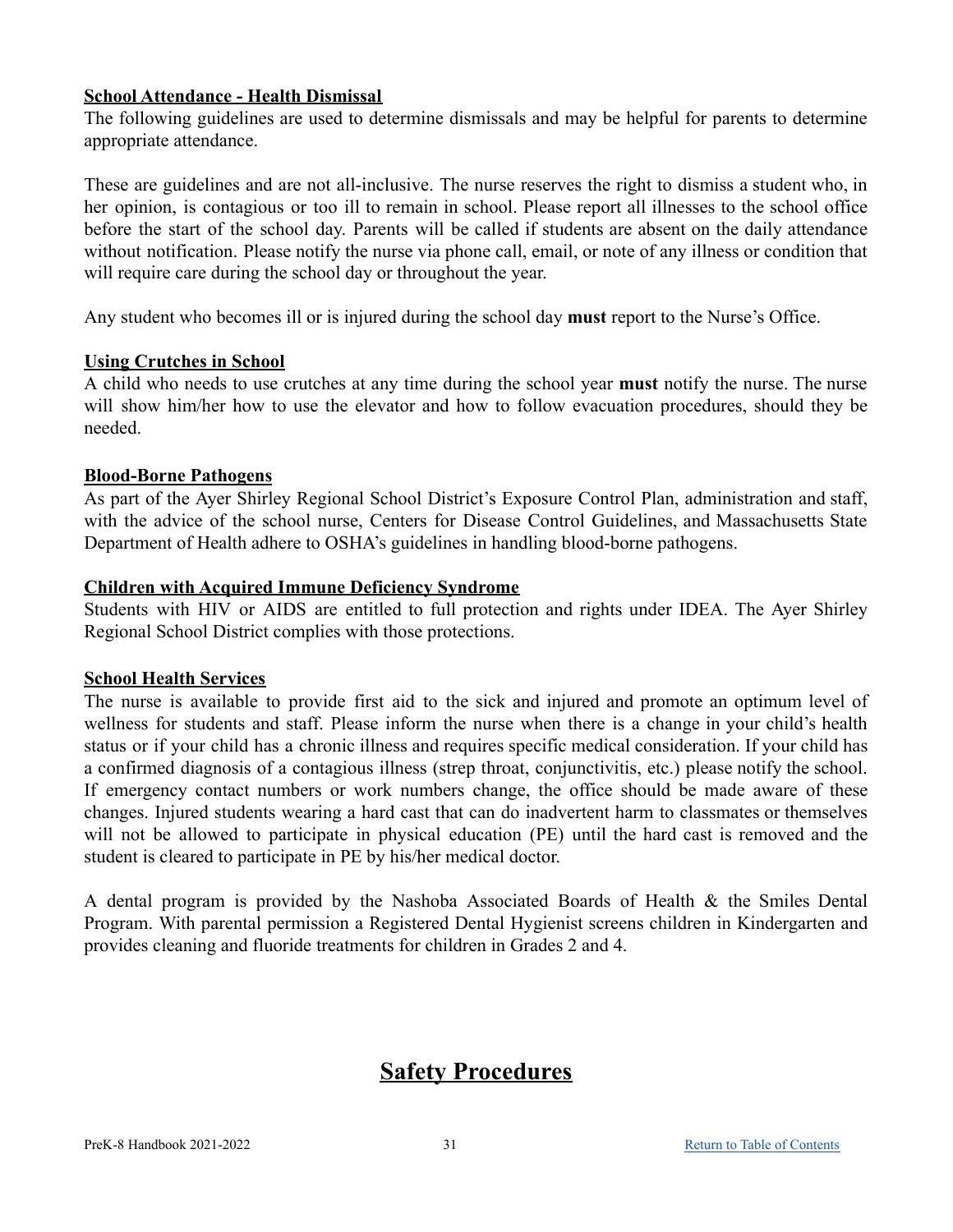The safety and well-being of students and staff are our first priority. The school district has a multi-hazard crisis plan that is updated annually with the Police and Fire Chiefs. School administrators, in conjunction with their school safety teams, ensure that students and staff practice safety drills regularly to best be prepared in the event of a real school emergency. An overview of the district's safety plan can be found at [www.asrsd.](http://www.asrrsd)org under Parent Information.

### **Code of Behavior**

### <span id="page-31-1"></span><span id="page-31-0"></span>**A Guide to Mutual Respect**

We believe that all students and staff should have a safe, comfortable school environment founded upon mutual respect and consideration for one another. The following code of behavior has been established to assist students, parents, teachers, and administrators in promoting patterns of behavior which enhance our learning community. ASRSD School Committee policies are in place to address inappropriate behavior such as harassment, sexual harassment and hazing.

Children need to feel safe and supported in a caring, learning environment. School procedures help give structure to the responsibilities of: Respect yourself; Respect others; Respect the environment. Adults also have responsibilities. They serve as positive role models by showing respect towards children and each other. Adults give positive feedback regarding appropriate and cooperative behavior. They work together with students to establish age-appropriate rules in each classroom. Adults also suggest alternative choices for unacceptable behavior and encourage the use of conflict resolution and mediation.

To preserve the safe environment in our school district, any ASRSD employee has jurisdiction and responsibility that extends throughout the entire building and over the school grounds at all times. Students are expected to comply with reasonable requests (e.g. providing their name to a staff member, following reasonable instructions, etc.), and conform to school rules, and to those provisions of the law that apply. Failure to do so may result in disciplinary action as articulated in the student code of conduct.

In cases where suspension or expulsion from school is determined to be the response to the misbehavior, all rights to due process hearings will be offered. A detailed description of due process rights is found at the end of this section. Additional copies can be obtained from the principal. Administrators will work to preserve the safety and wellbeing of all students and staff.

### <span id="page-31-2"></span>**Code of Discipline**

Good citizenship in schools is based on respect and consideration for the rights of others.

Students will be expected to conduct themselves in a way that ensures the rights and privileges of others are not violated. Students are responsible to faculty, staff, and other students for their behavior to and from school, on school grounds, on buses, and during any school-sponsored activity or field trip.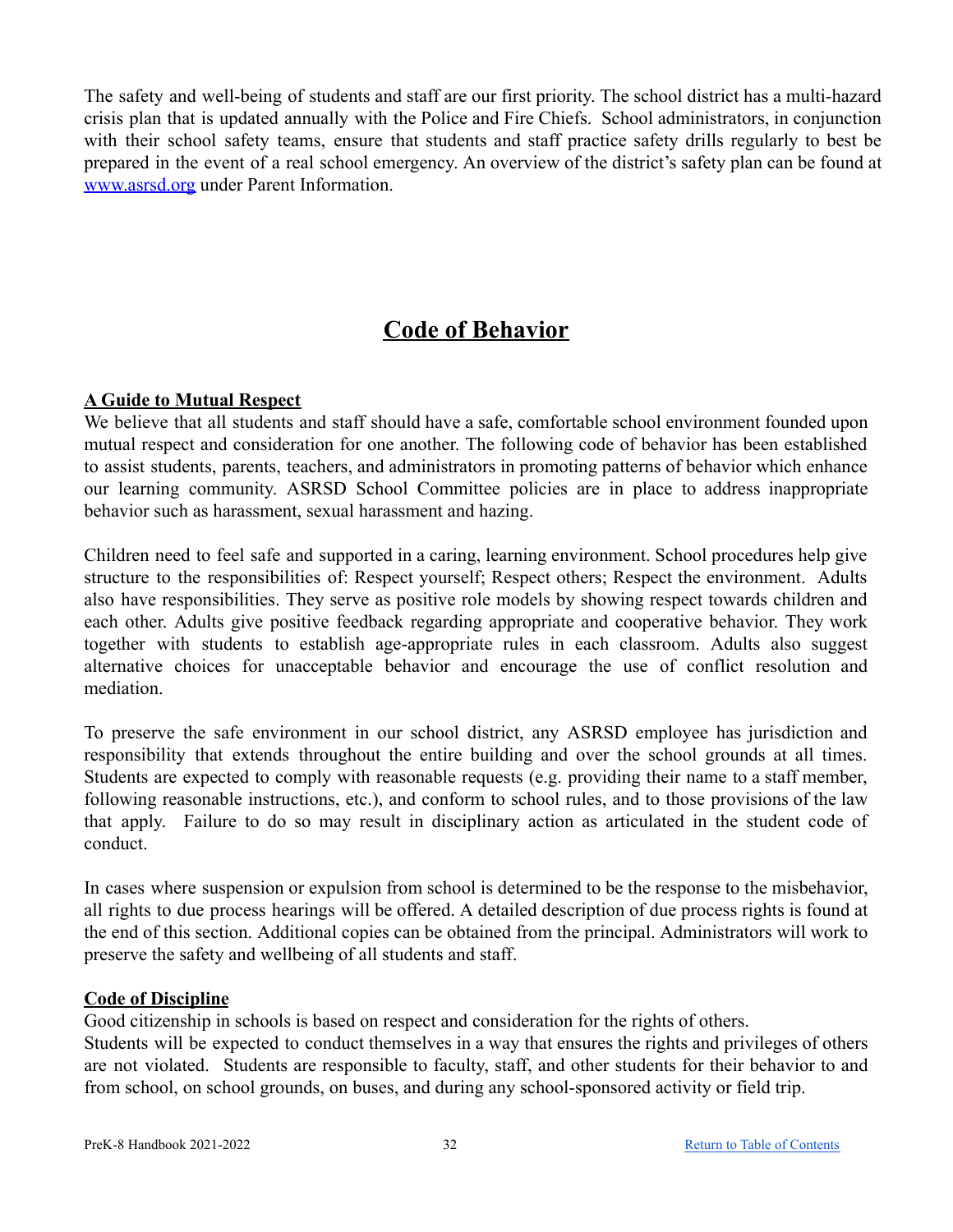### <span id="page-32-0"></span>**Discipline**

- We believe in the support of discipline standards for our students. Therefore, there exists a set of reasonable school and classroom regulations by which all students are expected to abide. Consistency is provided throughout the school system using common language and common expectations.
- Our teachers are knowledgeable with regard to behavior that reasonably can be expected from children, considering age, basic personalities and individual needs.
- Most discipline problems are handled by the classroom teacher in concert with the parents and the principal or assistant principal. Whenever necessary, positive alternatives are employed to promote improvement in student behavior.
- The principal and assistant principal are responsible for establishing or approving general school and classroom rules and regulations. They serve as a resource to both teachers and parents in improving student behavior. In instances where the teacher and/or parent have been unable to affect a positive change, the principal and/or assistant principal will become more directly involved in the disciplinary process.

Students are expected to…

- 1. Report to each class on time and prepared to learn with their necessary materials for class.
- 2. Treat faculty, staff, and classmates with respect and allow others to participate equally in the lesson.
- 3. Use moderate voices at all times.
- 4. Keep to the right in hallways and stairwells to avoid blocking other students' movements
- 5. Follow instructions in emergency situations.
- 6. Be Kind, Be Curious, and always Try Their Best.

### <span id="page-32-1"></span>**Infractions**

Participation in any of the following will result in student discipline. This list is not an exhaustive list, but merely illustrative of unexpected behaviors. We recognize the differences between the different ages and grade levels of students, and disciplinary consequences will be administered accordingly.

- 1. Throwing objects in classrooms not authorized by the faculty or staff
- 2. Refusing to comply with a request by a faculty member or school administrator.
- 3. Stealing
- 4. Cheating or using or copying the academic work of another and presenting it as his/her own without proper attribution.
- 5. Threatening, intimidating, or demonstrating aggressive behavior (e.g., pushing and shoving)
- 6. Using inappropriate language (e.g., swearing, profanity, etc.)
- 7. Intentionally causing or attempting to cause physical injury to another person except in self-defense.
- 8. Damaging, Defacing, or Tampering school property or the property of others
- 9. Leaving school grounds without permission
- 10. Possessing or using illegal or controlled substances, or paraphernalia, on school grounds, in school buildings, or on school transportation; including but not limited to tobacco, alcohol, drugs, e-cigarettes, vaping devices, or counterfeit drugs
- 11. Possessing or using incendiary devices (e.g. lighters, matches, etc.)
- 12. Possessing or using a weapon
- 13. Harassing, hazing, or bullying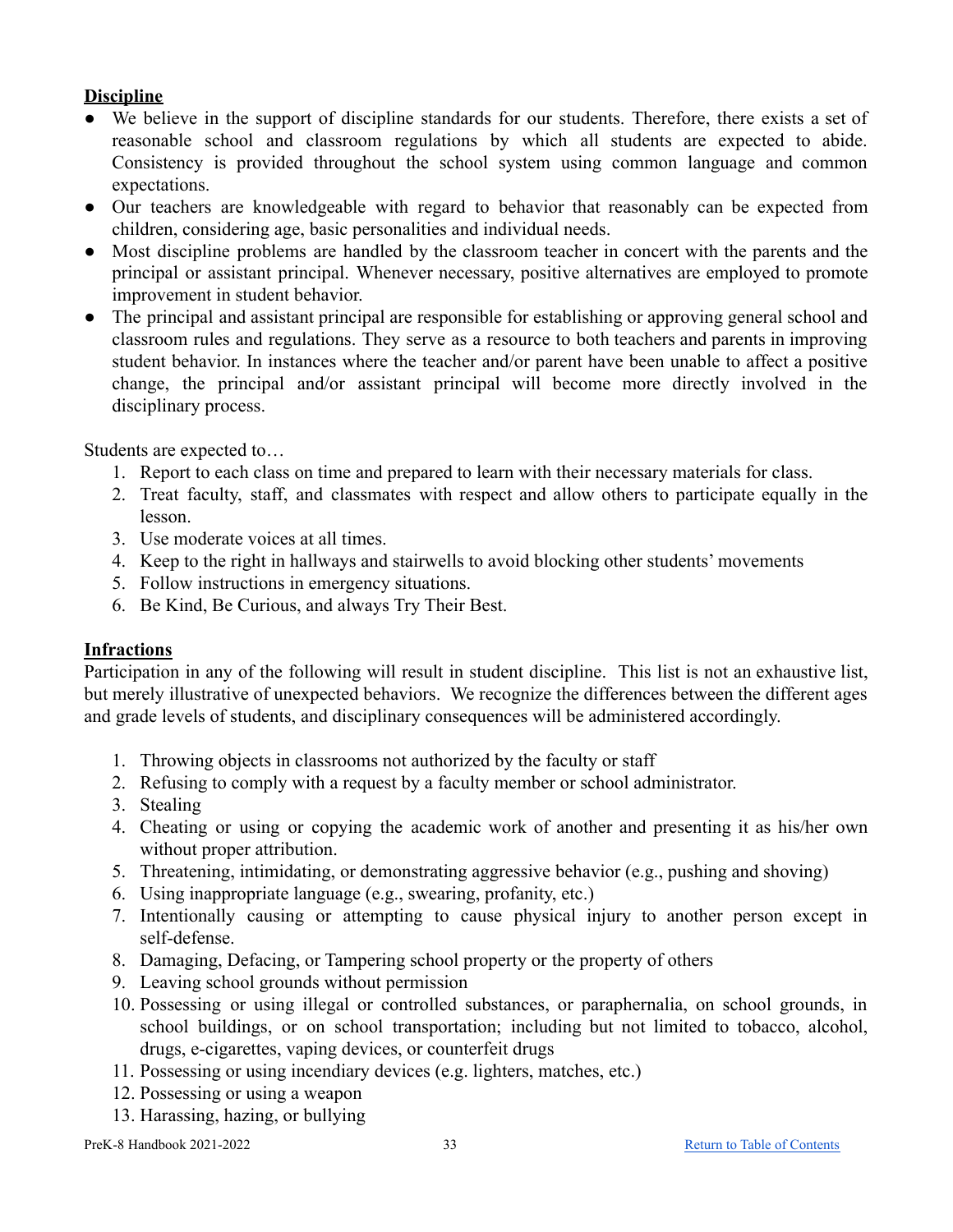- 14. Possessing or distributing sexual paraphernalia
- 15. Using technology or social media inappropriately

### <span id="page-33-0"></span>**Potential Consequences**

- 1. Verbal Warning from staff member
- 2. Parent Contact
- 3. Withholding Privileges for example a student may not be able to attend a special program within the school
- 4. Detention a student may be required to serve a detention during lunch, after class, or before or after school
- 5. Exclusion a student may be suspended (either in-school or out-of-school) or excluded from school

Any of the following actions will result in suspension and may subject a student to expulsion by the principal under the terms of M.G.L. c.71:37 H and/or c.71:37 H  $\frac{1}{2}$ 

- 1. Found on school premises or at school-sponsored or school-related events, including athletic games, in possession of a dangerous weapon or a controlled substance.
- 2. Any student who assaults a principal, assistant principal, teacher, teacher's assistant or other educational staff member on school premises or at school-sponsored or school-related events including athletic games.
- 3. Any student who is charged with violation of either of the above two paragraphs shall be notified in writing of an opportunity of a hearing. The student may have representation, along with the opportunity to present evidence and witnesses at said hearing before the principal. After said hearing, the principal may, at his/her discretion, decide to suspend rather than expel a student who has been determined by the principal to have violated either paragraph (1) or (2).
- 4. If a student who has been charged with a felony, the principal may suspend said student if the principal determines that the child's continued presence will have a substantial detrimental effect on the general welfare of the school. If a student is convicted of a felony, the principal may expel said student if the principal determines that the child's continued presence will have a substantial detrimental effect on the general welfare of the school.
- 5. Repeatedly and intentionally defying the valid authority of supervisors, teachers or administrators.
- 6. Life Threatening Statements, verbal harassment, or bullying. Please read the ASRSD [Bullying](https://docs.google.com/document/d/13zPUzW1e7Drh6X47pIPOPHIYSX9cfpk243zf4H60yjc/edit) [Prevention & Intervention Plan](https://docs.google.com/document/d/13zPUzW1e7Drh6X47pIPOPHIYSX9cfpk243zf4H60yjc/edit), located on the district website.
	- A student is being bullied when he/she is exposed, repeatedly and over time, to negative actions on the part of one or more students.
	- A negative action is when someone intentionally inflicts, or attempts to inflict, injury or discomfort upon another.
	- These actions can be achieved by physical actions, threatening drawings, words and/or gestures.

Acts of bullying, which include cyber bullying, are prohibited: [M.G.L 71:370](https://malegislature.gov/Laws/GeneralLaws/PartI/TitleXII/Chapter71/Section37O)

(i) on school grounds and property immediately adjacent to school grounds, at a school- sponsored or school-related activity, function, or program whether on or off school grounds, at a school bus stop, on a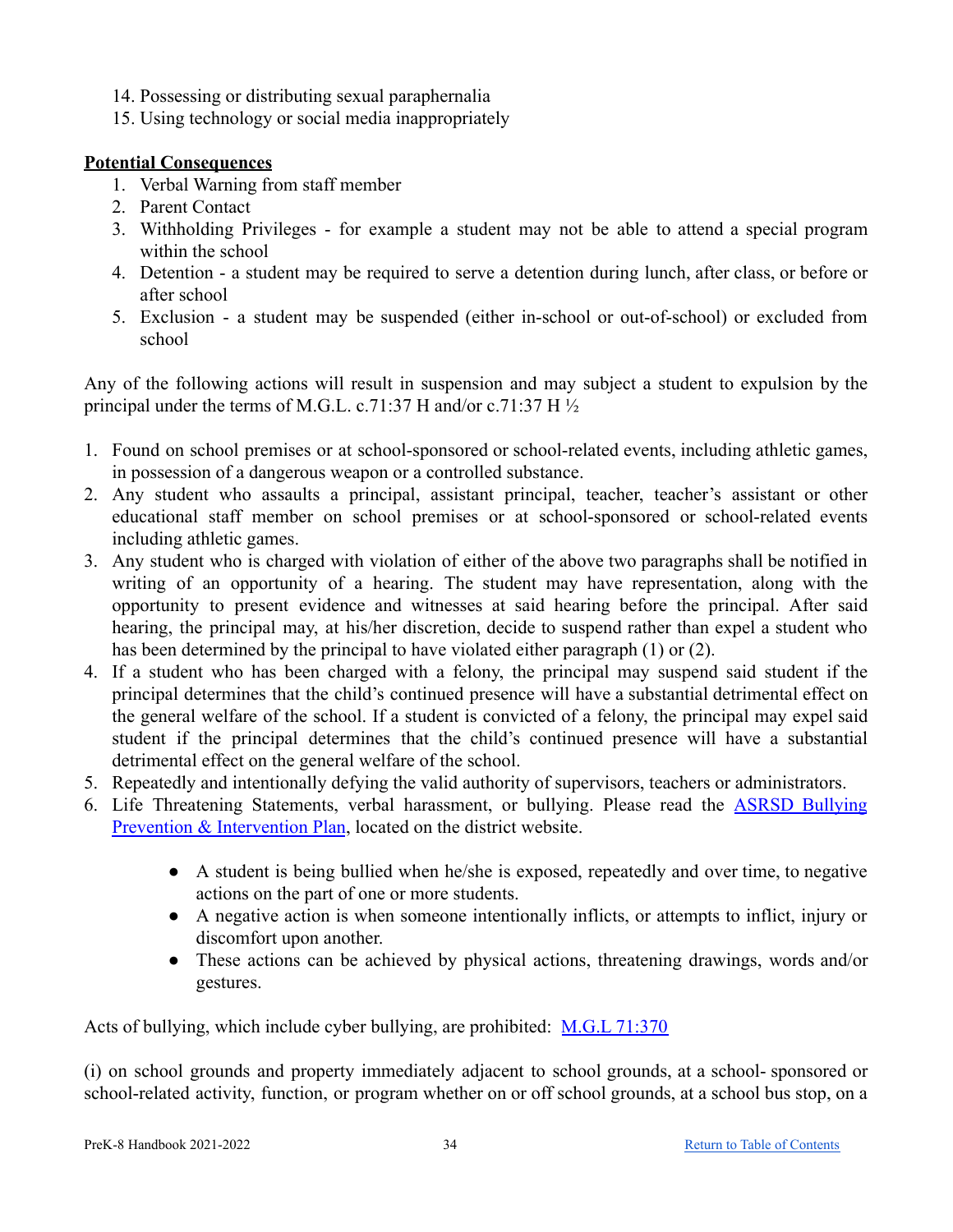school bus or other vehicle owned, leased, or used by a school district or school; or through the use of technology or an electronic device owned, leased, or used by a school district or school, and

(ii) at a location, activity, function, or program that is not school-related through the use of technology or an electronic device that is not owned, leased, or used by a school district or school, if the acts create a hostile environment at school for the target or witnesses, infringe on their rights at school, or materially and substantially disrupt the education process or the orderly operation of a school.

Retaliation against a person who reports bullying, provides information during an investigation of bullying, or witnesses or has reliable information about bullying is also prohibited.

### <span id="page-34-0"></span>**Chapter 222 of the Acts of 2012, An Act Relative to Student Access to Educational Services and Exclusion from School**

A principal shall provide every student an opportunity to make *academic progress* during the period of suspension (whether in-school or out-of-school) or expulsion, to make up assignments, and earn credits missed. A district that suspends or expels a student for *more than 10 consecutive days* must provide the student and the parent with *a list* of alternative educational services.

### **Due Process Procedures in the Case of Suspension or Expulsion**

<span id="page-34-1"></span>Prior to suspension from school, every student is entitled to the due process described below except in the event of an emergency in which the child's continued presence at school would be harmful to him or the school environment. Because a suspension reflects a short separation from school, not from learning, the student is expected to complete work assigned during the suspension. The student's teacher will determine the assignments to be completed and their due dates.

### <span id="page-34-2"></span>**Procedures When Suspension May Be a Consequence of Behavior**

In any situation in which a student's misbehavior may result in the consequence of suspension, the following procedures will occur:

- The principal or his/her designee will investigate and verify the reported behavior before any action is taken.
- The student and parent/guardian shall receive written notification of the charges and reason for suspension prior to such suspension taking effect.
- The student shall receive written notification of the process for appeal.
- A meeting (in person or by telephone) may take place between the parent, the child and the school administrator before the suspension. At this meeting, the following activities take place:
	- The principal or his/her designee explains the behavior that led to the suspension.
	- The student may explain the behavior or discuss anything about the behavior the principal or his/her designee should know.
	- The parents may speak on the child's behalf.
	- The principal or his/her designee will notify the parent and child of his/her decision about the suspension.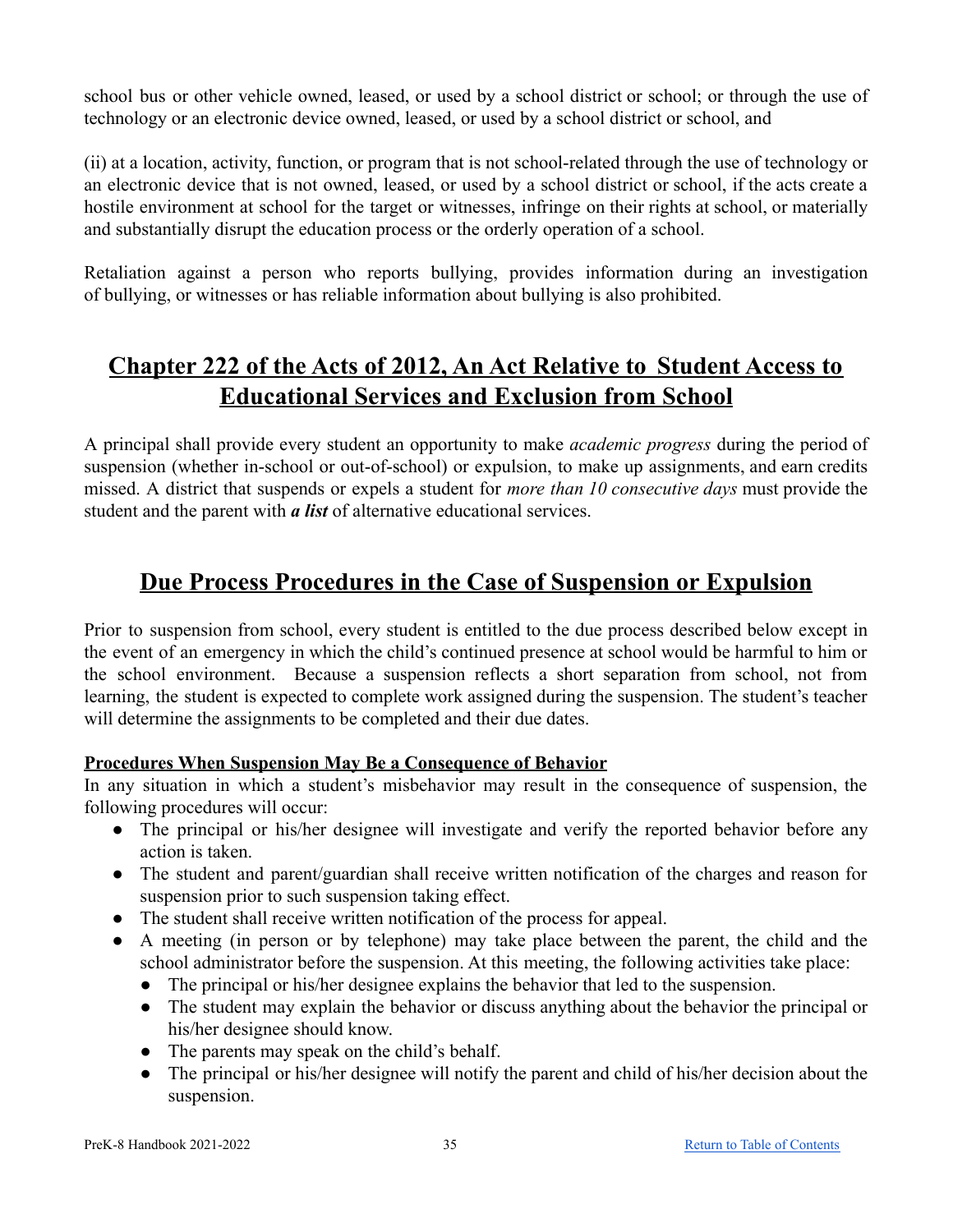- The parents may appeal the decision to the Superintendent, in writing no later than five (5) calendar days following the effective date of suspension.
- The Superintendent shall hold a hearing with the student and student's parent/guardian within three (3) calendar days of the student's request to appeal.
- The Superintendent shall render a decision within five (5) calendar days of the hearing. Such a decision will be the final decision of the city, town, or regional school district with regard to the suspension.

### <span id="page-35-0"></span>**Procedures When Expulsion may be a Consequence of Behavior**

- The Principal may expel a student, if a Principal determines that the student's continued presence in school would have a substantial detrimental effect on the general welfare of the school.
- The student will receive written notification of the charges and reasons for such expulsion prior to such exclusion taking effect.
- The student shall receive written notification of the right to appeal and the process for appealing such expulsion.
- The expulsion shall remain in effect prior to any appeal hearing conducted by the Superintendent.
- The student shall have the right to appeal the expulsion to the Superintendent.
- The student shall notify the Superintendent in writing of the request for appeal, no longer than five (5) calendar days following the effective date of the expulsion.
- The Superintendent shall hold a hearing with the student and student's parent/guardian within three (3) calendar days of the expulsion.
- The student shall have the right to present written or oral testimony, and shall have the right to counsel.
- The Superintendent shall have the right to alter the decision of the Principal, including recommending an alternate educational setting.
- The Superintendent shall render a decision within five (5) calendar days of the hearing. Such a decision will be the final decision of the city, town, or regional school district with regard to the expulsion.

### <span id="page-35-1"></span>**Expectations for Student Dress**

Expectations for student dress are important to create a positive environment that is conducive to the learning and safety of students as well as providing a positive working environment for our staff. It is commonly accepted that student behavior and the school environment are strongly influenced by the dress and appearance of students. These expectations inherently teach students the importance of respectable appearance which can positively impact self respect and self esteem.

Since school is primarily a place of learning and work, students are expected to dress appropriately for those tasks. Diversity within our school population is appreciated and the need for individual expression is respected. We strongly believe that those values can be celebrated and maintained while at the same time meeting the following expectations. Students shall not wear clothing items that contain messages that are vulgar, obscene or libelous; that denigrate others on the basis of race, color, religion, creed, national origin, gender, sexual orientation, or disability; that promote alcohol or drug use or violence; or that are otherwise disruptive to the educational process. The Principal and Assistant Principal have the final decision in making the determination that there has been a violation of this policy. Students who are dressed inappropriately will be asked to change or call home for a change of clothes. Consequences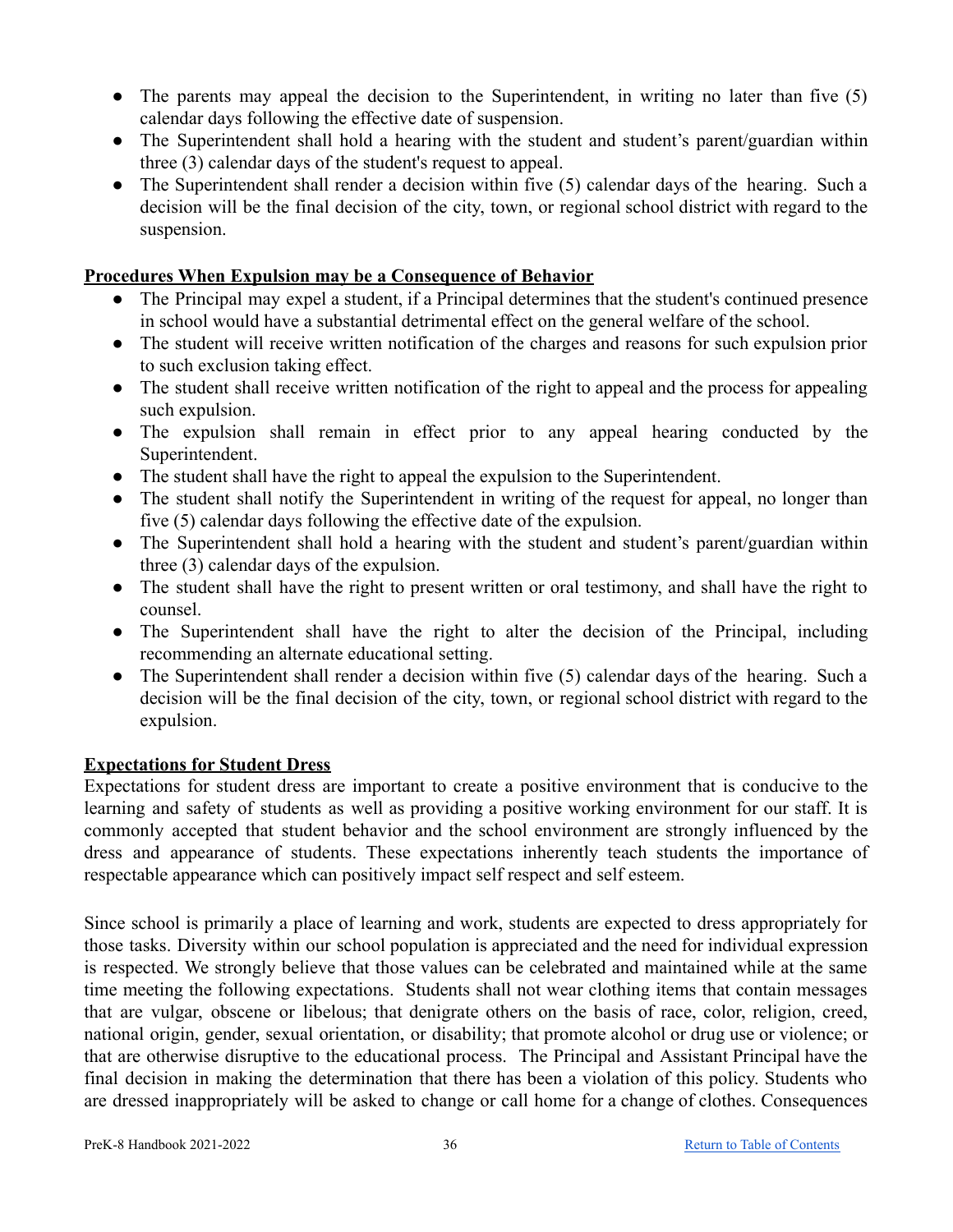for non-compliance or repeated infractions may include: verbal warnings, detention, parent meeting or other appropriate actions.

### **Elementary School - Student Dress Expectation**

### <span id="page-36-1"></span><span id="page-36-0"></span>**General Guidelines**

- Students should come dressed appropriately for seasonal weather.
- Outerwear, including coats, jackets, parkas, etc. will not be allowed to be worn inside school (Sweatshirts, vests or other layering pieces of clothing are allowed)
- Students shall not wear hats, hoods, bandanas in school, except for religious or medical reasons OR on special designated spirit days.

### **Middle School - Student Dress Expectations**

### <span id="page-36-3"></span><span id="page-36-2"></span>**General Guidelines**

- Hats, hoods or other head coverings are not allowed unless for religious or medical reasons.
- Outerwear, including coats, jackets, parkas, etc. will not be allowed to be worn inside school (Sweatshirts, vests or other layering pieces of clothing are allowed)
- There should not be any exposed undergarments, buttocks, or torsos.
- Sunglasses/colored glasses are prohibited unless prescribed or authorized by a physician.
- Footwear must be worn at all times.
- Safety/protective clothing and footwear, as well as athletic and gym clothing and sneakers, shall be worn as required by the subject teacher or organization advisor while students are participating in specialized activities.

### **Electronic Devices**

<span id="page-36-4"></span>Cell phones, iPods, iPads etc. are to be turned off before students enter the building. Before the first class of the day, all electronic devices are to be placed in student's locker and/or backpack (for elem. schools) and remain there throughout the school day. The staff will confiscate any electronics which are found to be in violation. Staff will turn confiscated devices into the Assistant Principal.

- First Offense: Item will be returned to the student at the end of the school day.
- Second/Third Offense: Item will only be returned to a parent/guardian and student may serve a detention (lunch, after school, etc.).
- Four or More Offenses: Electronic device will not be allowed in school and serious disciplinary consequences will follow.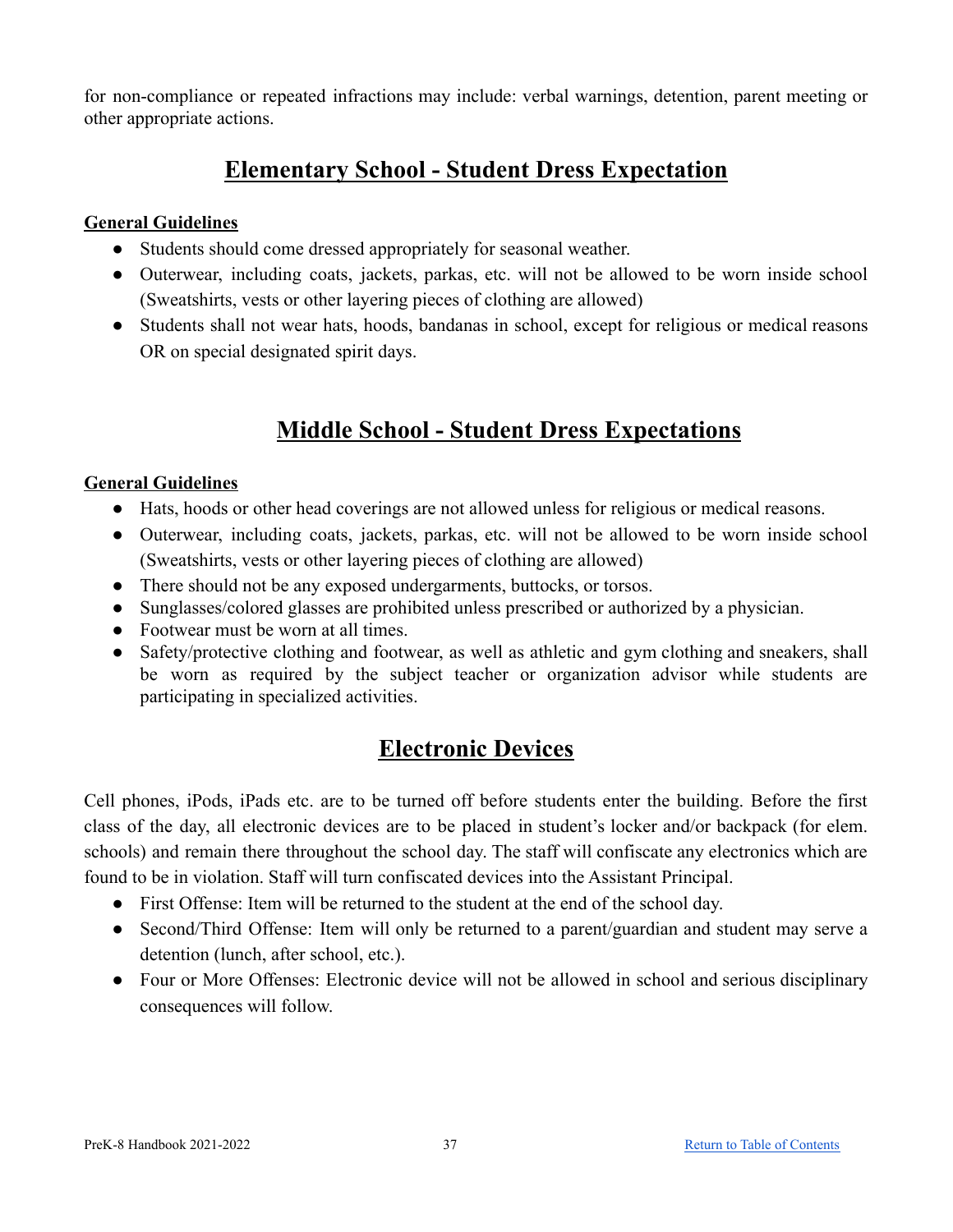### **Discipline of Students with Disabilities**

<span id="page-37-0"></span>*Includes students currently on 504 accommodation plans and Individual Educational Programs or students who the school district knows or has reason to know might be eligible for such services.*

All students are expected to meet the requirements for behavior as set forth in this handbook. The Individuals with Disabilities Education Improvement Act of 2004 (IDEA), the Americans with Disabilities Act and Massachusetts General Law Chapter 76, section 16-18 and Chapter 71 section 37H provide eligible students with certain procedural rights and protections in the context of student discipline.

### <span id="page-37-1"></span>**Procedures for Suspension of Students with Disabilities**

All students, including eligible students with disabilities, receive prior written notice regarding the school's Code of Conduct.

- 1. Any eligible student may be suspended up to ten days in any school year.
- 2. After a student with a disability has been suspended for ten days in any school year, during any subsequent removal, the public school provides sufficient services for the student to continue to receive a free and appropriate public education and to access the general curriculum.
- 3. The school provides additional procedural safeguards for students with disabilities prior to any suspension beyond ten consecutive days or more than ten cumulative days in any school year such as;
	- A. Suspension of longer than ten consecutive days or a series of suspensions that accumulate to more than ten days and constitute a pattern are considered to represent a change in placement.
	- B. Prior to a suspension that constitutes a change in placement of a student with disabilities, the Team convenes;
		- 1.to determine the relationship between the disability and the behavior "a manifestation determination". If there was a behavior plan, was it implemented?
		- 2.to determine that the student understands the impact of consequences of his/her behavior and whether or not the student control behavior
		- 3.to develop or review a functional behavioral assessment of student's behavior and to modify or develop a behavior intervention plan.
		- 4.to identify an alternative education setting.
	- C. If the team determines that the behavior is NOT a manifestation of the disability, then the district may suspend or expel the student consistent with the policies applied to any student without disabilities, except that the district must still offer all Individualized Educational Programs and educationally related services to the student with disabilities which may be in some other setting.
- 4. Regardless of the manifestation determination, the district may place the student in an interim alternative education setting for up to 45 days;
	- A. If the behavior involves weapons or illegal drugs or another controlled substance while at school or school function,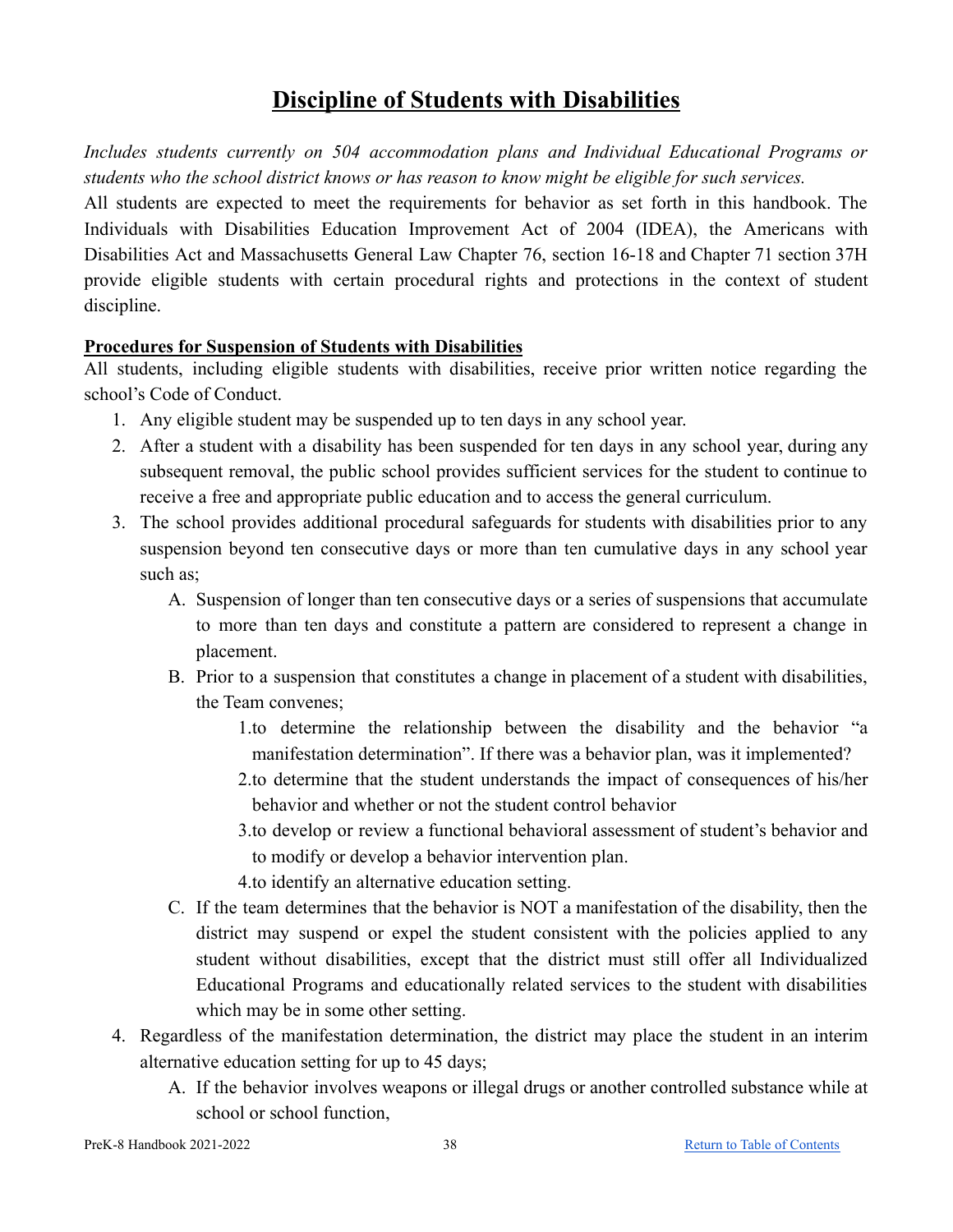- B. If the district provides evidence that the student is "subsequently likely" to injure him/herself or others and a hearing officer orders the alternative placement; and
- C. The interim alternative education setting enables the student to continue in the general curriculum, to continue receiving services identified on the I.E.P., and provides services to address the problem behavior.
- D. If the team determines that the behavior is a manifestation of the disability, then the district takes steps with the consent of the parent/guardian to correct the I.E.P., the placement, or the behavior intervention plan.
- E. The school district provides written notice to a parent/guardian of all rights to appeal and to an expedited hearing. If the parent/guardian chooses to appeal, during the appeal the student stays put in the placement, unless the parent/guardian and the school district agree otherwise.
- 5. Procedural requirements applied to students not yet determined to be eligible for special education.
	- A. If prior to the disciplinary action, a district had knowledge that the student may be a student with disability, then the district makes all protections available to the student until and unless the student is subsequently determined not to be eligible. The district may be considered to have prior knowledge if prior to the incident:
		- 1.The parent/guardian had expressed concern in writing: or
		- 2.The parent/guardian had requested an evaluation: or
		- 3.School district staff had expressed concern that the student had a disability.
	- B. If the district had no reason to consider the student disabled, and the parent/guardian requests an evaluation subsequent to the disciplinary action, the district must have procedures to conduct an expedited evaluation to determine eligibility. If the student is found eligible, then he/she receives all procedural protections subsequent to the finding of eligibility.
	- C. The school district has developed procedures consistent with the federal requirements to expedite evaluations.

### **School Bus Rules/Discipline**

<span id="page-38-0"></span>It is considered a privilege to ride the school bus. If the student is not well behaved or endangers the health and safety of other pupils, this privilege may be withdrawn. The bus driver will be considered as having the same authority as a teacher in the classroom while students are on the bus, boarding the bus, or disembarking from the bus.

Health and safety standards will continue to be followed for those who are riding the school bus. These expectations will be communicated to all students and families prior to the start of school. These include the following categories.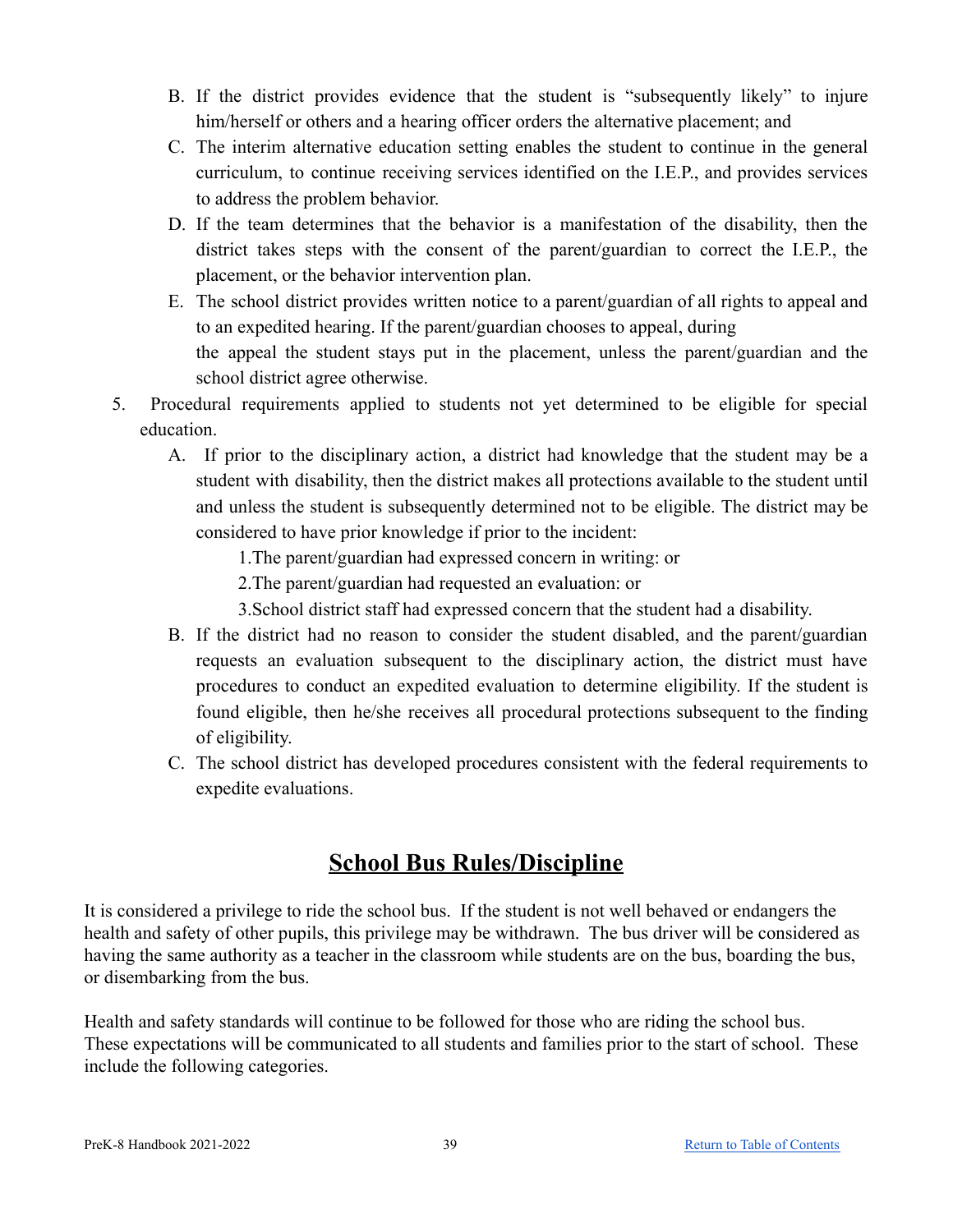### <span id="page-39-0"></span>**Protocols**

- Students will be transported to licensed daycare and childcare facilities with prior written authorization
- Each student will receive a bus pass and details on distribution of the passes will come at a later date

### <span id="page-39-1"></span>**Bus Stops**

• Students must wear masks at bus stops

### <span id="page-39-2"></span>**Embarking the Bus**

• For loading and unloading passengers, students will board the bus occupying the seats from the back to the front

### <span id="page-39-3"></span>**The Ride to School**

- All riders and drivers will be required to wear a mask or face covering on the bus at all times
- Students will be assigned to a specific bus and a specific seat on that bus
- No eating or drinking will be allowed on a bus unless there are medical considerations
- Students must face forward at all times
- Refrain from shouting, singing or sharing

### <span id="page-39-4"></span>**School Arrival**

- Disembarking from the front seats to the back
- The district will unload one bus at a time and utilize multiple building entry/exit points

### <span id="page-39-5"></span>**Loading and Unloading at Bus Stop**

- 1. Riders must be on time. Bus drivers will not wait.
- 2. Riders will enter or leave the bus at regular stops only.
- 3. Orderly behavior and respect for private property will be required.
- 4. Instructions and directions of the driver must be followed by the riders when entering or leaving the bus.
- 5. Proper conduct is required aboard the bus at all times.
- 6. Parents will be held responsible for any defacing or damaging of the bus.
- 7. Parents and students will be informed of these regulations at the beginning of each school year.

The ASRSD utilizes a progressive disciplinary approach to ensure the safe travel of all students. Consequences for unsafe and unacceptable bus behaviors may range from a verbal / written warning up to a loss of bus riding privileges. The determination of an appropriate consequence for improper bus behavior will rest with the building principal or designee. In all instances, parents / guardians will be informed.

### <span id="page-39-6"></span>**Physical Restraint**

The Board of Education adopted new regulations on the use of physical restraint in public education programs. The regulations (603 CMR 46.00) are meant to promote safety for all students and staff in schools. Physical restraint shall be used only in emergency situations, after less intrusive alternatives have failed or been deemed inappropriate, and with extreme caution. The Ayer Shirley Regional School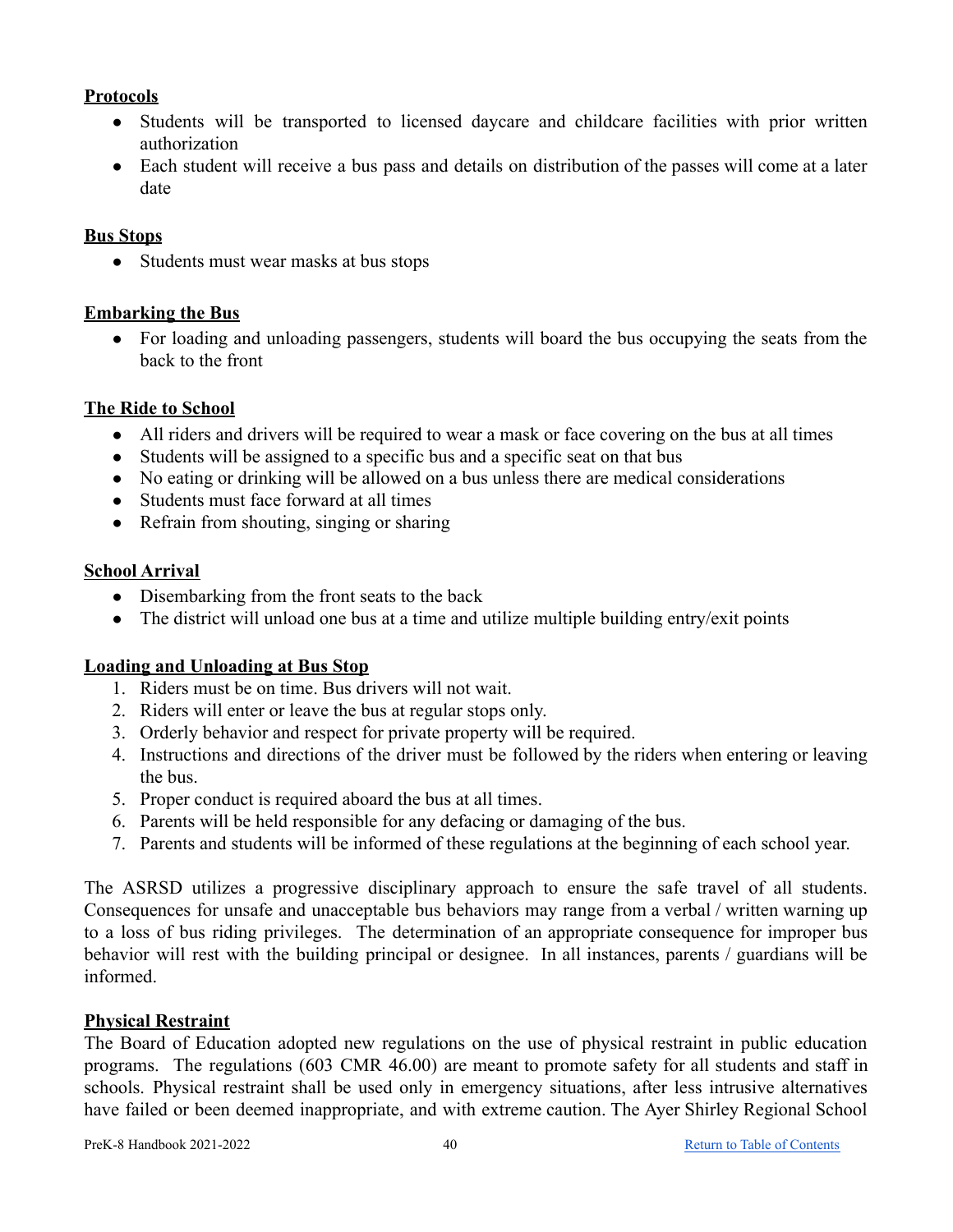District's policy reflects the content of Chapter 69, Section 1B, and Chapter 71, Section 37G of the Massachusetts General Laws. The purpose of the Law is to ensure that every student participating in the Massachusetts public education program is free from the unreasonable use of physical restraint.

School personnel shall use physical restraint only if formally trained in physical restraint and only when restraint is needed to protect the student and/or member of the school community from imminent, serious, physical harm; and to prevent or minimize any harm to the student as a result of the physical restraint.

### **Legal and Other Procedural Matters**

### <span id="page-40-1"></span><span id="page-40-0"></span>**Updating Student Information**

Parents should notify the front office in writing when there is a change of address or phone number (home, work or cell).

### <span id="page-40-2"></span>**Custodial Orders**

If a student is the subject of any temporary/permanent custody order, decree or agreement, a copy of the custody order, decree or agreement, either signed by the judge of the probate court, in the case of an order or decree, or signed by both parents, in the case of an agreement, should be on file in the principal's office. These orders are important for determining access to the student's records, the right to have the student dismissed in to the care of an individual, the right of access to a student's teacher or similar issues. Parents are obligated to notify the school of any changes in the custody orders as they become final.

### <span id="page-40-3"></span>**Distribution of Materials**

All aspects of school-sponsored newspapers and/or yearbooks are completely under the supervision of the teacher sponsor and principal. Written materials, handbills, photographs, pictures, petitions, films, tapes, other visual or auditory materials may not be sold, circulated, or distributed on campus by a student or a non-student without the approval of the principal. Requests for approval of materials must be made at least twenty four (24) hours in advance; if permission is denied, an appeal can be made to the Superintendent. Distribution of material consisting primarily of commercial advertising is prohibited.

### <span id="page-40-4"></span>**Fundraising**

All fundraising projects need to be approved by the principal and appropriate ASRSD paperwork must be completed.

### <span id="page-40-5"></span>**Student Fundraising Activities**

Students are not permitted to go door to door for the purpose of fundraising for the Ayer Shirley Regional School District. All fundraising activities will be approved by the principal, with notification to the Superintendent.

### <span id="page-40-6"></span>**Volunteering/Chaperoning**

Parents who have an approved CORI form on file may volunteer in the school and on field trips, as opportunities arise. CORI forms can be obtained at the front office of the student's school. Fingerprinting may be required.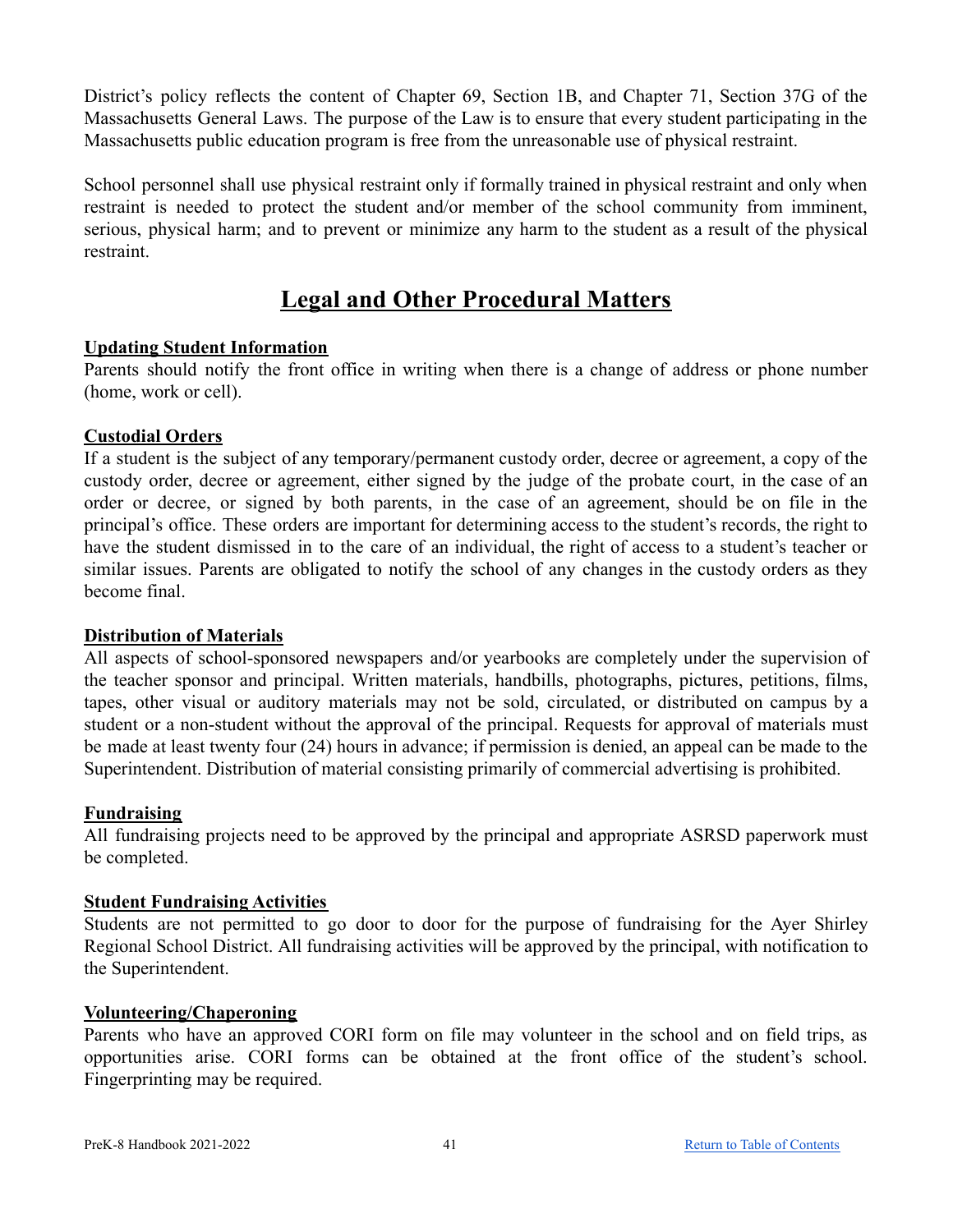Volunteers are vital to our school programs and are greatly appreciated. Volunteers must complete a background security check (SAFIS-Statewide Applicant Fingerprint Identification Services and Criminal Offender Record Information CORI) and agree to the conditions of the volunteer handbook

### <span id="page-41-0"></span>**Registration Procedures**

To register a student, please bring copies of your child's birth certificate, proof of residency, and immunization records. It will also be important to bring a copy of your child's most recent physical examination, the name and address of the most recent school attended (if applicable), and a copy of your child's most recent individualized educational plan (IEP) if your child has a documented disability. More information and our registration packet can be found on our website at: <https://www.asrsd.org/district/online-registration/>

### <span id="page-41-1"></span>**Withdrawal Procedures**

To withdraw a student, a parent will need to complete a Release of Information form. This allows our school to send student records to the receiving school.

### <span id="page-41-2"></span>**Regulations Reference**

The policies of the PK-8 Student-Parent Handbook, and the 9-12 Student-Parent Handbook are in compliance with local, state, and federal regulations. For additional information regarding the regulations please see the following [link.](https://docs.google.com/document/d/1FBzfT72UHn3bQPsmU4NA9usb0xxGXoIwbmygnZ9IOMc/edit?usp=sharing)

## Ayer Shirley Regional School District 1:1 Chromebook Guide Responsible Use Policy and Family Agreement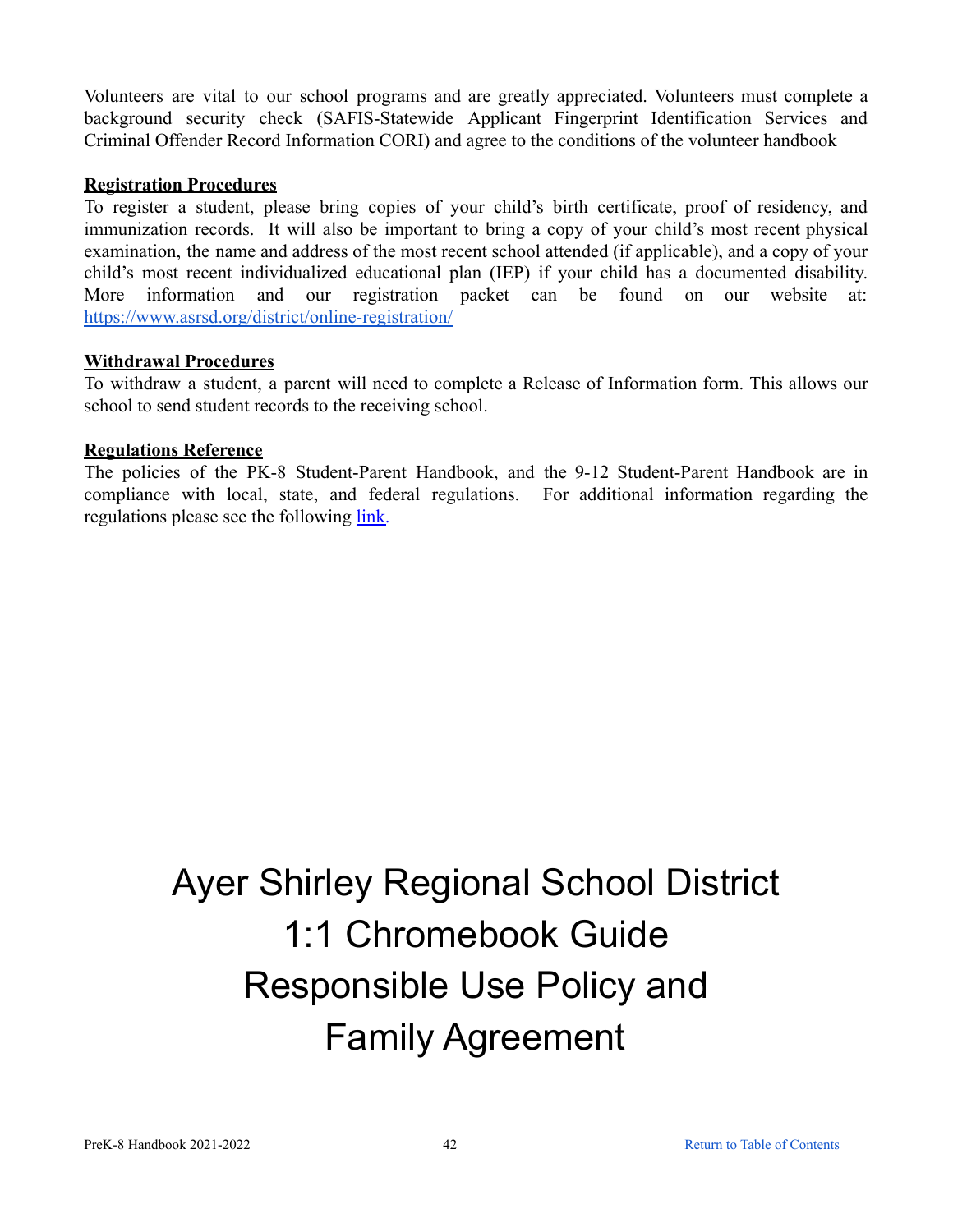## 2021-2022

### **Overview of 1:1 Program**

ASRSD is committed to preparing students for the 21st century by implementing technology in the classroom due to the ever increasing dependence on technology in college, the workplace, and everyday life. Integral to integration of technology is providing each student with access to a device to support them during the school day and beyond.

Objectives of the 1:1 chromebook initiative are as follows:

- Provide Equitable technology access for all students.
- Build and improve upon 21st Century skills consisting of but not limited to communication, collaboration, problem solving, and digital citizenship.
- Improve student use of digital tools consisting of G-Suite applications, online extensions, applications and educational websites.
- **●** Access unlimited information anytime, anywhere instantly (thus reducing downtime in the classroom).
	- **○** library media electronic databases and e-books
	- **○** primary sources for research
	- **○** up-to-date news information and media
- **●** Receive formative feedback from teachers in real time.
- **●** Extend own learning as well as, collaborate, and receive feedback from teachers and peers beyond the school day or during remote learning.
- **●** Participate in class both in-person and if necessary remote so students may have an active voice through various formats.
- **●** Collaborate and share information in the cloud (G-Suite Docs, presentations, calendars, forms, etc...).
- **●** Personalize learning experiences using a variety of applications to accommodate learning styles.
- **●** Consume, create, and present multimedia content using sound, video, and graphics in the classroom and from home.
- **●** Write for a variety of purposes and audiences.
- **●** Develop a greater sense of ownership, pride, and accountability for their work.
- **●** Improve organizational skills and establish an electronic portfolio of student work.
- **●** Use assistive technology to accommodate learning needs.
- **●** Self reflect on their work and receive teacher and peer feedback (i.e. peer editing).
- **●** Learn in an environment that is often more student-centered rather than teacher-centered.
- **●** Further engage in their learning and embrace more critical thinking opportunities.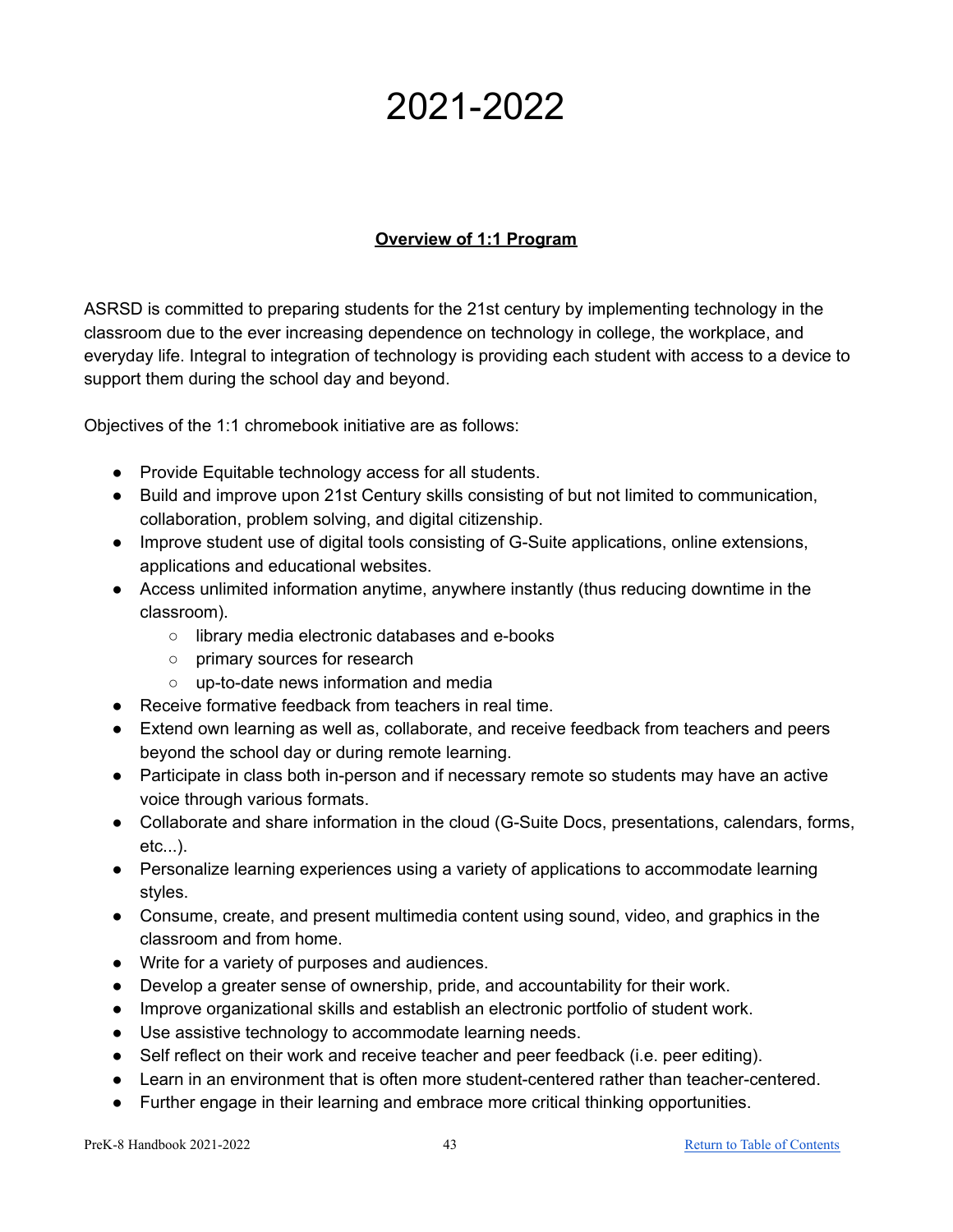**●** Instantly access curricular support systems.

### **How to Receive a Chromebook**

The following criteria must be met in order for a student to receive a Chromebook.

- Due to circumstances related to COVID-19 the district has decided to waive the chromebook user fee for the school year 2021-2022.
- A parent/guardian and student signed "Ayer Shirley Regional School District 1:1 Chromebook Guide Responsible Use Policy and Family Agreement 2021-2022" on file.
- **● Laptops running Microsoft, Apple, Linux or any other OS are not permitted unless the student has an educational based reason for a device other than a chromebook. Device must be approved by ASRSD Technology Department and building administrator.** Any device not approved by school use will be denied wireless access to the school network.

### **Caring for Your Chromebook**

Proper care of the device and power cord is essential for effective long term use. Here are some guidelines for caring for your Chromebook and power cord.

- Keep the device in a protective case. You may purchase your own case or request one from ASRSD technology department at no charge.
- You may use a personal case however we ask that it be more than just a backpack pocket.
- Do not place your device in a backpack sleeve without it first being stored in it's protective case.
- Do not toss your backpack when the Chromebook is stored in it.
- Stacking books on your Chromebook can damage the screen and protective shell.
- Do not remove or deface identification and asset tag on Chromebook. Your device is electronically attached to your G-Suite account for inventory and theft recovery.
- Do not eat or drink near your Chromebook. Keep the Chromebook clean by using a soft, dry, lint free cloth to clean the screen.
- Never spray a liquid cleaner on your Chromebook.
- Do not lift the Chromebook by it's screen. Always lift the Chromebook by it's base.
- The Chromebook should not be left on the floor where there is an increased risk of it being stepped on.
- Do not leave the Chromebook in a car or anywhere where fluctuating temperatures can damage it.
- No stickers of any kind or permanent customization may be made to the Chromebook or charger. Students are not to deface any part of the Chromebook.

### **Chromebook Repair Policy**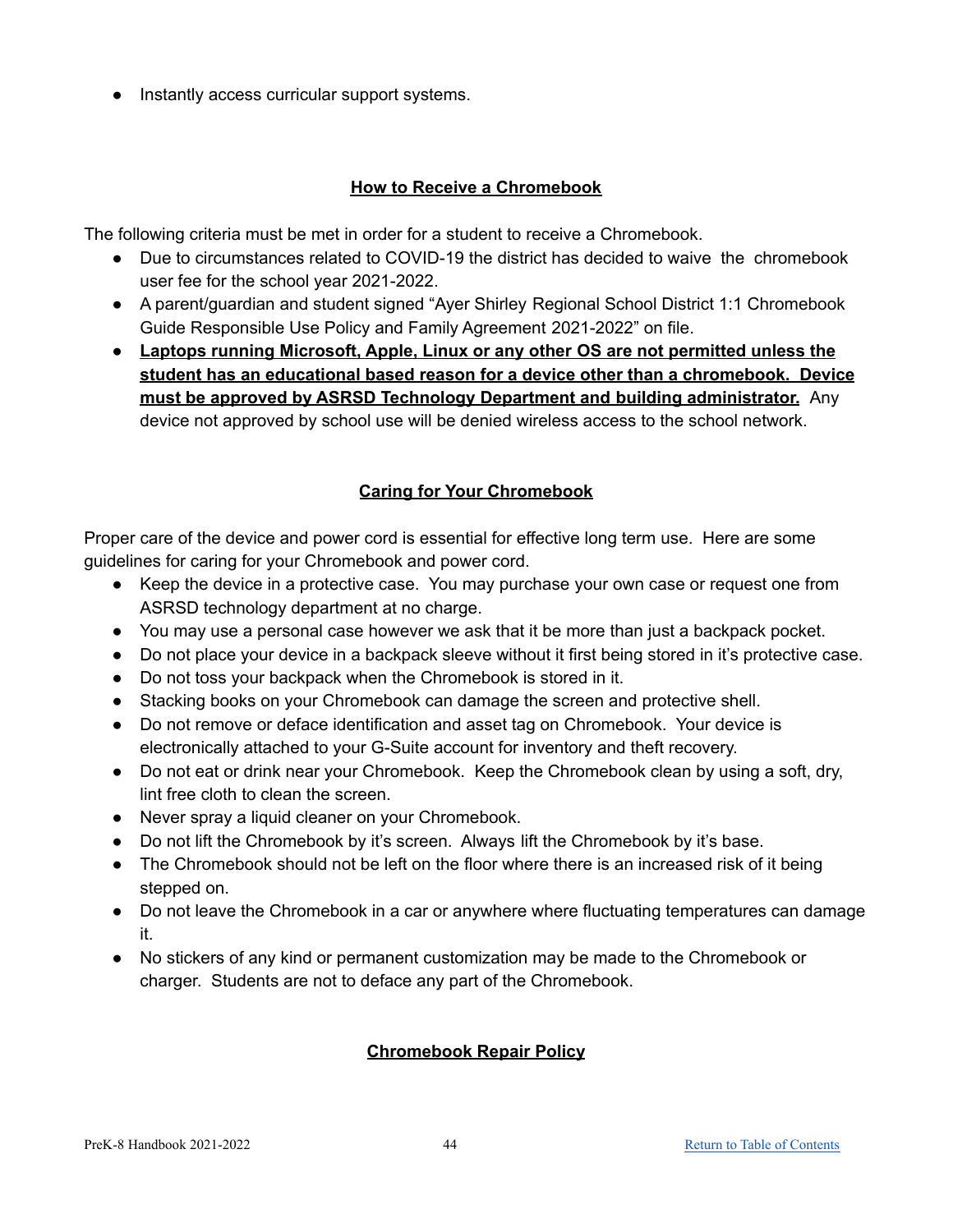The ASRSD technology department will look at each Chromebook repair on an individual basis to determine if a malfunctioning device is a result of a manufacturer defect or student neglect and abuse. All manufacturer defects will be the responsibility of ASRSD to repair as needed. Chromebooks deemed to have been damaged due to student neglect or abuse will possibly result in a part replacement cost that is the responsibility of the student.

**Students with a damaged chromebook should submit a repair request to the ASRSD Technology Department using the OnetoOne Plus ticket management system. If a student is in immediate need of a device they need to speak with their respective school's front office about obtaining a loaner.**

Some examples of manufacturer issues that ASRSD may cover:

- Battery will not hold a charge.
- Touchpad not working correctly.
- Chromebook will not power on.
- Keyboard not typing correctly.
- Display not working at all with no evidence of a cracked screen or pressure point damage.
- Charger no longer works.

Some examples of student neglect or abuse that ASRSD will not cover:

- Cracked or pressure point damaged display screen.
- Keyboard keys removed from the keyboard.
- Damage to the body/shell of the Chromebook that is beyond normal wear and tear.
- Liquid damage to keyboard and/or other parts of the Chromebook.
- Food residue causing damage to the chromebook.
- Damage to hinges
- Loss of Chromebook charger.

We completely understand that accidents resulting in device damage can and will happen. This is why each case will be looked at uniquely to determine the cause of any malfunction to determine action for repair.

### **Chromebook Chargers**

- Students will be issued 1 charger with their Chromebook. ASRSD will not have spare chargers available as a loaner to students.
- Available inventory permitting, a spare charger will be available for purchase from the school. Any student purchased chargers become the property of the student.
- Expectation for students is to have their Chromebook fully charged at the start of school.
- Students will be charged for a replacement charger due to loss. This includes the charging brick and separate cable that connects to it.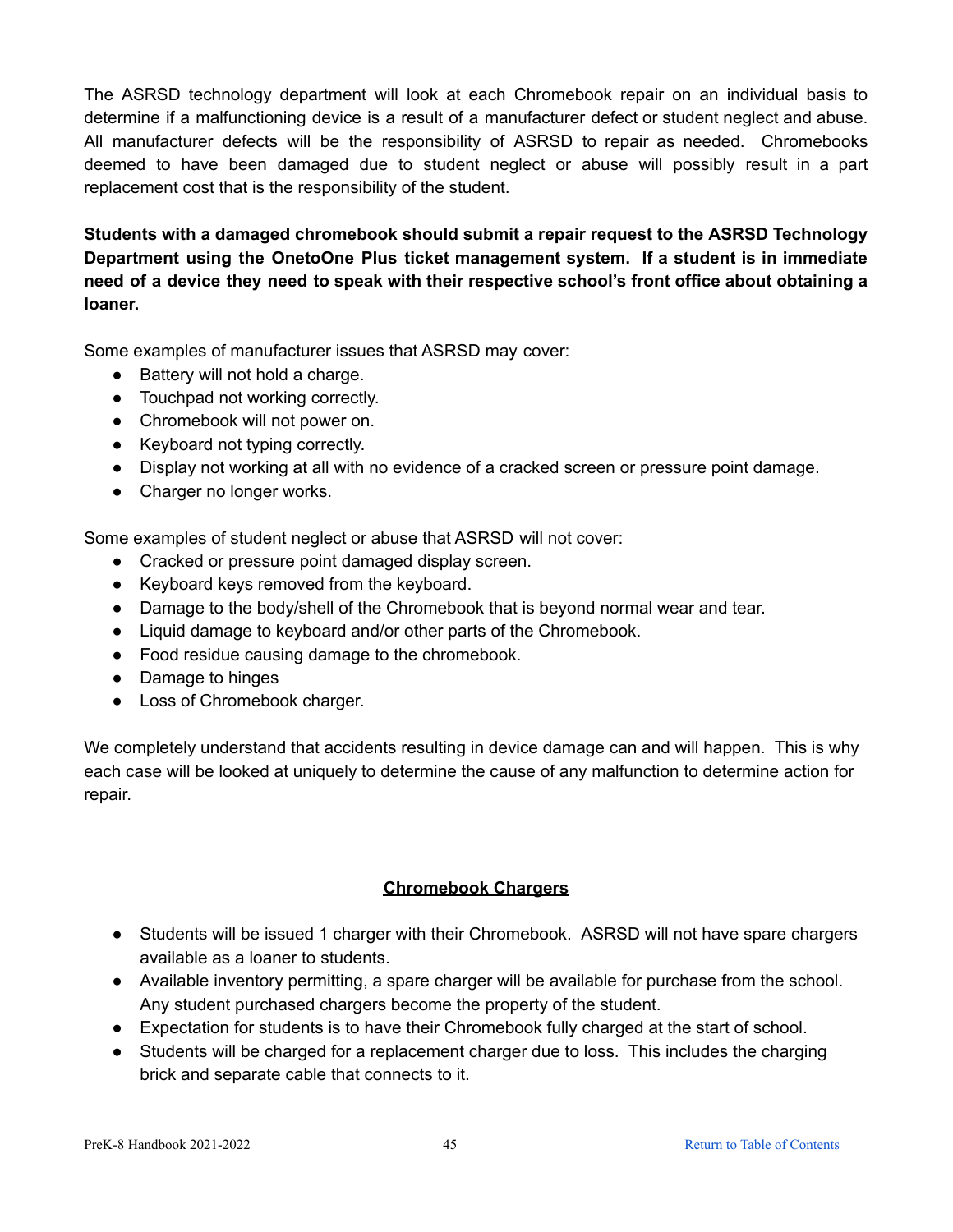### **Loaner Chromebooks**

- It is very important that students bring their own Chromebook and charger to school every day. This will make it easier for the student to participate in lessons that require the use of a Chromebook.
- Students are required to bring their Chromebooks to school everyday. In the event a device is left at home there are a limited number of loaners available for school only use.
- If your Chromebook is being repaired a loaner Chromebook will be issued to you. Once your Chromebook is repaired you will either keep or return the loaner for your repaired chromebook. The technology department will determine which device you should keep, which in almost every case is the better of the two devices.
- **Students who continually damage their initial chromebook and subsequent loaners will not be issued a chromebook for them to take home after school.** Depending on the severity and history of the student damaging devices it will be determined by school administration if they may have a loaner during the school day that is kept at school.
- **● Chronic abuse of chromebooks will result in a student not receiving a device.**

### **Chromebook Replacement and Repair Cost**

In order to provide Chromebooks at no cost to nearly every student in ASRSD it is necessary for us to implement a system where intentionally damaged chromebook repairs are charged to the student who was issued the chromebook. The district only charges for parts and not labor. Some of the district's chromebooks are under warranty, however not all of them are. For equity amongst all students, the cost of the parts will be the same for everyone no matter what device you have. If the damage to the chromebook is deemed beyond repair due to student negligence, then the full cost of a replacement chromebook will be charged to the student. Students do not get to keep the damaged chromebook. Students who lose their chromebooks will be charged the full replacement cost.

There are many parts of a chromebook that may need repair; motherboard, battery, shell, keyboard, screen, etc...Below are the replacement cost of our most commonly used parts. These costs are prorated therefore lower than market costs.

Chromebook Part Costs Replacement Keyboard-\$60 Replacement Screen-\$40 Replacement Charger-\$30 Complete Chromebook-\$200

### **Apple iPads and Classroom Chromebooks and Computers**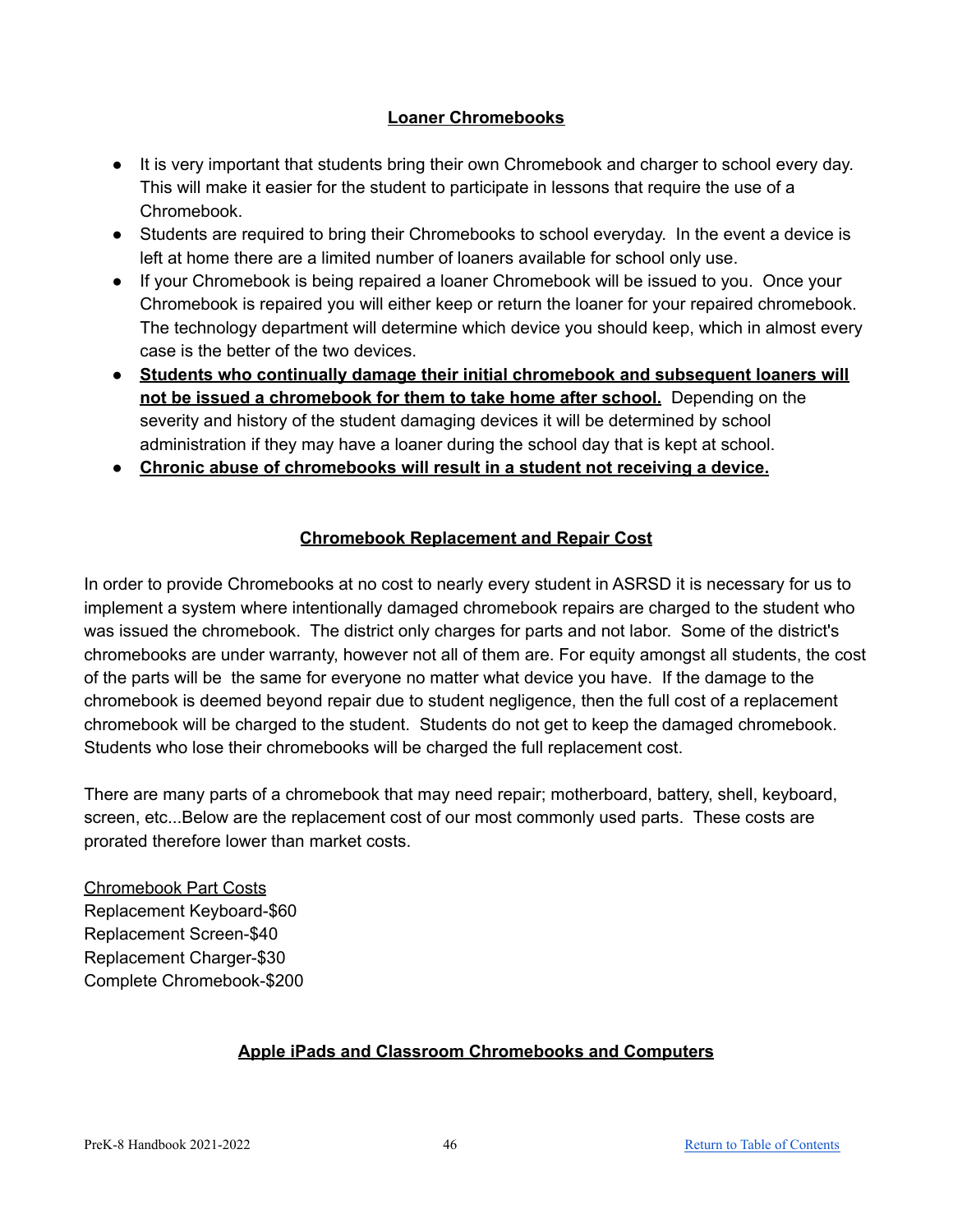All the above chromebook policies also apply to PreKindergarten and Kindergarten iPads and classroom only chromebooks and computers.

### **Student Device Responsible Use Policy**

- I will keep my Chromebook with me at all times unless it is locked in my locker while at school, or secured safely while at home.
- I will not loan my Chromebook out to anyone. Each device is inventoried to assigned students therefore not to be exchanged for other student Chromebooks.
- If I do not take the proper care of and something happens to my device, I realize I may be financially responsible to replace it. If anything is wrong with my Chromebook, I will immediately report the issue to the ASRSD Technology Department using the OnetoOne repair portal..
	- **ALL DAMAGED/MALFUNCTIONING CHROMEBOOKS WILL BE REVIEWED BY AN ASRSD COMPUTER TECHNICIAN WHO WILL DETERMINE STUDENT NEGLECT OR DEVICE MALFUNCTION**.
- I will keep my Chromebook away from food and beverages.
- I will follow the rules of the ASRSD Responsible Use Policy (see below) regarding the use of the computer.
- I will keep my passwords private and secure. I will notify the ASRSD Technology Department if I feel my password is no longer private.
- I will take full responsibility for my actions and will use my Chromebook and the Internet for educational purposes only.
- I will not use my Chromebook to harass, bully, or cyberbully any individual.
- I will not allow anyone else to use my Chromebook unless a parent, guardian, or ASRSD staff member needs to monitor my use.
- There may be times during the school day when a teacher uses classroom software to monitor my chromebook activity.
- I understand that I may be referred to administration if I use the Chromebook inappropriately.
- I will not participate in the transfer of inappropriate or illegal materials, and I will abide by the definition of inappropriate or illegal material established by the school administration.
- I realize that when I use the Internet I am entering a global community and my actions reflect on the school system as a whole. I will behave in an ethical and legal manner.
- I understand that when on my Chromebook I am using ASRSD Public Schools' computer systems and Internet. I realize it is a privilege, not a right and accept that inappropriate behavior may lead to loss of privileges.

### **Technology and Responsible Use Policy**

<span id="page-46-0"></span>The Ayer Shirley Regional School Committee understands that the Internet is an electronic highway connecting thousands of computers all over the world and millions of individual subscribers.The Ayer Shirley Regional School Committee encourages the use of information technology to assist in preparing students for success in life and work by providing access to a wide range of information and the ability to communicate with others. Information technology will be used to increase communication, enhance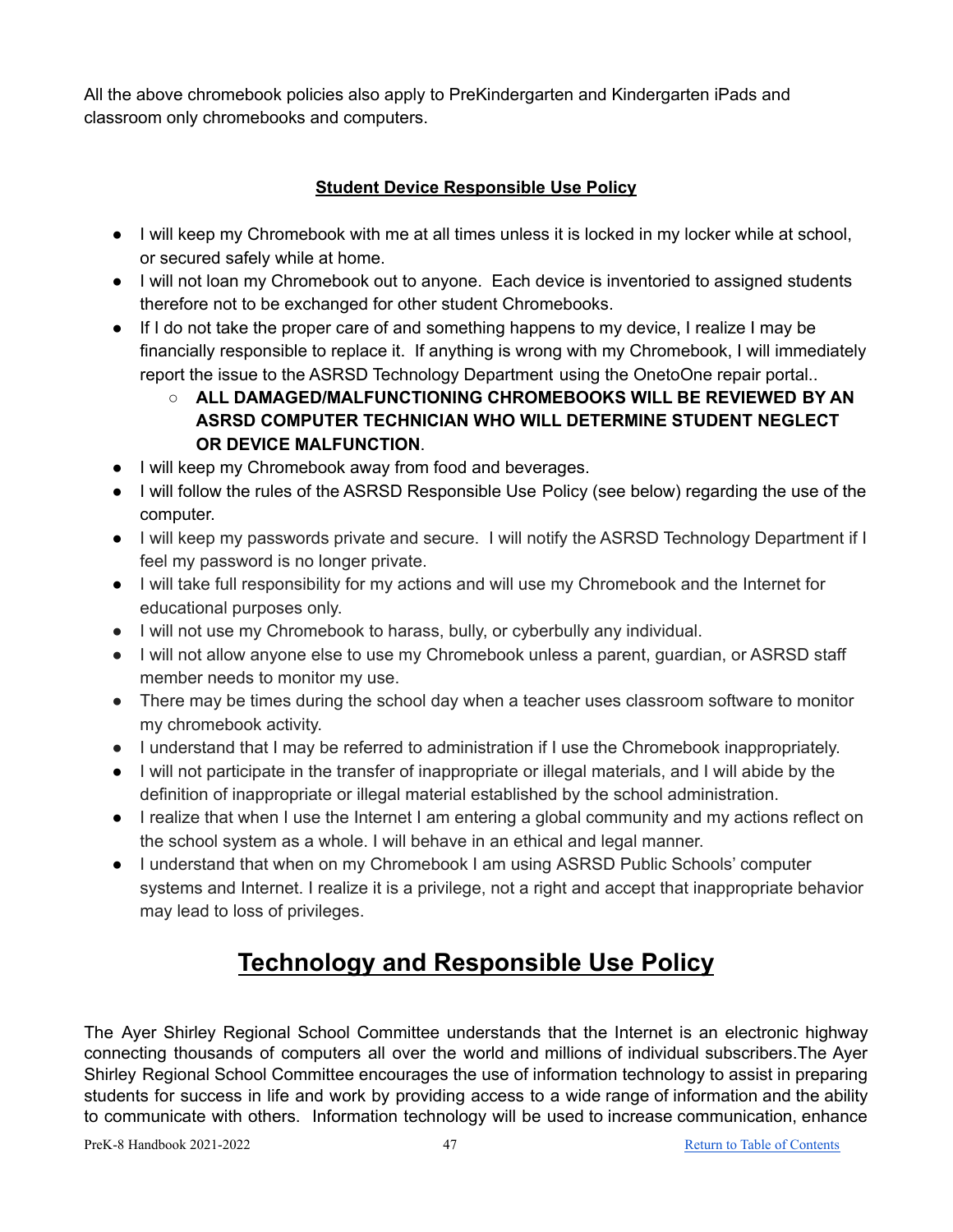productivity and assist staff in upgrading existing skills and acquiring new skills. The system/network will also be utilized to provide relevant school information to the community.

The use of the Internet is a privilege, not a right, and inappropriate use may result in a cancellation of those privileges. Inappropriate use is subject to review and action. All student data in Google Drives is subject to review by ASRSD administrators.

Students are expected to abide by the generally accepted rules of network etiquette. Students should:

- Use the Internet and computer for school work only.
- Stay on the web pages that their teacher chooses.
- Ask for help when necessary.
- Tell their teacher right away if they read or see something on the Internet that is inappropriate.
- Never give their picture, name, address, home phone number or name of school on the Internet.
- Understand that school network and Google account cloud files are not private, teachers may view the contents at any time.
- Respect all school computers and use them correctly.

#### Students are:

Prohibited from downloading, uploading or distributing any files, software, or other material that is not related to an educational project.

- Not to use their personal computers on the school network unless they receive approval from the Technology Department or a building administrator.
- Not to reveal any personal contact information relating to him/herself or other students or staff members that consists of names, addresses, social media names and/or telephone numbers.
- Not to post private information as it relates to fellow students, district staff, or academics. Nor shall defamatory material concerning a person or group be sent or retrieved.

Information technology is defined as Internet access, email, published and unpublished documents, social media, and various forms of multimedia technology. The District employs the use of specialized filtering software that monitors Internet traffic and blocks inappropriate Websites.

For the 2021-22 school year, ASRSD will be continuing using video conferencing tools (Zoom and Google Meet) for situations requiring it. As such, in addition to attending in person school, students will be made aware of the expectations for video conferencing outlined in the disclaimer below, and conduct themselves according to the following norms.

### <span id="page-47-0"></span>**Disclaimer**

It is important that we continue to respect the privacy and intellectual property rights of our school community – our teachers and our students. By participating in video conferencing session, you agree that you may not save, record, share, or post this session or any photos from this session. I (administrator or teacher/para) will be saving and recording this session, and may share and post this session privately to our Google Classroom or Seesaw for future review and reference. If you or your parents do not agree to these rules, please disconnect from this session and contact me.

### <span id="page-47-1"></span>**Norms**

- 1. This video is being recorded
- 2. Please follow the same rules of your classroom
- 3. Be mindful you are on camera and live
- 4. Be respectful to all members in your group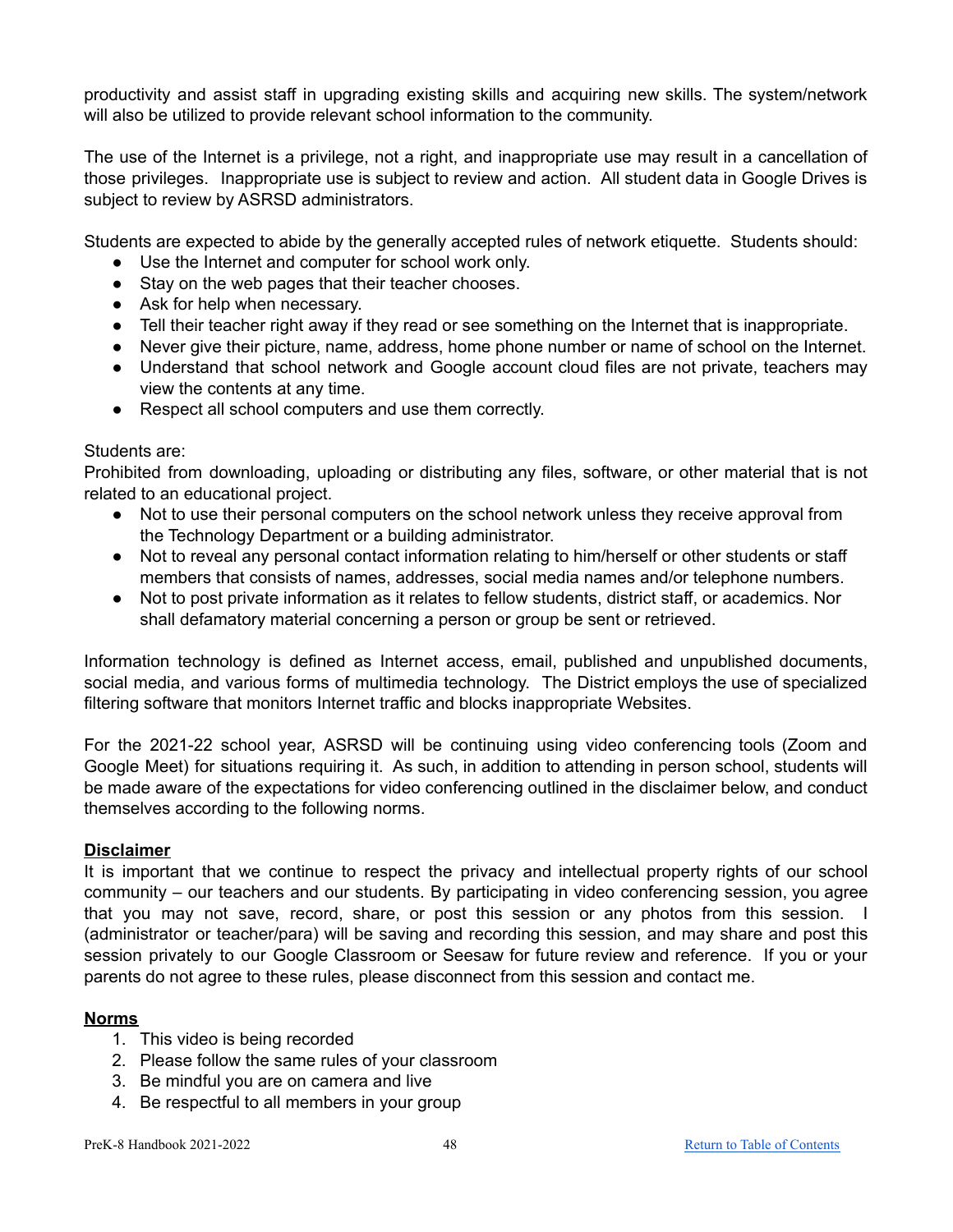- 5. Please be mindful of what you say and your facial expressions
- 6. Think before you speak-As in your classroom it is not appropriate to say everything you think
- 7. Use self-control as you would in your classroom
- 8. When using the chat tool, type your text using appropriate grammar spelling
- 9. Please use video conferencing responsibly. Should there be disrespect or inappropriate behavior, rules of discipline will apply

All students and parents are required to accept the Ayer Shirley Regional School District Responsible Use Policy.

The ASRSD reserves the right to make changes to this handbook at any time.

| Student Signature: Management Student Signature:                                                              | Date: and the state of the state of the state of the state of the state of the state of the state of the state of the state of the state of the state of the state of the state of the state of the state of the state of the |
|---------------------------------------------------------------------------------------------------------------|-------------------------------------------------------------------------------------------------------------------------------------------------------------------------------------------------------------------------------|
| <b>Student (Print</b>                                                                                         | Grade: School:                                                                                                                                                                                                                |
| Parent/Guardian Signature: 2008 2009 2010 2020 2021 2022 2023 2024 2022 2023 2024 2022 2023 2024 2022 2023 20 | Date: $\frac{1}{2}$                                                                                                                                                                                                           |
| Parent/Guardian (Print Name): 2008 - 2008 - 2014 - 2014 - 2016 - 2017 - 2018 - 2019 - 2019 - 2019 - 2019 - 20 |                                                                                                                                                                                                                               |

The ASRSD reserves the right to make changes to this handbook at any time.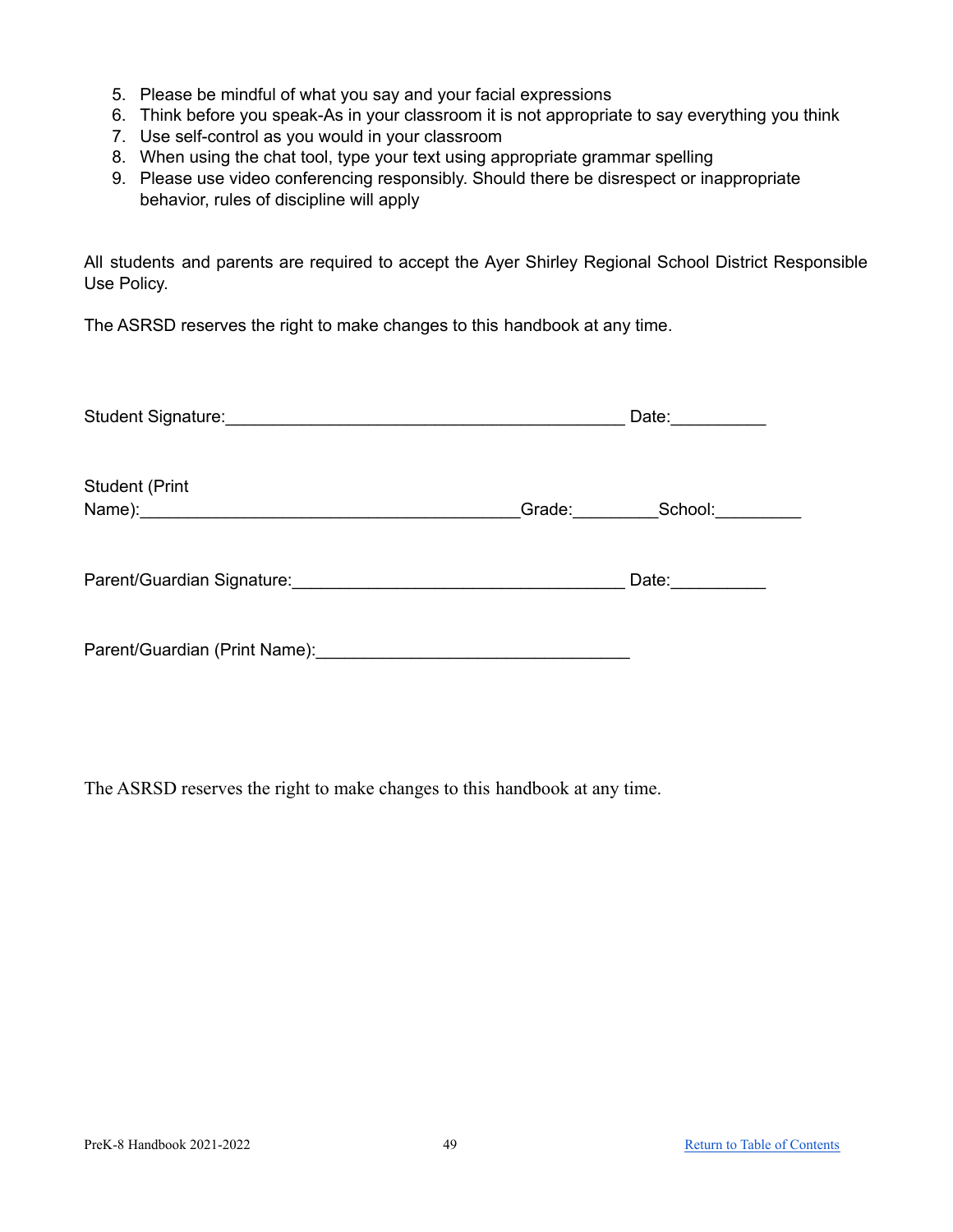| <b>Time</b>         | Mon      | Tue      | Wed      | <b>Thurs</b> | Fri      |
|---------------------|----------|----------|----------|--------------|----------|
| 7:50-7:55<br>(5)    | Homeroom | Homeroom | Homeroom | Homeroom     | Homeroom |
| 7:58-8:46<br>(48)   | A        | B        | Α        | B            | Α        |
| 8:49-9:37<br>(48)   | в        | A        | в        | Α            | в        |
| 9:40-10:28<br>(48)  | C        | D        | С        | D            | C        |
| 10:31-11:19<br>(48) | D        | C        | D        | C            | D        |
| 11:21-12:38<br>(48) | E        | G        | F        | E            | G        |
| 12:41-1:29<br>(48)  | F        | E        | G        | G            | F        |
| $1:32-2:20$<br>(48) | G        | F        | E        | F            | E        |

## Ayer Shirley Regional Middle School<br>2021-2022 Daily Schedule

| <b>Advisory Schedule</b> |          |  |  |  |
|--------------------------|----------|--|--|--|
| $7:50 - 7:55$<br>(5)     | Homeroom |  |  |  |
| $7:55 - 8:30$<br>(35)    | Advisory |  |  |  |
| $8:33-9:15$<br>(42)      | А        |  |  |  |
| $9:18 - 10:00$<br>(42)   | в        |  |  |  |
| 10:03-10:4<br>5(42)      | С        |  |  |  |
| 10:48-11:31<br>(42)      | D        |  |  |  |
| $11:31-12:48$<br>(48)    | E        |  |  |  |
| 12:51-1:34<br>(43)       | F        |  |  |  |
| $1:37-2:20$<br>(43)      | G        |  |  |  |

|       | <b>Lunch/Recess Schedule</b>  |                                |  |  |  |
|-------|-------------------------------|--------------------------------|--|--|--|
| Grade | <b>Regular</b><br><b>Time</b> | <b>Advisory</b><br><b>Time</b> |  |  |  |
| 6     | 11:21-11:46                   | 11:31-11:56                    |  |  |  |
|       | 11:47-12:12                   | 11:57-12:22                    |  |  |  |
| 8     | 12:13-12:38                   | 12:23-12:48                    |  |  |  |

| Unified Arts (UA)    |   |  |  |
|----------------------|---|--|--|
| <b>Block</b><br>Team |   |  |  |
| Green (6)            | A |  |  |
| Purple (6/7)         | в |  |  |
| <b>Blue (7)</b>      | C |  |  |
| Maroon (8)           |   |  |  |

| <b>Enrichment Classes</b> |              |  |  |  |
|---------------------------|--------------|--|--|--|
| Grade                     | <b>Block</b> |  |  |  |
| ี                         | Е            |  |  |  |
|                           | F            |  |  |  |
| R                         | G            |  |  |  |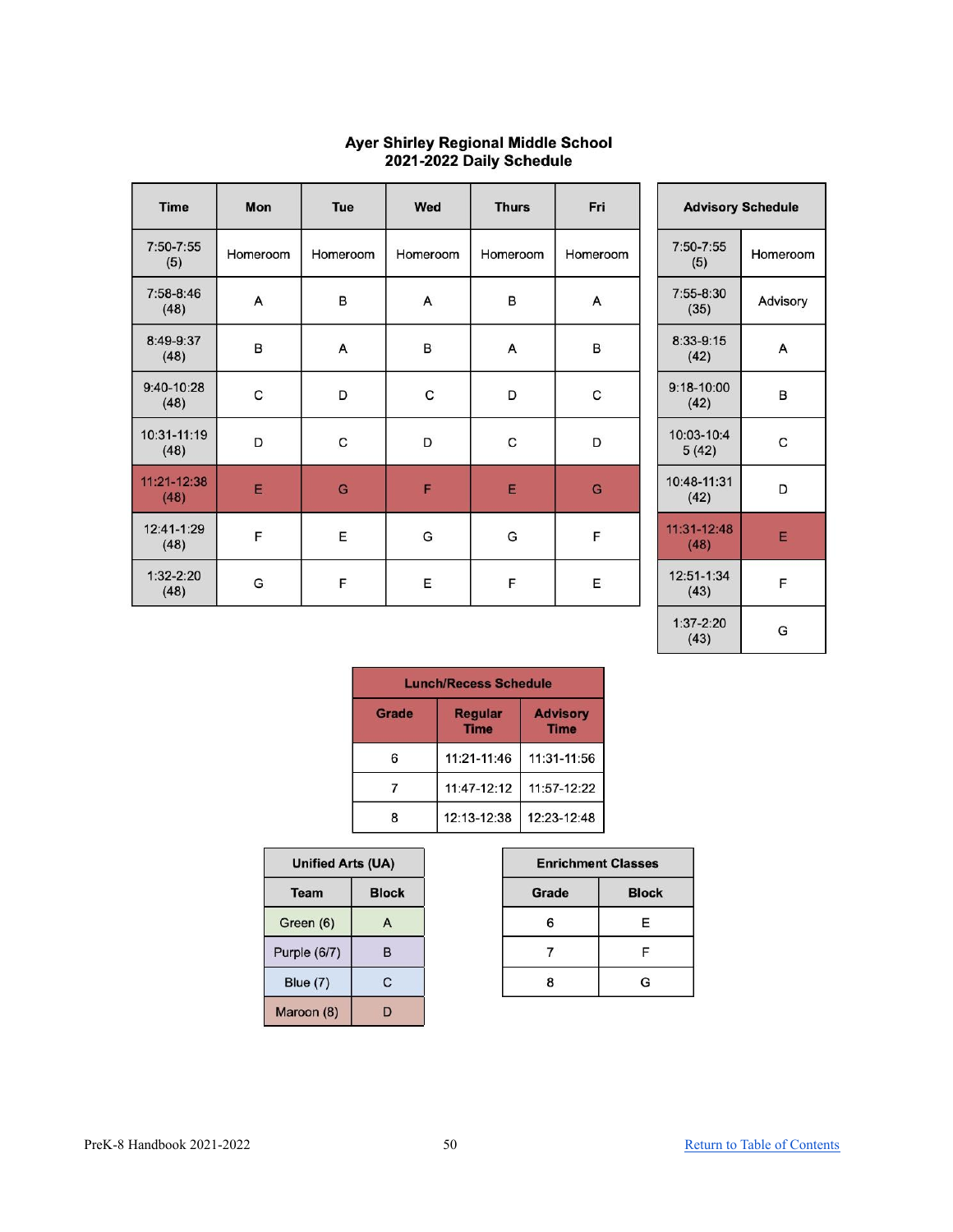### **Middle School Daily Life**

### <span id="page-50-1"></span><span id="page-50-0"></span>**Arrival and Dismissal Procedures**

Buses drop off and pick up students at the side driveway near the gym. Walkers and students being dropped off/picked up by parents should use the front circular driveway. **Please do not park in the bus lane at any time.**

### <span id="page-50-2"></span>**Before School Student Locations**

Upon arriving, students are expected to report to the gym or cafeteria. Students participating in breakfast will report directly to the cafeteria. All other students will report to the gym and sit with their grade level. If attending extra help, students will check-in with the main office before proceeding to the academic wings.

### <span id="page-50-3"></span>**Student Athletes and Band Members**

May drop off equipment upon arriving in school. All students are expected to report to the above locations immediately after storing items.

### <span id="page-50-4"></span>**Backpacks**

Students are allowed to carry backpacks to and from school and store them in their lockers. They are not permitted to carry the packs from class to class during the school day.

#### <span id="page-50-5"></span>**Lockers**

Each student is assigned a locker during the first week of school. This provides a place for the student to store his/her backpack, books, coat, lunch, etc. Students are asked to please keep the lockers neat, orderly, and **LOCKED.** A combination lock is built into the lockers. The school will not assume responsibility for lost or stolen items under any circumstances. Students should lock their lockers at all times. Sharing of lockers among friends or others is not allowed, and lockers must be free of any inappropriate material or decoration. Students are reminded that the lockers belong to the school; therefore, school officials may search lockers when they believe it is in the interest of the health and safety of the student body.

### <span id="page-50-6"></span>**Lost or Stolen Items**

Students should report information to a staff member as soon as possible. Items that are found in and around the school building should be taken to the main office. Students are advised to leave valuables at home. Lost and found boxes are located outside of the gym and cafeteria. Unclaimed items are donated to a local charity several times a year.

### <span id="page-50-7"></span>**Telephone**

On a limited basis, students are allowed to use the phone in the front office or lobby to call home. Cell phone use, including text messaging, is **not permitted** during the school day.

#### <span id="page-50-8"></span>**Water Bottles**

Students are encouraged to bring refillable water bottles to school. They are permitted to use them during class time and encouraged to use bottle refill stations.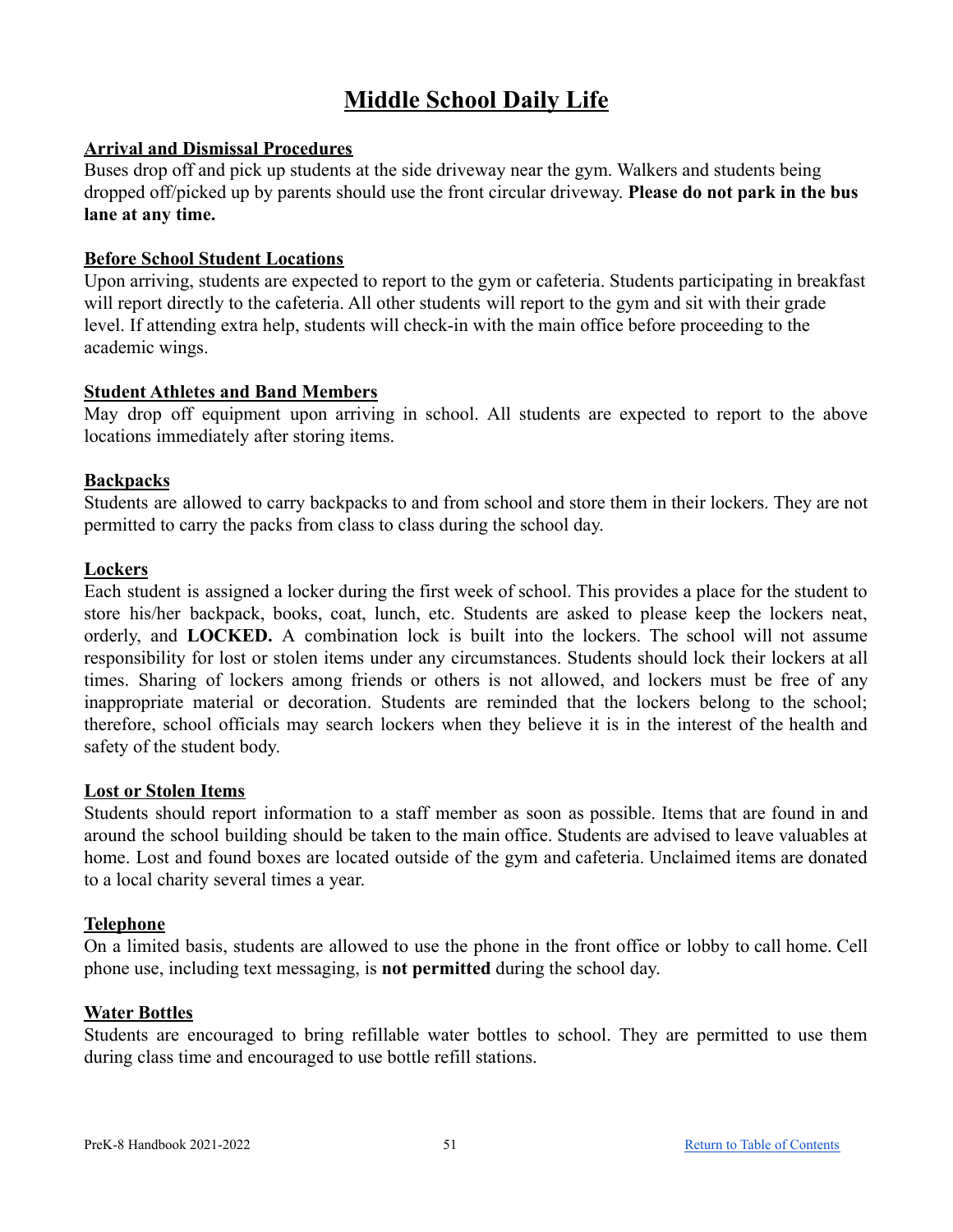### <span id="page-51-0"></span>**Hall Passes**

Students who need to go anywhere in the building other than at regular passing times must have a signed hall pass.

• Bathroom passes will be placed on a hook outside the bathroom to indicate current occupants no more than 3 will be permitted at a time.

### <span id="page-51-1"></span>**Make-up Work**

When absent from a class for ANY reason, it is the STUDENT'S RESPONSIBILITY to arrange for make-up work. The time-frame for making up missed work is equal to the length of the absence. For example: if a student is absent for one day, the student has one day to make up the work. If the student is absent for two days, the student has two days to make up the work, etc. Please note that this may not apply to projects/presentations for which students had an extended amount of time to complete. If a student is expected to be out for an extended period of time, a request for make-up work can be made through the middle school office Administrative Assistant, EXT 1200. Please allow a minimum timeframe of up to 48 hours to gather work for an extended period. The requested work must be completed and submitted to the appropriate classroom teacher upon the student's return to school.

### <span id="page-51-2"></span>**Tardy to School**

Students are considered tardy to school if they are not present in their first class at the time of the morning late bell, 7:50 AM. Teachers will not admit tardy students to their first class without a tardy pass from the main office. It is absolutely essential that students check in at the main office when tardy to school; failure to do so may result in a student being marked absent unexcused and a notification sent home of such. Students with excessive unexcused tardies may face disciplinary consequences.

### <span id="page-51-3"></span>**Student Athletes**

Must be in class no later than 9:15 am to be eligible to participate during practice and/or meets, matches, and games that specific day.

### <span id="page-51-4"></span>**Class Changes**

As a general rule, students are not permitted to change classes without good cause. Class changes are disruptive to the student's academic progress as well as their peers. However, requests to change based on safety concerns or academic need will be considered if requested by a student, parent or teacher. If it is determined that the change will substantially benefit the student and would not impede the progress of others it will be made at an appropriate time. Changes may require consultation with administration, the student, the teacher(s), a school counselor, and parent/guardian.

### <span id="page-51-5"></span>**Grading System**

The following grading system is used at ASRMS:

| $A+$  | 97-100 | $C+$         | 77-79  | E | Excellent      |
|-------|--------|--------------|--------|---|----------------|
| A     | 93-96  |              | 73-76  | S | Satisfactory   |
| A-    | 90-92  | C-           | 70-72  | U | Unsatisfactory |
| $B+$  | 87-89  | $D+$         | 67-69  |   | Incomplete     |
| В     | 83-86  | $\mathsf{D}$ | 63-66  |   |                |
| $B -$ | 80-82  | $\mathsf{D}$ | 60-62  |   |                |
|       |        | F            | $0-59$ |   |                |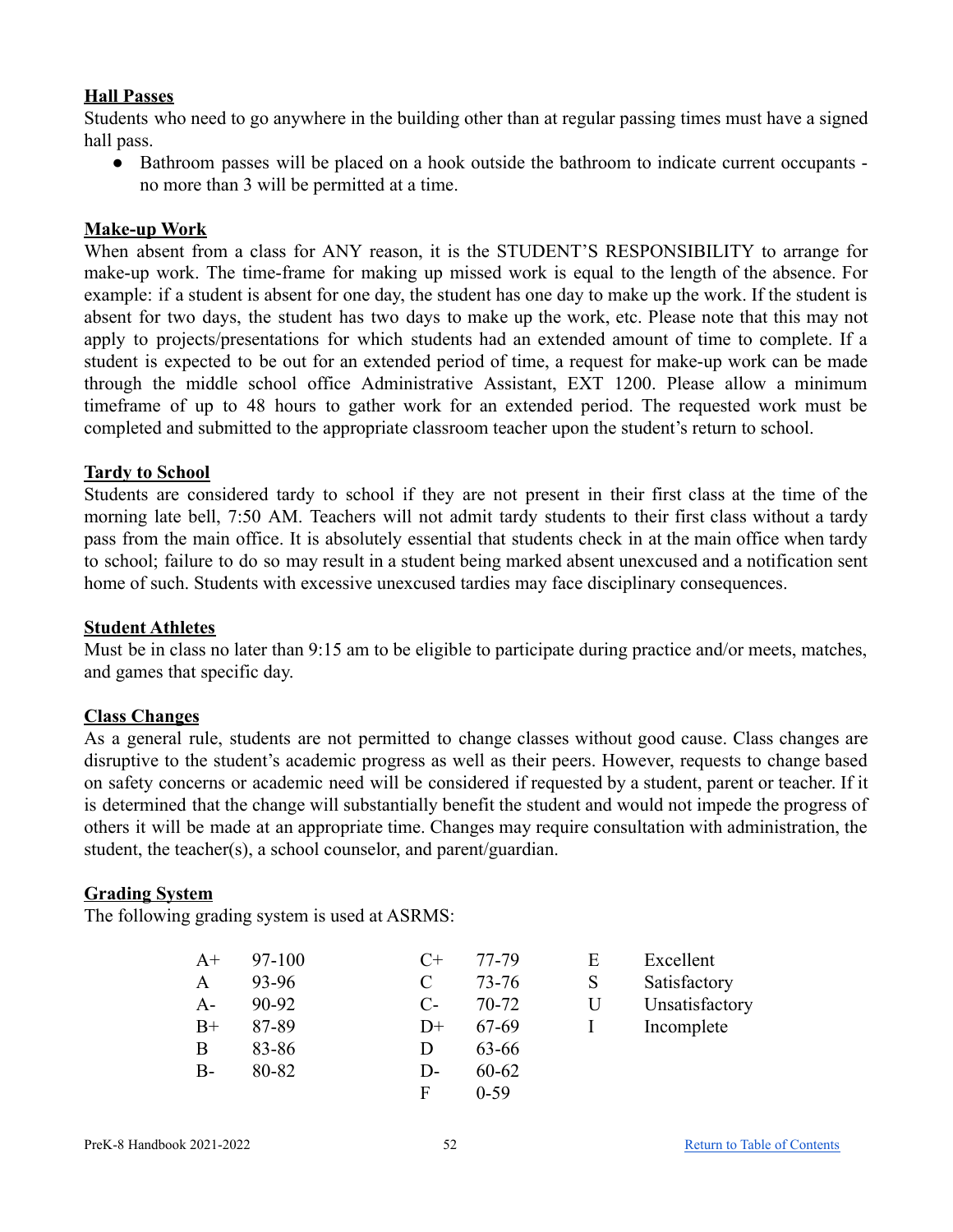### <span id="page-52-0"></span>**Honor Roll**

The Principal's List comprises students who have all A+, A, and A- grades on their report cards. The Honor Roll comprises students earning all A's and B's on their report cards.

### <span id="page-52-1"></span>**Parent Conferences**

Conferences are routinely scheduled in November and February. They may also be requested at any time throughout the year by parents or teachers.

#### <span id="page-52-2"></span>**Incomplete Grade Policy**

Extenuating circumstances may prevent a student from completing all work by the close of a quarter. In this situation, a grade of incomplete ("I") may be issued with pre-approval by a school counselor in consultation with an administrator. A grade of incomplete extends the quarter by TEN school days from the date of closure. In extreme cases, an incomplete may be extended with written documentation provided to a school counselor within the ten day extension period. Students with an incomplete are ineligible for Honor Roll status for that quarter.

### **Extracurricular Activities**

#### <span id="page-52-4"></span><span id="page-52-3"></span>**Eligibility**

In order to maintain eligibility for participation in any student activity governed or sponsored by ASRMS, students must have a passing grade in at least four core classes. Students will not be permitted to try out/join if they do not meet that requirement at the start of the season/club. If progress reports or report cards are issued while a student is participating in a student activity, eligibility will be immediately revoked if the student does not meet this requirement. However, the student may be reinstated if they meet this requirement while the season/activity is active. Incomplete grades may not be counted toward eligibility.

In addition, individual teams, clubs, and organizations may have additional requirements. ASRMS and ASRSD reserve the right to revise these standards and enforce academic eligibility regulations that exceed the MIAA standards. ASRHS adheres to Chapter 622 and Title IX regulations. ASRMS works within the guidelines as they pertain to extracurricular activities/athletics as established by the ASRSD, the Massachusetts' Interscholastic Athletic Association (MIAA) and the Midland Wachusett League.

### <span id="page-52-5"></span>**Daily Participation**

Students must be present for one-half of the school day in order to be eligible to participate in any athletic or extracurricular activities on that day, or over the weekend if he/she is absent on Friday, or the last day of the week.

Any student who has an excused absence may participate in extracurricular activities. Students dismissed by the nurse for medical reasons cannot participate in extracurricular activities. Those students dismissed for medical appointments must return to school with a note prior to participating in an extracurricular activity.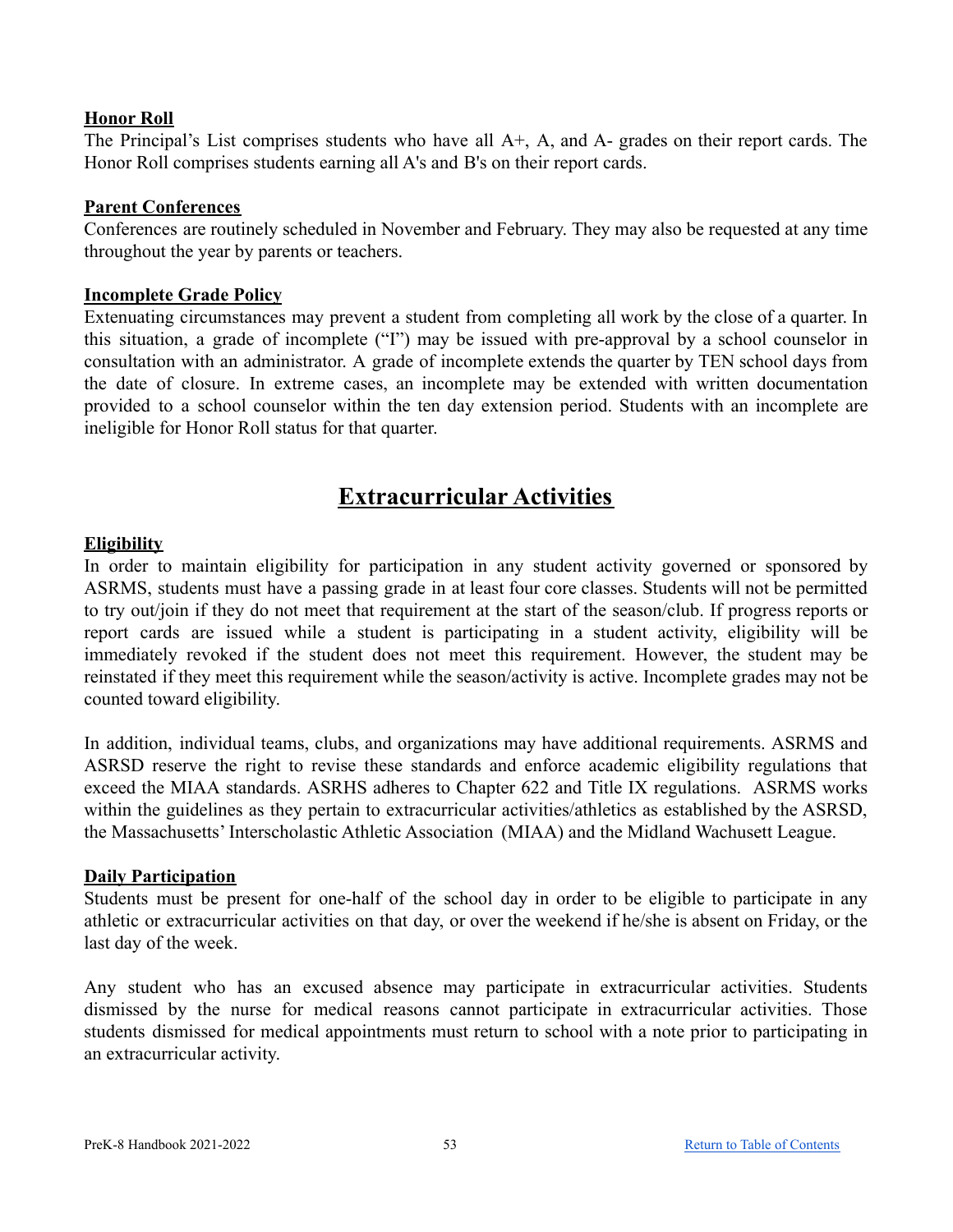We believe that athletics and extracurricular activities truly are "the other half of education." Students and parents/guardians should review the athletic policy [handbook](https://docs.google.com/document/d/16njBmQGZ7fwq7QJYDOF_UzJOfRyMSXqTqIF-i6k_3pc/edit?usp=sharing) if there are specific questions or concerns relating to athletics.

### <span id="page-53-0"></span>**Academic Probation**

Upon issue of a progress report or report card, a student who is failing one or more core classes will be placed on academic probation. Weekly progress reports will be required for continued participation. Students will maintain probationary status until approved by teacher/coach/administration. Students receiving services under Chapter 766 whose IEP is a 502.4 or more restrictive prototype may be removed from probation by an administrator provided that all other eligibility requirements are met.

### <span id="page-53-1"></span>**Appeals Process**

Students may appeal eligibility and probation status through administration. Administration will consider students on a case by case basis. Waivers will only be issued if in the long term best interest of the student.

### **National Junior Honor Society**

<span id="page-53-2"></span>The ASRMS chapter of the National Junior Honor Society (NJHS) recognizes members of the 7th and 8th grade classes who show exemplary attributes of the four pillars of NHS; Scholarship, Leadership, Character and Service.

The faculty committee has determined that all prospective NJHS members must meet the following qualifications for at least one semester in order to be considered for membership.

- 3.0 GPA (B average) for 6th and 7th grade
- No suspensions and no more than one after school detention
- Recommendation of two staff members and two community members

Students who meet these qualifications will receive an NJHS information packet that gives them the opportunity to submit information to the Faculty Council. The NHS advisor will convene the Faculty Council and the Council will vote to extend membership to qualifying students. Specific information regarding the four pillars of NJHS and the expectations for inductees can be obtained from the NJHS advisor. Students who have been inducted into a chapter of the NJHS in another school may transfer their membership to the ASRMS chapter by making the request to the NJHS advisor. All NJHS members are required to complete community service.

### **Dances**

<span id="page-53-3"></span>Dances are limited to registered students of ASRMS. Once admitted to a dance, students are not permitted to leave and then return. Please note that all policies outlined in the ASRMS Handbook apply to both on and off campus dances. All belongings are subject to search at dances.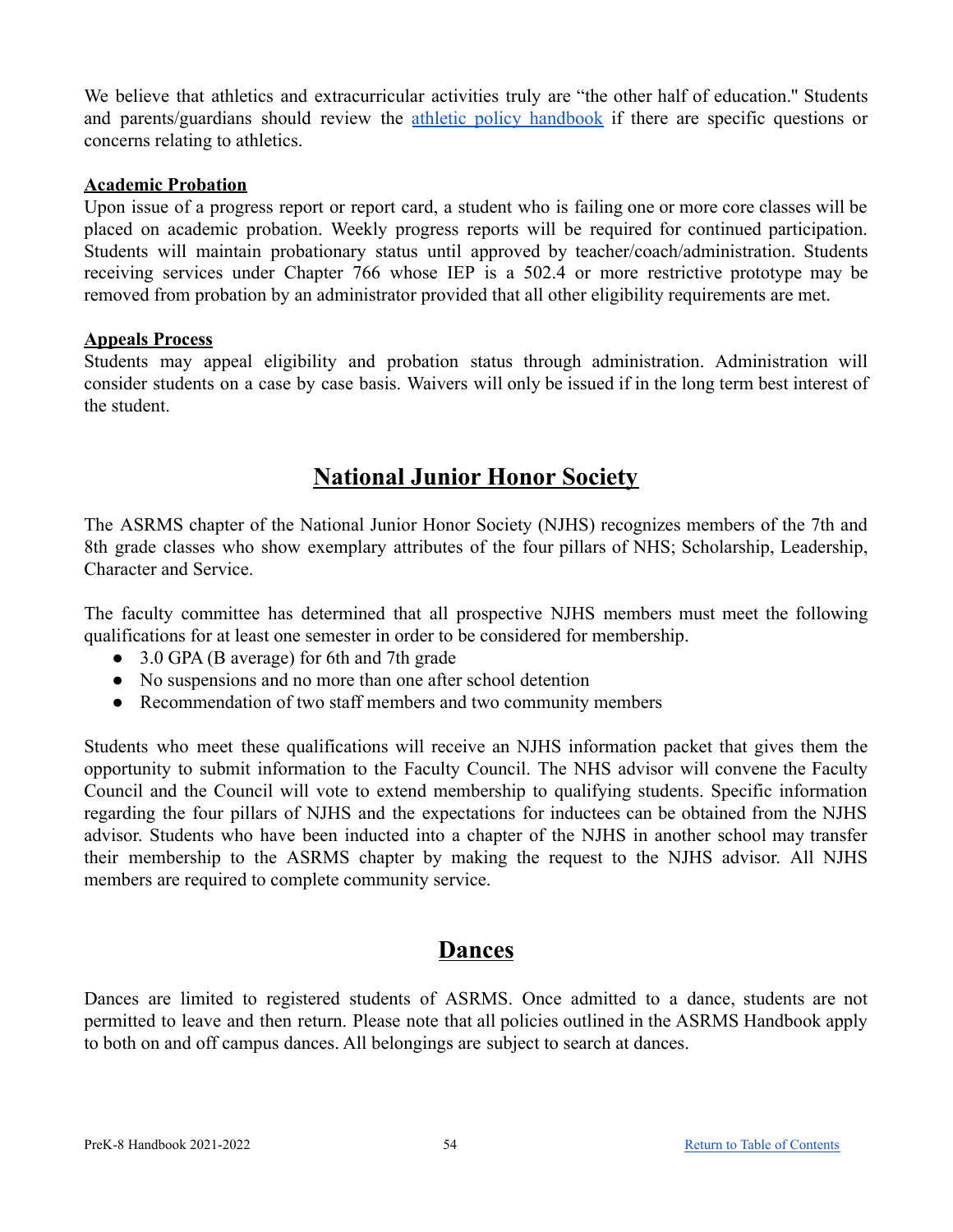### **Student Expectations**

<span id="page-54-0"></span>**ASRMS uses a progressive discipline approach** which includes, but is not limited to the following:

- **Restorative Justice:** Student working with staff to remedy damage to the school community through discussion and/or service.
- **Parent Contact:** Parent/guardian is notified via email or phone regarding student behavior, supports provided and potential disciplinary action.
- **Teacher Discussion/Warning:** A consequence given by any classroom teacher to a student for violation of classroom rules, or the ASRMS Student Code of Conduct. This is the first step in the discipline policy.
- **After School Detention:** A consequence given by an administrator for violation of the ASRMS Student Code of Conduct or by staff referral. After school detention is held on Wednesday and Friday only, and is for one hour after school. During after school detention students are expected to be engaged in academic work. If a student reports for after school detention and is unprepared, administration reserves the right to dismiss the student and reassign the detention. After school detention cannot be rescheduled except in extenuating circumstances and with the prior approval of an administrator. If a student skips an after school detention, one additional day of after school detention will be assigned. If a student does not report for the reassigned after school detention, an in-school suspension may be issued.
- **Internal Suspension:** Students who are assigned to internal suspension should report to the main office at the beginning of the day. Students will be provided with academic work. In addition, students should come prepared with any academic material.
- **External Suspension:** Students who are externally suspended will have academic work provided and must submit the completed work on the day of their return from suspension. Failure to do this will result in a grade of zero for those missing assignments, regardless of whether or not the provided work was picked up.

Please note that students who are internally or externally suspended are not allowed to practice for, participate in, or attend ANY extracurricular activity, including athletics, during the day(s) of the suspension. Externally suspended students are not allowed to be on or about school property. If the suspension occurs on the last day of the week, the student may not practice for, participate in, or attend ANY extracurricular activity, including athletics, over the weekend.

### **School Rules Include, but are Not Limited to the Following**

*Students are expected to:*

- Comply with all reasonable requests of staff members including electronic devices and student dress
- Remain in class for the full period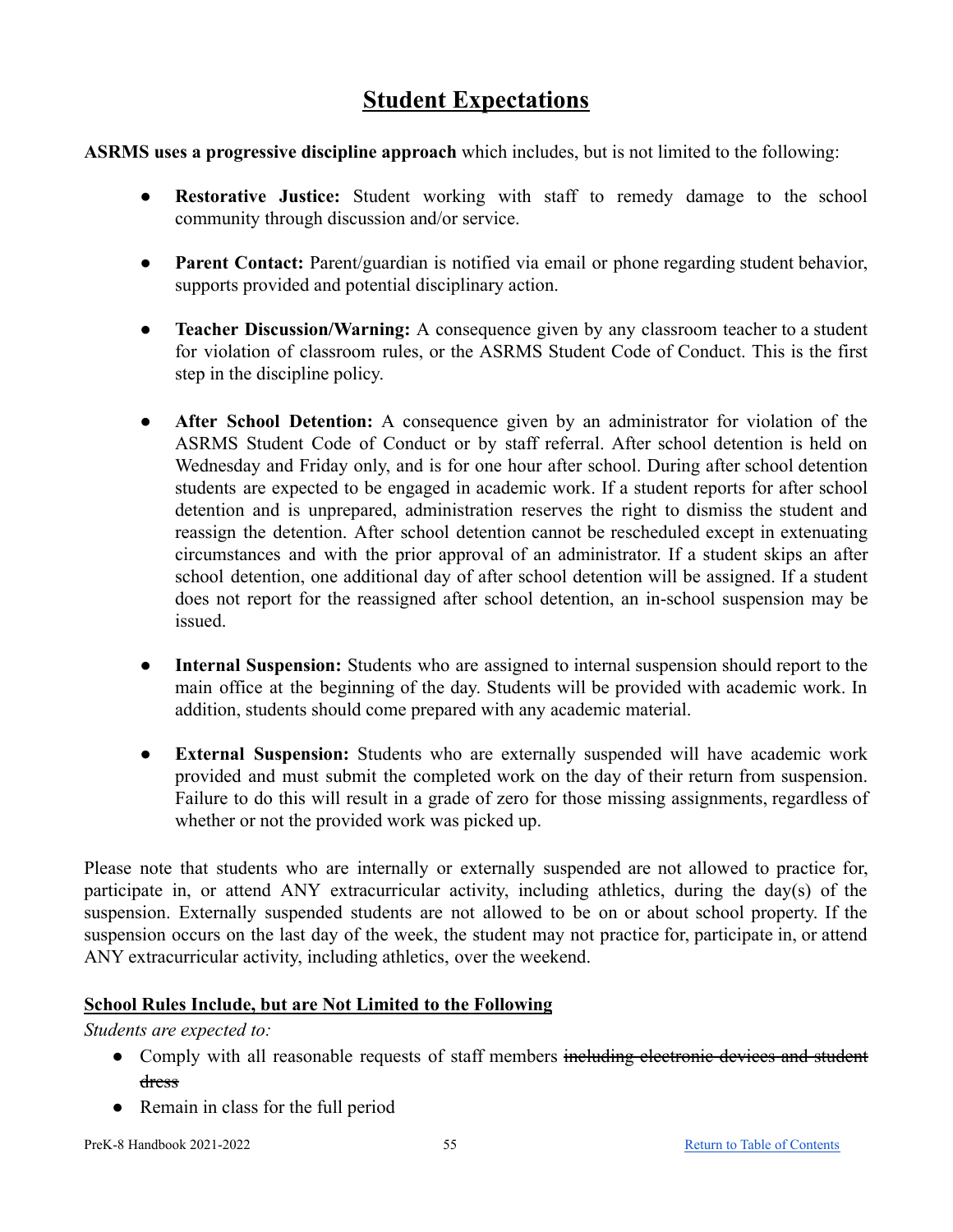- Have a pass when in the hallway
- Use appropriate language toward adults and peers
- Remain in the building throughout the school day unless supervised by a staff member
- Submit their OWN academic work
- Display discretion in their relationships with others at school
- Follow the student acceptable computer policy (visit www.asrsd.org  $>$  ASRSD Policies  $>$ ASRSD Policy Manual > IJNDB)
- Maintain appropriate physical boundaries with others by not initiating physical violence or retaliating using physical violence.

Matters pertaining to theft and vandalism will result in the offender being subject to appropriate legal action, as well as disciplinary action. ASRMS does not assume responsibility for lost or stolen items under any circumstances. Anything of value should be locked in a student's locker, kept on their person, or brought to the office for safekeeping until the end of the day.

### **Cafeteria Guidelines**

- <span id="page-55-0"></span>● All students must go to the cafeteria during their assigned lunch periods and remain there until dismissed to their teachers.
- Entering and leaving the cafeteria will be done in an orderly fashion.
- Students are permitted to sit in the location of their choice unless the lunch supervisors, for whatever reason, determine that a particular location is inappropriate.
- Students are expected to clean up their table area, clearing it of all papers, containers, or other debris.
- No food or beverage may be taken from the cafeteria unless by teacher permission.
- No food or beverage is allowed into the gym or auditorium.
- Weather permitting, students will be allowed to socialize on the patio outside.

### **Guideline for Disciplinary Incidents and Consequences**

### <span id="page-55-2"></span><span id="page-55-1"></span>**Assault**

- *Any willful and unlawful attempt or use of violence on another person -* One to three day internal suspension; possible police notification.
- *● Assault and battery resulting in severe or serious bodily injury -* Two to ten day external suspension; parents notified; police notified; possible review by the Principal for further suspensions or expulsion.

### <span id="page-55-3"></span>**Cell Phone and Electronic Device Violations**

*Failure to adhere to ASRMS policy - device is turned off and stored in lockers during the school day.*

- 1. *First offense* device confiscated for the remainder of the day to be picked up by student, parent contacted.
- 2. *Second offense* after school detention, devices confiscated for the remainder of the day to be picked up by a parent/guardian.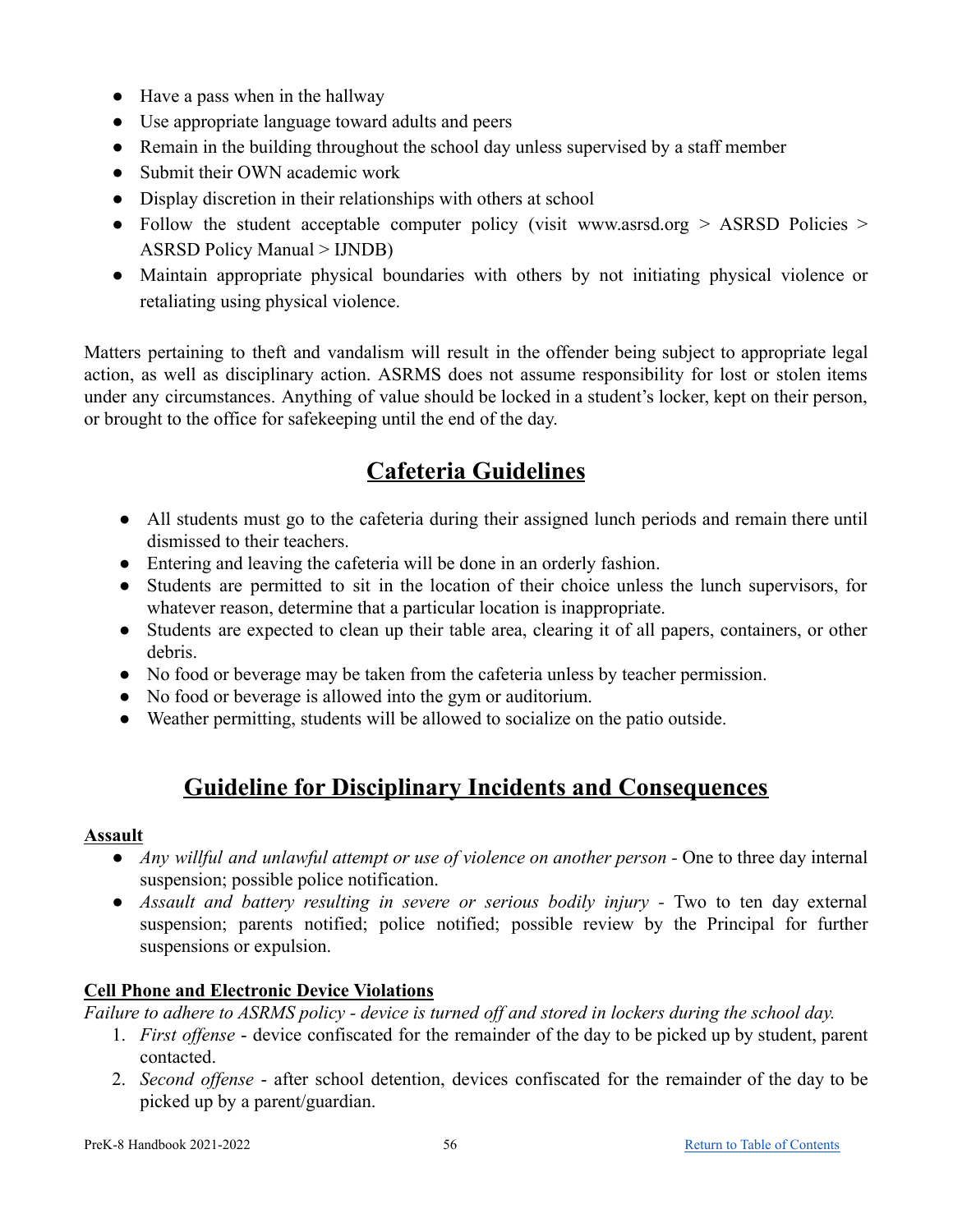- 3. *Third offense* after school detention, devices confiscated for the remainder of the day to be picked up by a parent/guardian, device to be secured in the main office for two weeks.
- 4. *Fourth offense* after school detention, devices confiscated for the remainder of the day to be picked up by a parent/guardian, device to be secured in the main office for remainder of year.

### <span id="page-56-0"></span>**Cheating**

*Any use or attempted use of information or materials obtained from another submitted or to be submitted as one's own work-to include any form of communication during testing situations including use of portable electronic devices.*

- 1. *First offense* student will receive a grade of zero without the opportunity to resubmit the assignment or make up the material; parents notified.
- 2. *Second offense and beyond* after school detention, student will receive a grade of zero without the opportunity to resubmit the assignment or make up the material; parents notified.

### <span id="page-56-1"></span>**Controlled/Illegal Substances**

- *Possessing or using illegal or controlled substances, or paraphernalia, on school grounds, in school buildings, or on school transportation; including but not limited to tobacco, alcohol, drugs, e-cigarettes, vaping devices, or counterfeit drugs on school grounds, while representing the school, or attending any school function.*
	- *First offense* one to two days internal suspension, police notified, parents notified, referred to school counselor.
	- *Second offense and beyond* three day internal suspension, police notified, parent/guardian notified and school counselor notified, possible review by the Principal for further suspension or expulsion.
- *● Selling or supplying illegal/controlled substances -* three to five days internal suspension; police notified, possible review by the Principal for further suspensions or expulsion; court action.

### <span id="page-56-2"></span>**Discrimination, Violation of Civil Rights**

Discrimination, violation of other student's civil rights, refers to the rights of all other members of the *school community to be free from discrimination based on race, national origin, gender identity, religion, sex, disability, or sexual orientation. Such discrimination include verbal, electronic, or physical attacks on any or all protected groups as specified above.*

- 1. *Spontaneous verbal attack*
	- a. 1st offense without intent to discriminate, after school detention.
	- b. 2nd offense, two after school detentions.
- 2. *Verbal attack with evidence of intent to discriminate* one to two days internal suspension.
- 3. *Written discriminatory attacks or harassment* one to two days internal suspension.
- 4. *Physical attack or harassment* one to five days suspension, possible police involvement, possible review by Principal and/or school committee for possible further disciplinary action.

### <span id="page-56-3"></span>**Disruption and/or Disturbance of School Assembly**

- *Continued disruption to a specific class* after school detention up to one internal suspension.
- *Inciting other students to create a disturbance which interrupts the operation of the school* after school detention to one day internal suspension, possible police involvement. Use of electronics to record school-related disturbances including fights, may be viewed as inciting a disturbance.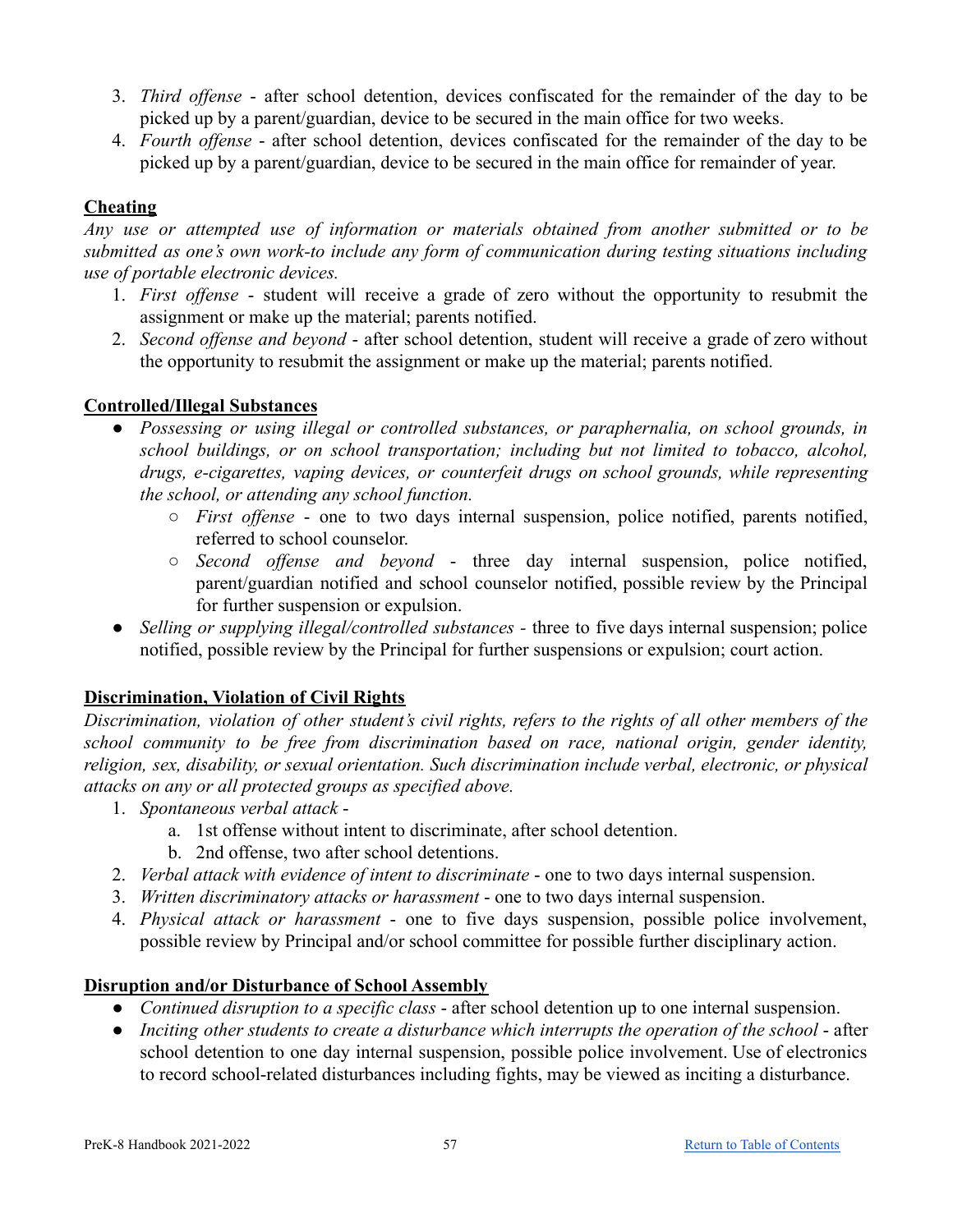● *Disrupting school activities and/or the educational process, including school-sponsored activities off campus* - after school detention to one day suspension; possible police involvement.

### <span id="page-57-0"></span>**Fighting on School Property**

*Mutual use of physical force as a means of addressing a conflict. Note: Self-defense is reserved for instances in which no alternatives are available to ensure physical safety.*

- 1. *Spontaneous incident -* one to two days internal suspension.
- 2. *Incident with evidence of prior motivation and/or ill feelings -* two to three days internal suspension.
- 3. *Prearranged fight incident -* three to five days internal suspension; police notified.
- 4. *Chronic fighting on school property -* one to three days external suspension; police notified.

### <span id="page-57-1"></span>**Fire Safety Infractions**

*Possessing incendiary devices (lighter, matches, etc.) or any action intended to interfere with fire safety precautions and procedures.*

- *● Reckless behavior: behaviors that unintentionally create unsafe conditions -* one day internal suspension; parents notified.
- *● Malicious behavior: intentionally creating unsafe conditions -* five day internal suspension; mandatory review by the Principal for suspension or expulsion; police notified, school counselor notified. possible court action.

### <span id="page-57-2"></span>**Harassment Policy**

- *Intimidation/Threatening* one to three day internal suspension; possible police and parent notification.
- *Harassment (in any form that impacts school environment)-* after school detention to three days internal suspension; possible police and parent notification.

### <span id="page-57-3"></span>**Internet Use Policy**

*Inappropriate use of computers and/or violation of ASRSD Acceptable Use Policy* - after school detention to two day internal suspension; possible police action; possible restitution; possible ban from technology.

### <span id="page-57-4"></span>**Non-compliance with Staff**

- *Failure to serve assigned after school detention -* additional after school detention and/or internal suspension.
- *Failure to report to the Principal or Assistant Principal's office -* after school detention.
- *Failure to successfully serve assigned after school detention -* additional after school detention and/or internal suspension.
- *Continued refusal to comply with staff -* after school detention to two days internal suspension; possible review by Principal or Superintendent for further disciplinary action.
- *Open defiance of the authority of a teacher, or gross insubordination or flagrant disregard of a verbal instruction or direction -* after school detention to internal suspension.
- *Giving false name to an administrator and/or teacher -* after school detention.
- *Student search -* failure to comply with an administrator's request to search person and/or personal belongings may result in an immediate two day internal suspension and police notification for further investigation.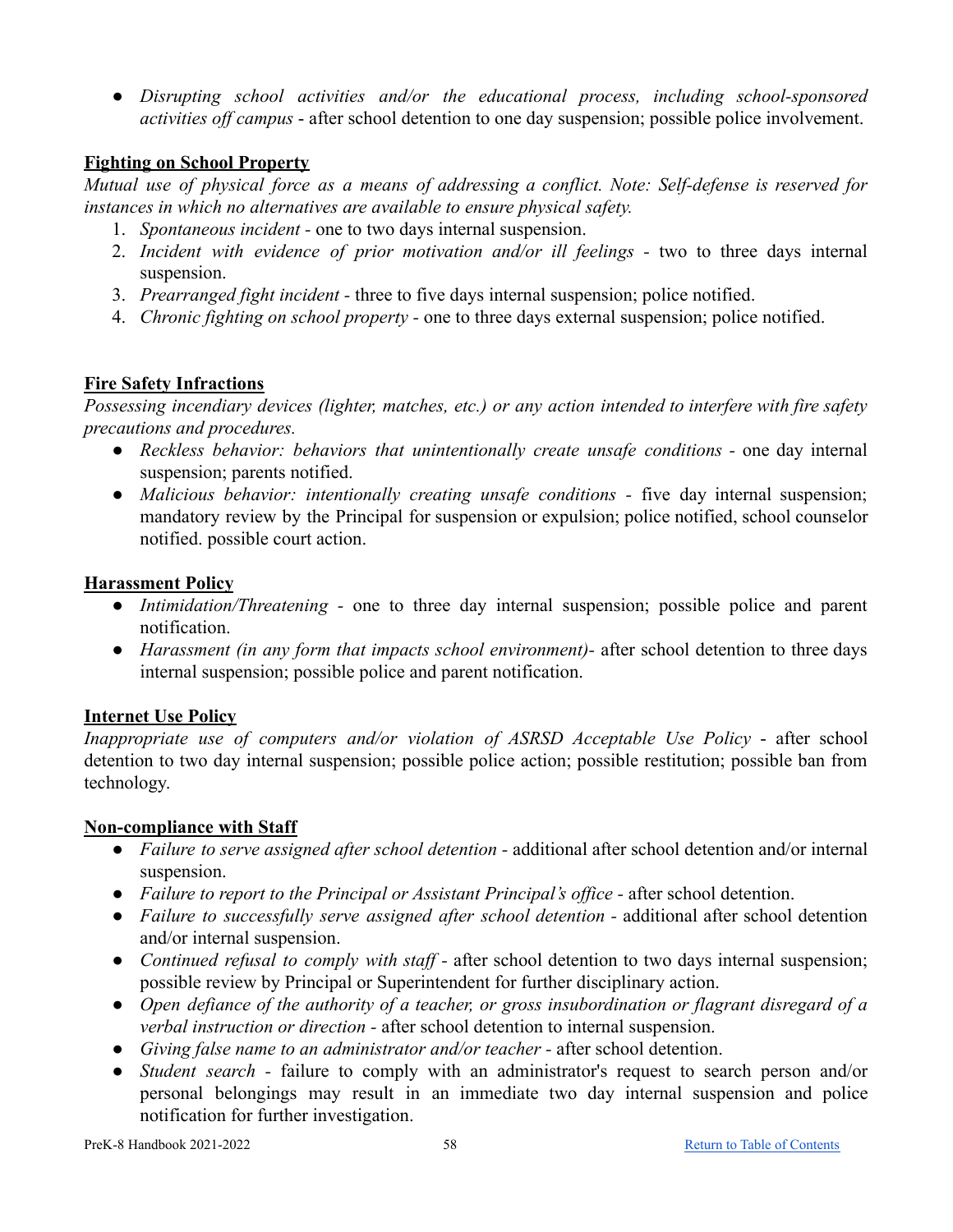### <span id="page-58-0"></span>**Profanity, Vulgarity, Obscenity**

- *Profanity, vulgarity, or offensive language not specifically directed toward another person*  lunch to after school detention.
- *Use of vulgar acts, gestures, or words directed toward another person or disrupts school environment -* after school detention to internal suspension.
- *Possession, sale, and/or distribution of obscene books, magazines or other material -* two to three days internal suspension; possible police and court action.

### <span id="page-58-1"></span>**School Bus Violations**

*Failure to adhere to bus driver instructions and expectations -* one to two days after school detention; possible loss of bus privileges; parent notification.

### <span id="page-58-2"></span>**Truancy**

- *● Truancy from class: failure to be in scheduled location without prior staff approval and communication with supervising staff member -* after school detention; zero for any class work missed; no opportunity for makeup.
- *● Truancy from school grounds: leaving school property/supervised areas or entering restricted areas -* after school detention to one day internal suspension.

### <span id="page-58-3"></span>**Theft**

- *Petty theft* one to two after school detentions.
- *Grand theft/Possession of stolen property and/or any theft of money or personal or public property of significant value (+\$250) and/or any theft involving breaking in and/or entering unauthorized areas, including lockers -* one after school detention to one day internal suspension; police notification; restitution.

### <span id="page-58-4"></span>**Unsafe Behavior**

*Physical behavior that places oneself or others in immediate danger is not permitted on school grounds. Regardless of student intention, a safe physical environment is crucial to student well being. Unsafe behaviors include but are not limited to: climbing, throwing objects, physical contact made with peers in jest (horseplay), running in the hall.*

- 1. *First offense* warning
- 2. *Second offense* restriction/increased supervision
- 3. *Third Offense* after school detention
- 4. *Fourth and subsequent offenses* additional after school detention as well as a review by the principal for further possible action.

### <span id="page-58-5"></span>**Vandalism**

*Cutting, defacing, or otherwise damaging in any way property belonging to the school district or members of the school community -* after school detention to two days internal suspension; restitution for repair or replacement of damaged property; possible court action.

### <span id="page-58-6"></span>**Weapon/Unsafe Object Possession**

Possession or involvement in exchange of any weapon/unsafe object that could cause immediate physical harm or substantial property damage - one day internal suspension to expulsion; possible police notification; mandatory review by the principal for possible further suspensions or expulsion.

PreK-8 Handbook 2021-2022 59 [Return to Table of Contents](#page-1-0)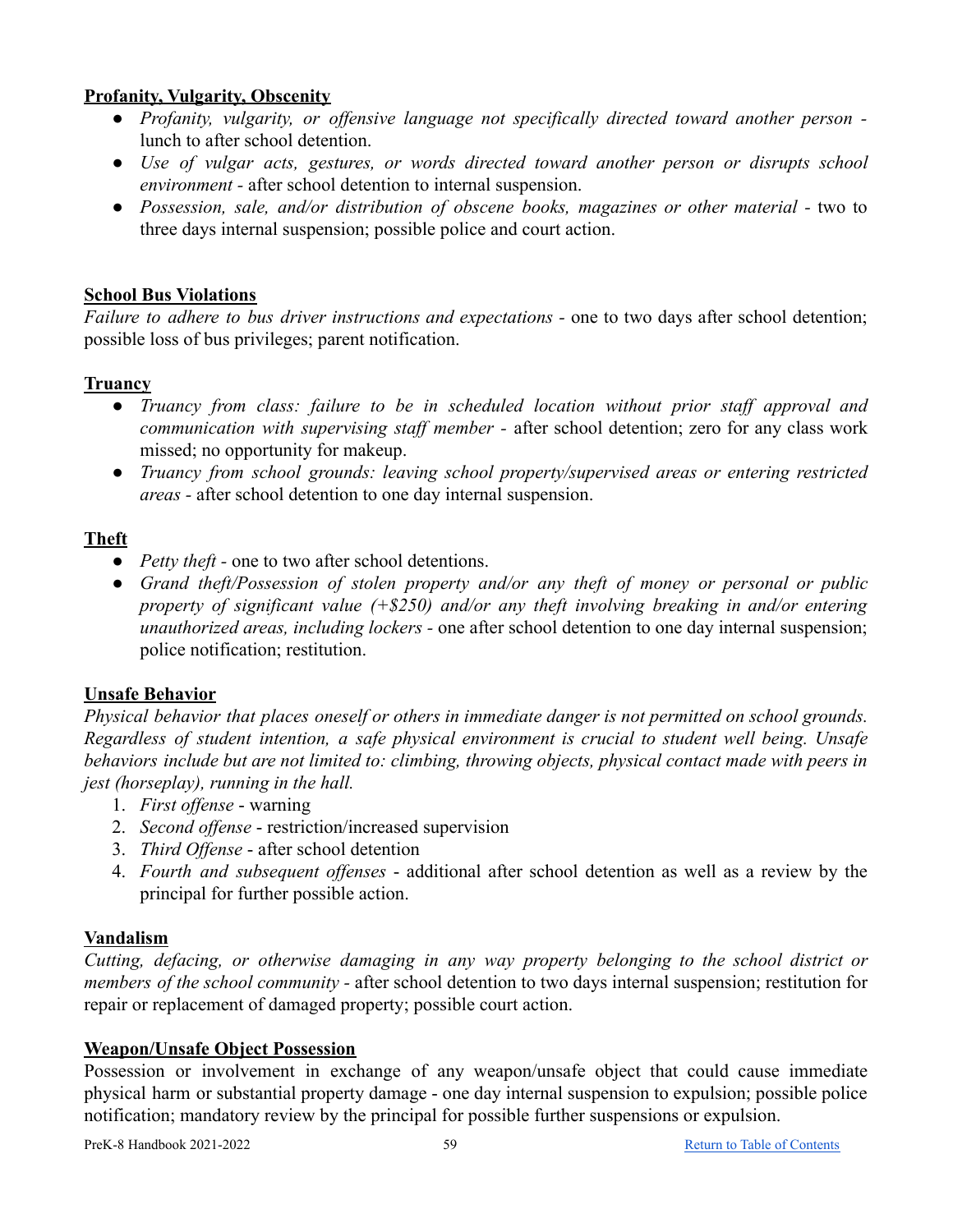### <span id="page-59-0"></span>**Written or Verbal Threats to School Community**

*Any threat written or stated made regarding the school community or group within it. -* Five days external suspension; police notified and school counselor notified; mandatory review by the principal for possible further suspensions or expulsion.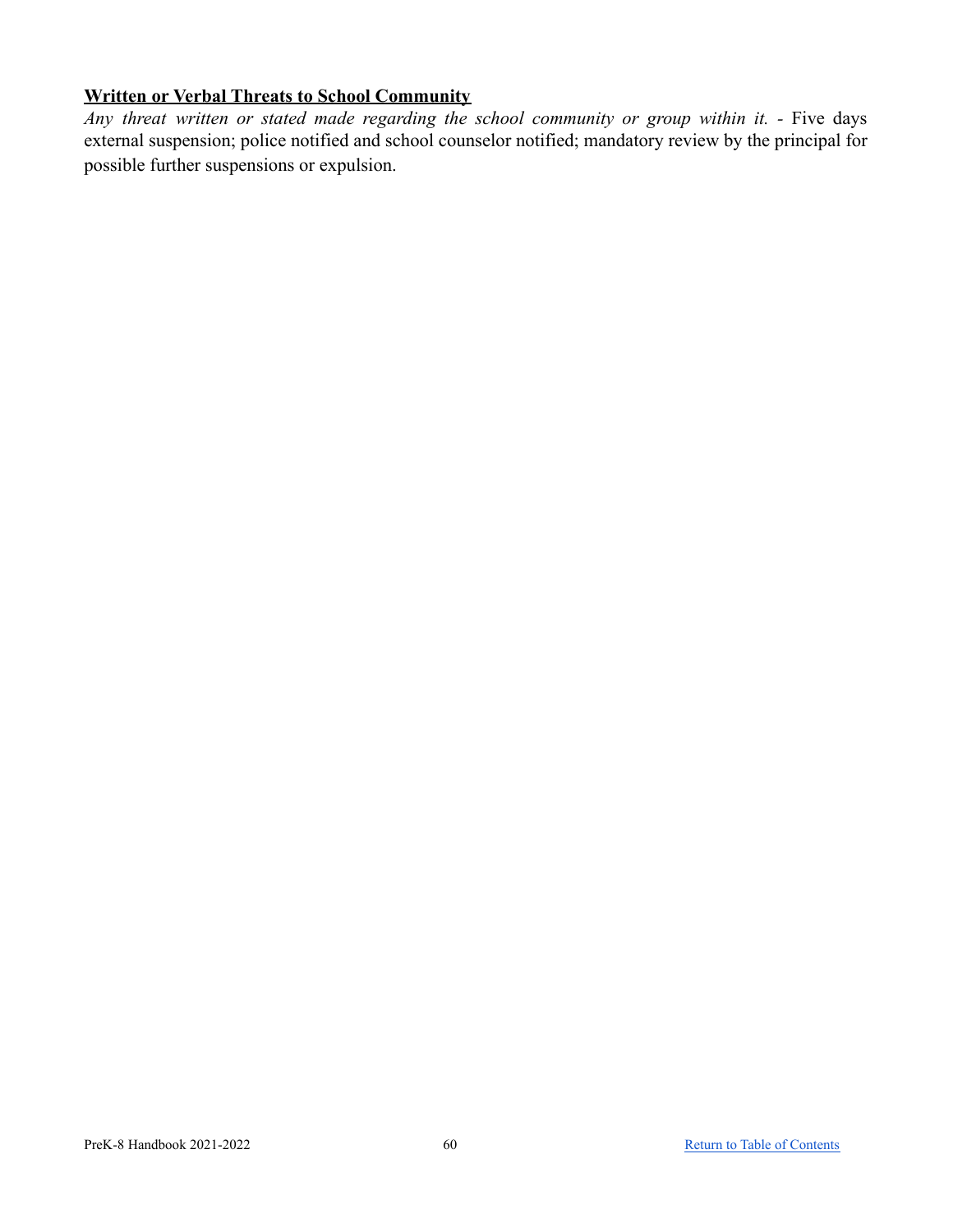

## **Ayer Shirley Regional School District PreSchool - Grade 8 Student/Parent/Guardian Handbook 2021-2022 Signature Page**

\*Parent/Guardian: Please complete and submit this signature page electronically by [Clicking](https://docs.google.com/forms/d/e/1FAIpQLScIlH4AGA5DjFQR2J2oEGmR4JY2KMmtHkaOlZsCsJqAXDfPXQ/viewform?usp=sf_link) Here

\*If you cannot submit the signature page electronically, parent/guardian may print a [copy](#page-61-0) of the [signature](#page-61-0) page form, sign it, and then submit it to the main office of the child's school

\*Please complete one signature page form for each child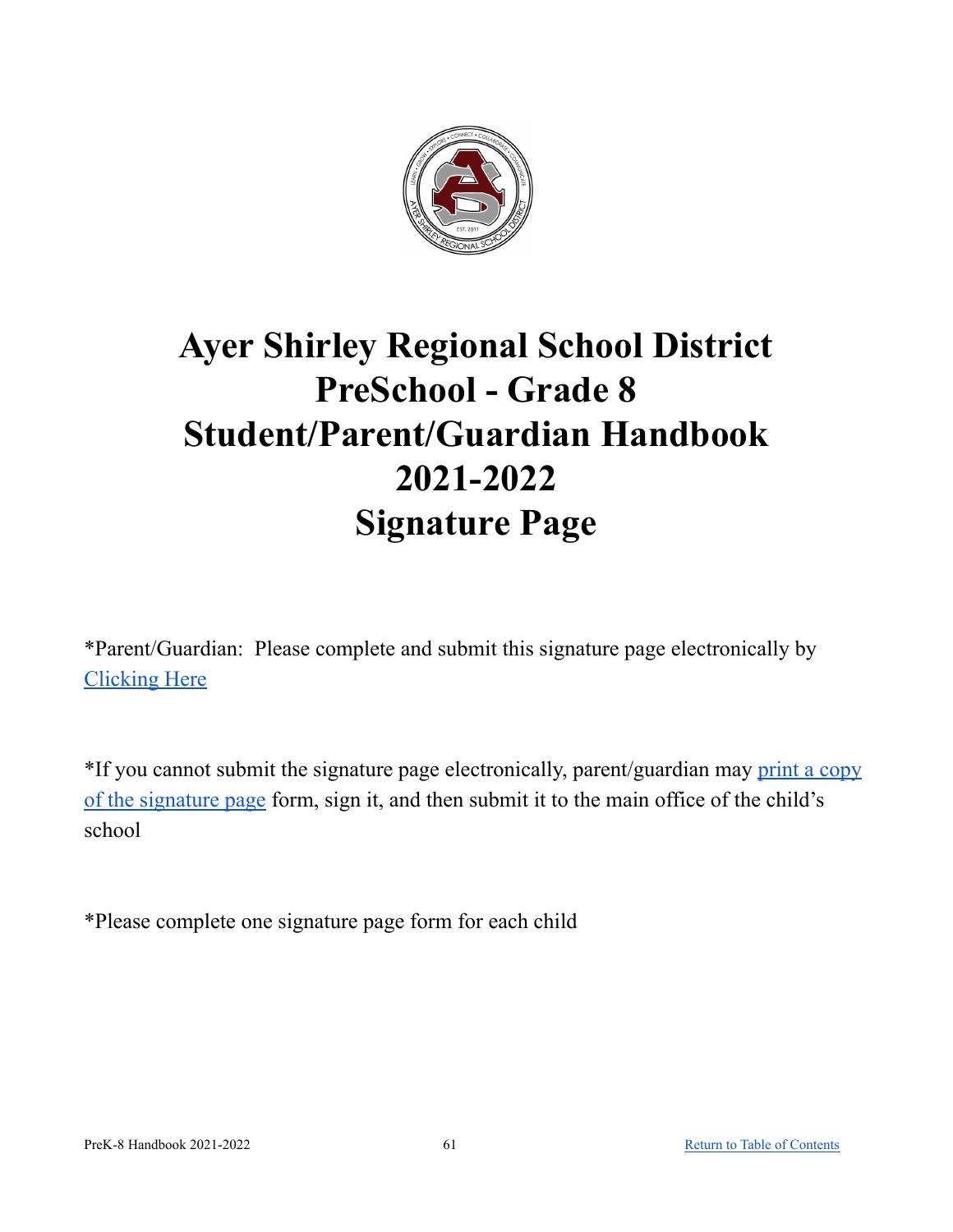# <span id="page-61-0"></span>Student Name: (First) (Middle) (Last)

### **Parent/Guardian K-8 Handbook Signature Page Please sign and return by Friday, September 10, 2021**



Grade: School/Teacher:

The Student Parent/Guardian Handbook is posted on the website at the beginning of every academic year, hard copies will be available upon request. It is the presumption of the administration and the school system that a parent and student will read and understand the handbook. Even if the parent or student does not return the Student and Parent Signature Page, such presumption will be made.

### **\*\*Middle School Parent/Guardian, be certain to note the ASRMS Addendum from pages 45 - 56.**

### **Technology and Responsible Use Policy**

I understand and will abide by the Chromebook Guide (CG), and Internet and Technology Responsible Use Policy (RUP) as described in the handbook. Failure to abide by the CG or RUP is grounds for disciplinary action as deemed necessary by the Ayer Shirley Regional School District. I further understand that any violation of the Responsible Use Policy is unethical and may constitute a criminal offense. Should I commit any violation, my access privileges may be revoked, school disciplinary action may be taken, and/or referral for legal action.

I have read and understand the Chromebook Guide and Responsible Use Policy.

### **Student Directory Information**

Under 603 CMR 23.07(4)(a) a school may release the following information without prior consent: student name, address, telephone listing, date and place of birth, dates of attendance, most recent previous school attended, enrollment status, email address, weight and height of athletic teams, class, participation in officially recognized activities and sports, degrees, honors and awards. Photographs and/or videos or your child may be shared with local newspapers and posted to school affiliated websites and school affiliated media sites, such as the district website, Facebook and Twitter. Parents have the right to request that student photos/videos not be released or published. Parents must notify the school in writing that they wish their child's photo not be made public.

I I DO NOT wish for my child's photograph to be made public.